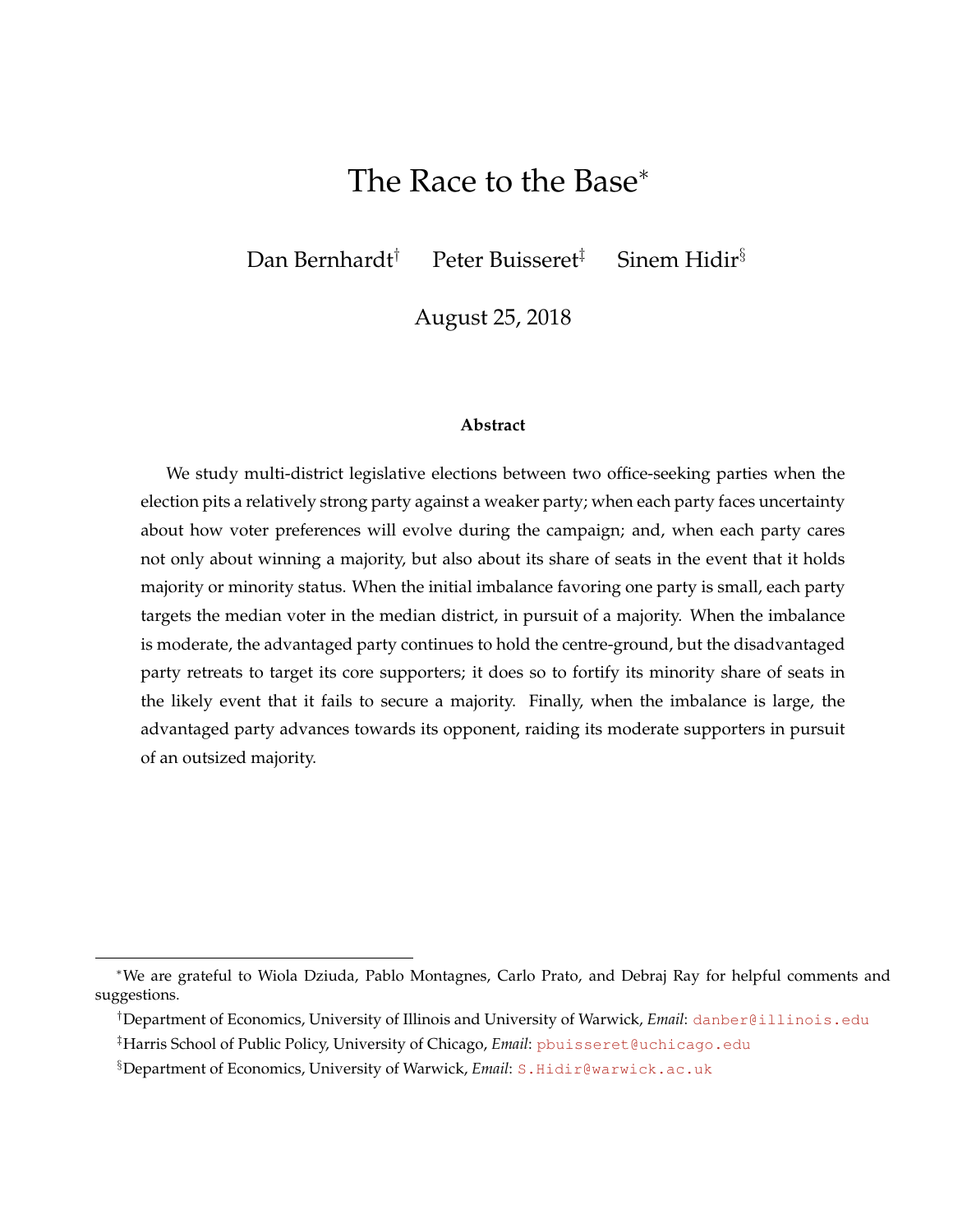## **1. Introduction**

A near-axiomatic logic of two-party elections is that to win the contest, a party must carry the support of the median voter. To the extent that political parties care solely about winning the election, their platforms should therefore converge to the median voter's most-preferred policy (e.g., [Hotelling](#page-24-0) [1929,](#page-24-0) [Downs](#page-24-1) [1957\)](#page-24-1). In legislative elections, however, winning is *not* everything. In fact, winning a majority of legislative seats may be neither necessary nor sufficient for a party to achieve its goals.

Two examples help illustrate this point. In 1992, John Major's Conservative party won a majority of seats in the House of Commons, and the largest number of votes of any party in British electoral history. Nonetheless, Major's parliamentary majority fell from 102 to a mere 21 seats. Despite its victory, Major's government was persistently hampered by its small majority, which contributed to its first legislative defeat just over one year later.

In 2017, by contrast, Jeremy Corbyn's Labour party failed to win a majority of seats. Nonetheless, the party advanced its minority seat share by 26 seats, and successfully denied the Conservative party its previously-held parliamentary majority. Since the Conservatives had enjoyed a 20-point lead in the polls at the moment Theresa May called the election, the press concluded that, despite its failure to achieve outright victory, Labour had triumphed—in particular, over expectations of an electoral rout. The outcome was summarized by one commentator as "the sweetest of defeats", while Labour MP and campaign strategist John Trickett boasted that "every lesson all these politics professors ever learned has been proved wrong".[1](#page-1-0)

Labour's election strategy—dubbed by one observer as "baffling"— eschewed centrist voters in favor of its core supporters.<sup>[2](#page-1-1)</sup> The party's manifesto promised to nationalize public utilities, abolish university tuition fees, and levy special taxes on firms with highly-paid staff.<sup>[3](#page-1-2)</sup> To the extent that the party's strategy was calculated to maximize its election performance, why then did it forego the centrist—or even right-leaning—route that led Tony Blair's party to a majority of 179 seats in 1997?

More broadly, we ask: under what circumstances does an office-seeking party in a legislative election prefer to choose its electoral platform to target to its traditional supporters, rather than

<span id="page-1-0"></span><sup>1</sup> "The Jeremy Corbyn factor", *BBC News*, 9 June 2017.

<span id="page-1-1"></span><sup>2</sup> "The baffling world of Labour's election strategy", *The Spectator*, 27 April 2017.

<span id="page-1-2"></span><sup>3</sup> "For the Many, Not the Few", *Labour 2017 Election Manifesto*, <https://goo.gl/GZaTbk>.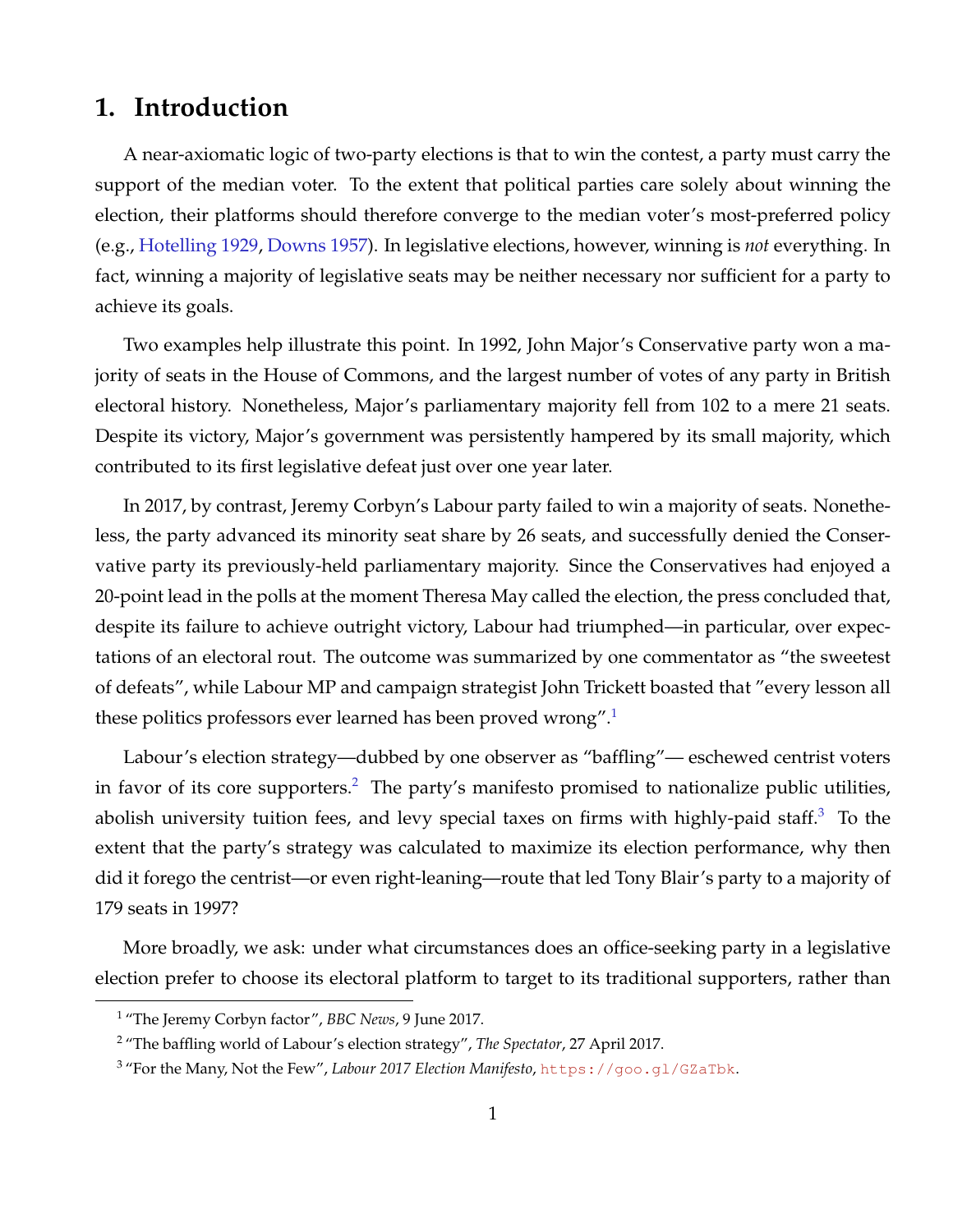centrist voters? If it targets its traditional supporters, should the opposing party try to maintain its hold on the centre-ground, cater to its own base, or instead try to raid its opponent's more moderate supporters? And, how do the answers to these questions depend on parties' expectations about their popularity, the extent of voters' partisan loyalties, and the relative marginal value that a party derives from winning additional seats below, at or above the majority threshold?

**Our Approach.** To address these questions, we develop a model of two-party competition between office-motivated parties in a multi-district legislative election. For example, the election could determine control of a legislative chamber such as the U.S. House of Representatives, or the British House of Commons. One of the parties holds an initial net valence advantage—for example, its leadership may perceived as more competent, its opponent may be dogged by scandal or simply worn out by a long period of incumbency. After the parties simultaneously choose platforms, an aggregate net valence payoff shock in favor of one party is realized, and every voter in every district subsequently casts his or her ballot for one of the two parties.

We assume throughout that each party's payoff depends solely on its share of districts, or seats in the legislature. However, this does not imply that parties care solely about *winning* the election. If a party wins more than half of the total districts (seats), it not only derives a large fixed payoff from majority status, i.e., from winning the election, it also receives a strictly increasing payoff from any additional seats that it wins beyond the majority threshold. The fixed office rent reflects the value of majority status *per se*: in a parliamentary democracy, majority status confers the right to form the government regardless of the size of a party's majority. Even in presidential systems, majority status grants a party control over crucial aspects of the legislative process, including scheduling bills and staffing committees. However, additional seats beyond the majority threshold are also valuable: they further insulate the majority party from the threat of confidence votes in a parliamentary context, insure against defections of a few party members on key votes, and mitigate the obstructionist legislative tactics that a minority party can employ.

If, instead, a party holds minority status, i.e., its share of seats falls below one half, its payoff nonetheless strictly increases in its share of seats. This reflects that a stronger minority receives more committee positions, and can more effectively derail the majority party's agenda by use of parliamentary procedures that privilege a more numerous minority. Our key substantive assumption is that, conditional on winning minority status, the minority party cares sufficiently about the number of seats it holds. For example, more seats may secure a larger share of committee assignments, and greater recourse to obstructionist tactics that require supermajorities to override. It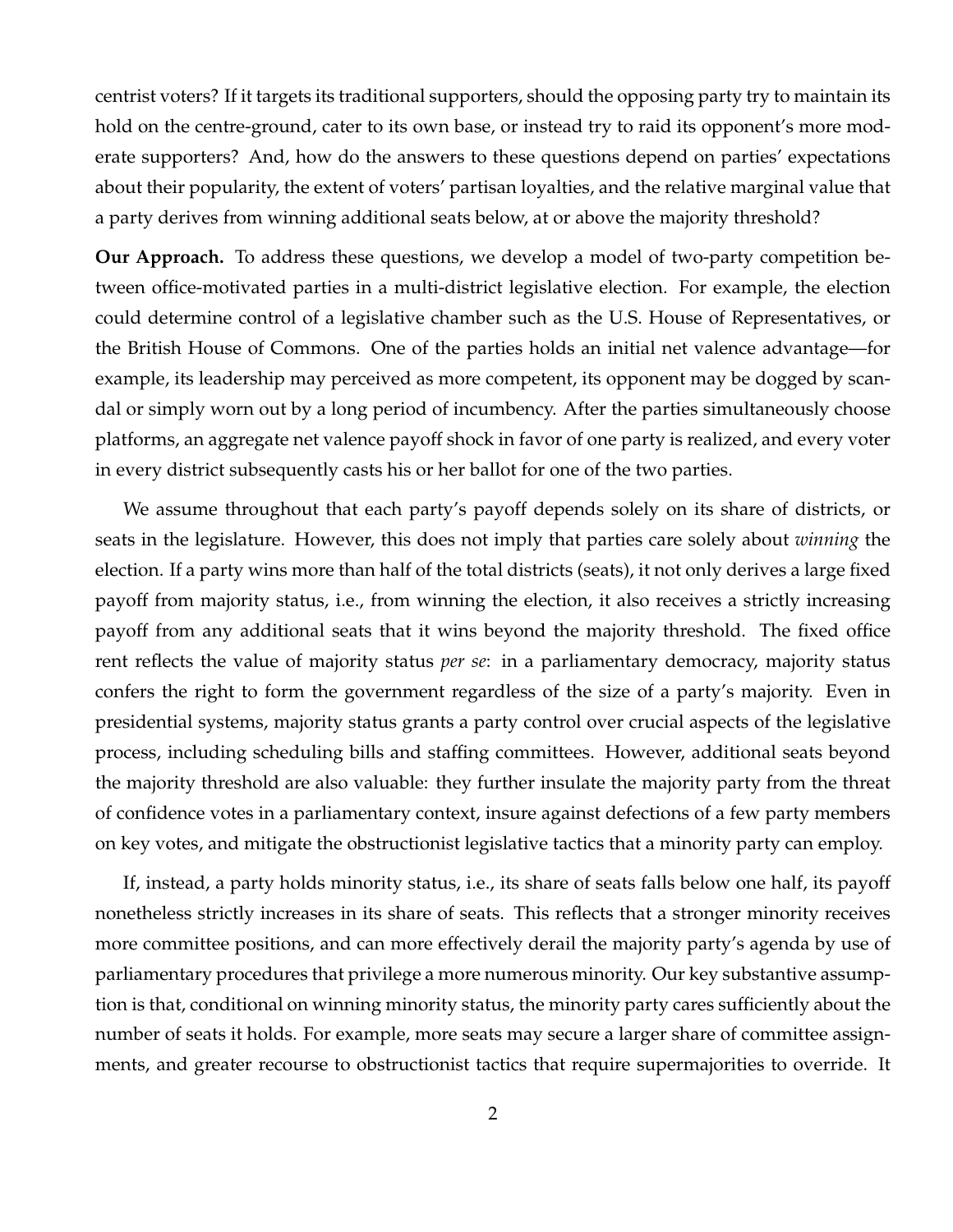may also reflect non-institutional factors: winning any sized majority is sufficient to secure a reprieve for an embattled leader (e.g., John Major), but the strength of a losing performance may be crucial for a party leader's short-term survival (e.g., Jeremy Corbyn).

**Results.** We obtain a unique equilibrium, in pure strategies, for all levels of the initial popularity imbalance between the parties. The equilibrium characterization can be indexed according to whether the initial imbalance is small, moderate, or large.

If the advantage is *small*, both parties locate at the policy preferred by the median voter in the median district. The reason is that—even with an imbalance—both parties remain competitive for majority status, encouraging them to compete aggressively to win the election, outright. This reflects that while winning isn't everything, it certainly matters a lot.

If the advantage is *moderate*, the disadvantaged party assesses that its prospect of winning an outright majority is distant enough that it no longer finds it worthwhile to single-mindedly pursue outright victory. Instead, its strategy reverts to moving its policy platform away from the median voter in the median district, and in the direction of its core supporters. This choice may seem paradoxical, since this shift in strategy renders the party's prospects of winning even more distant. Nonetheless, it also *increases* its anticipated share of seats in the relatively more likely event that the election consigns the party to minority status. The reason is that the party raises its attractiveness to its core supporters by differentiating itself ideologically from the advantaged party. With further increases in imbalance, the disadvantaged party further retreats to its base, as the prospect of losing the election rises.

By contrast, the advantaged party maintains its strategy of targeting its platform at the policy preferred by the median voter in the median district. While it could chase the disadvantaged party into its own ideological turf in order to push for an even larger share of districts, its advantage is only moderate, and alienating centrist voters would risk its prospects of majority status —a cost that is high relative to the prospective gains from bolstering its seat share in the event that it wins.

Finally, if the imbalance is *large*, the disadvantaged party continues its retreat by locating its platform even further from the centre and towards its core supporters. But now the advantaged party gives chase, moving its platform beyond the median voter in the median district and into the disadvantaged party's ideological territory. This is strategically appealing for three reasons. First, the party's very strong advantage makes it less concerned about the risk of losing the election i.e., failing to win a majority of seats; instead, its focus shifts to generating a comfortable seat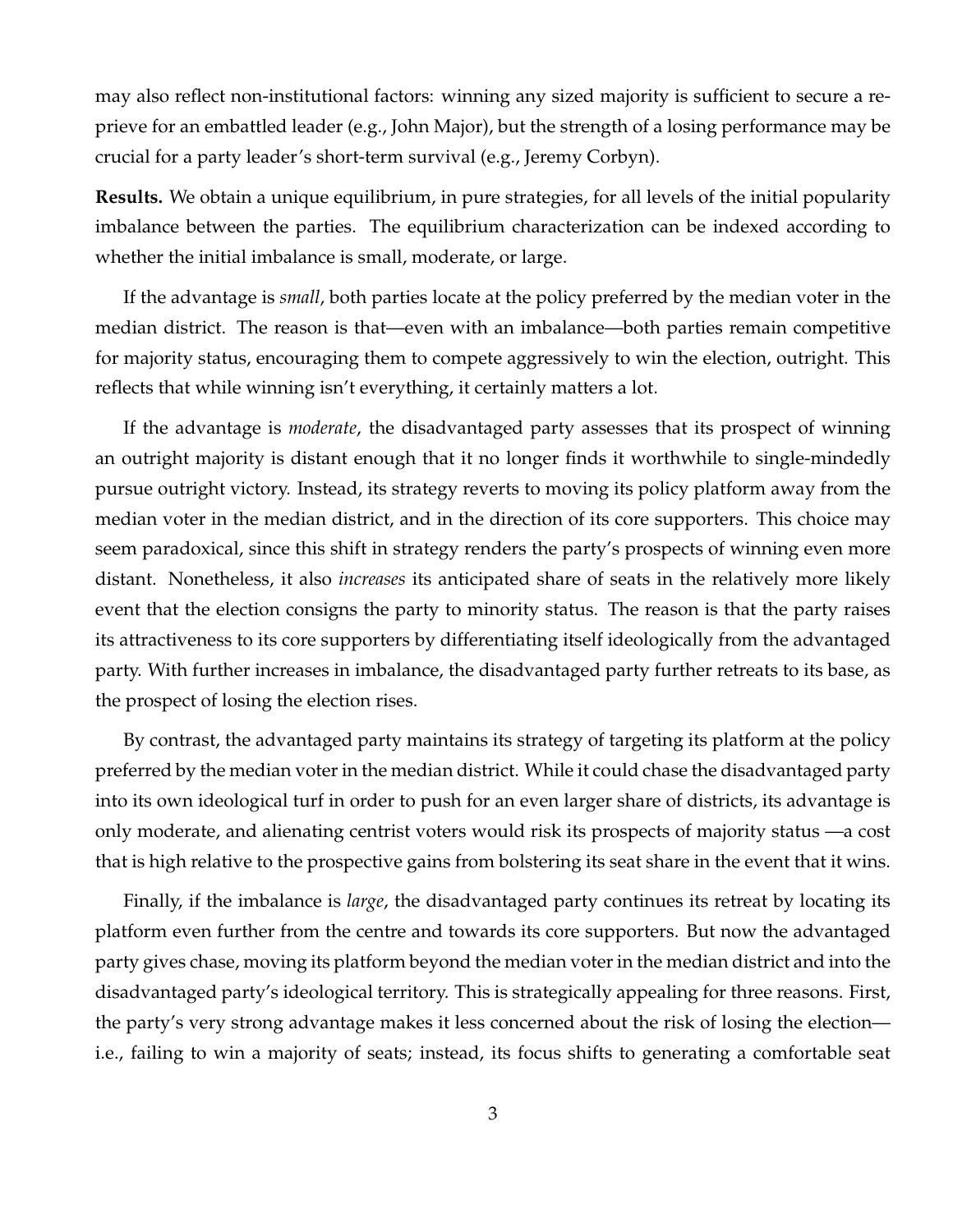advantage *conditional on winning majority status*. Second, it reduces the policy wedge between the parties, which heightens the salience of the advantaged party's net valence advantage, raising its appeal amongst all voters. Third, it capitalizes on the opportunity created by the disadvantaged party's increasingly extreme lurch to raid its more moderate supporters.

While platforms fully converge when initial imbalances are small, we show how changes in political primitives in the context of either a moderate or large initial imbalance either exacerbate or mitigate the disadvantaged party's incentive to revert to its base, and platform polarization.

When the initial imbalance is moderate, the disadvantaged party increasingly retreats to its base whenever its initial disadvantage grows, whenever the marginal value of seats conditional on minority status rises, or whenever uncertainty about voter preferences increases. It also further retreats when there is a decline in the strength of partisan loyalty amongst its traditional supporters, since these voters are less easily taken for granted. Because the advantaged party maintains its position in the centre, these changes thus trigger increased platform polarization.

Once the imbalance is large enough, however, further increases in the popularity imbalance induce *both* parties to move towards the disadvantaged party's core supporters. And, in contrast with moderate imbalances, the distance between platforms *falls*, reducing platform polarization. Thus, our model predicts that platform divergence is maximized when the initial electoral imbalance is neither very small, nor very large, and especially where partisan loyalties are in flux.

We extend our benchmark model to analyze the dynamics of political campaigns in contexts where some voters cast ballots early, or make up their minds up before a campaign concludes. To wit, we assume that some voters cast their ballots after an initial valence shock that favors one of the parties, but before the parties have communicated their policy commitments, and prior to any other developments—such as leader debates, town hall meetings, or personal revelations that occur over the course of a campaign. We interpret these voters as 'early deciders', who are relatively insensitive or inattentive to the twists and turns of election campaigns.

If the initial valence shock favoring one of the parties is small, the parties converge on a platform that—rather than targeting the median voter in the median district, as in our benchmark moves towards the advantaged party's core districts, by an increment that grows with both the magnitude of the initial valence shock and the fraction of early deciders. To see why, notice that the advantaged party enjoys a larger share of support amongst early deciders, and thus gains a starting lead in the polls. In order to win the election, the disadvantaged party therefore needs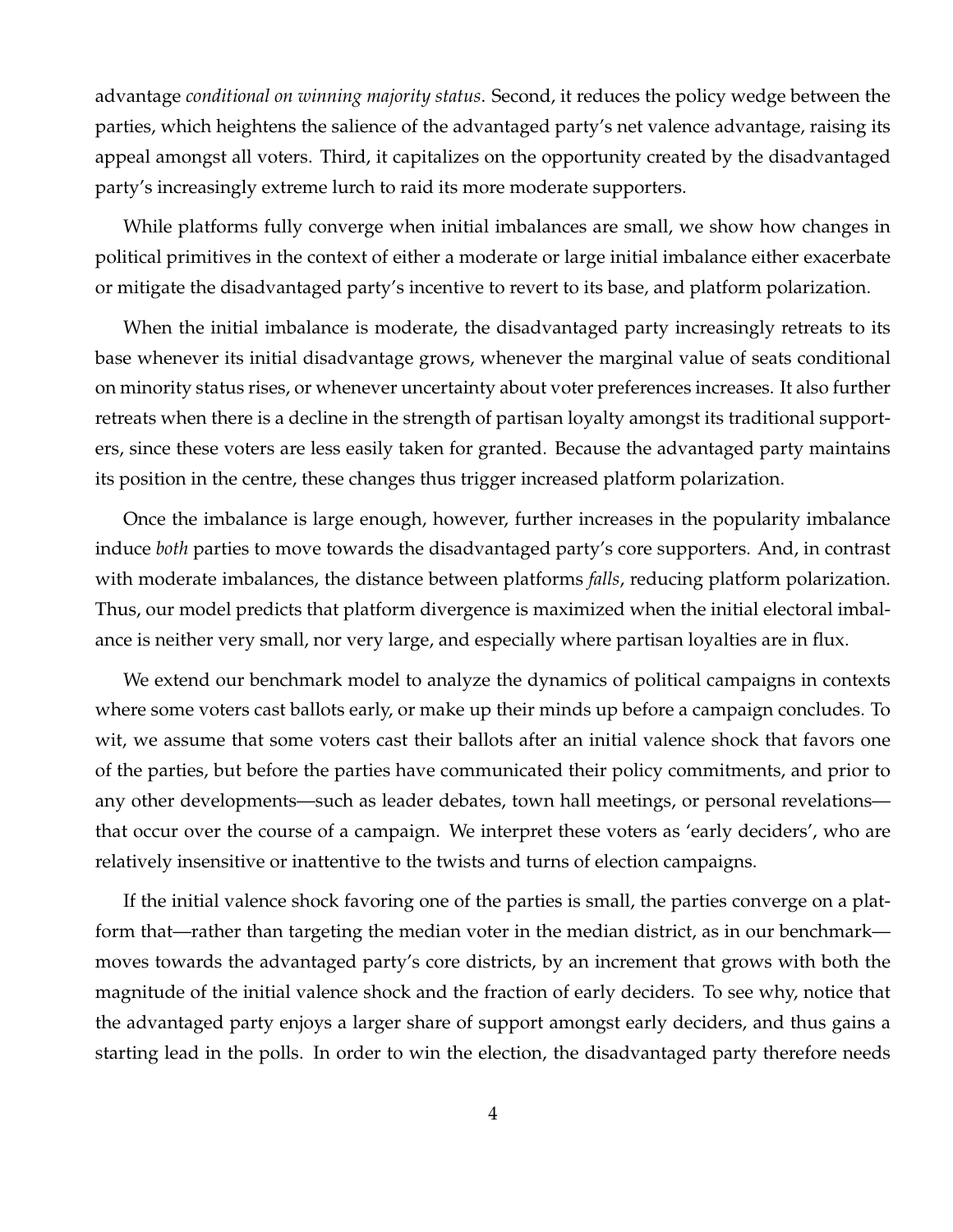to offset its disadvantage by carrying strictly more than a majority of supporters amongst the remaining voters. This leads it to move beyond the ideological centre-ground, targeting voters that are ideologically disposed towards its advantaged opponent. Thus, the disadvantaged party designs its policy to appeal to its rival's voters even though ideology is not the source of its disadvantage.

Perhaps counterintuitively, with more early deciders, a disadvantaged party is *slower* to retreat to its base—the initial imbalance beyond which it begins to retreat towards its base *rises*. More early deciders implies a larger initial lead in the polls that is harder to close in pursuit of outright victory, so one might think that—relative to our benchmark setting—an initially weak party would be more prone to revert in favor of its core supporters when more voters make up their minds early in the campaign. However, this reasoning is incorrect. What drives a party to retreat is that it cares disproportionately about marginal seats when it is in the minority. This makes a party risk averse, and it retreats to its base to insure against large popularity swings in favor of its opponent during the campaign. With more early deciders, a greater fraction of voters make their minds up before the campaign; this implies that the disadvantaged party faces less uncertainty, reducing its insurance motives. A similar logic implies that more early deciders cause the advantaged party to begin pursuing its weaker rival at lower levels of initial advantage: a larger fraction of early deciders resolves uncertainty, reducing the risk of an adverse valence shock that might cost its majority.

**Contribution.** Our premise and results contrast starkly with existing models of party positioning in elections. In the framework developed by [Calvert](#page-24-2) [\(1985\)](#page-24-2) and [Wittman](#page-24-3) [\(1983\)](#page-24-3), policy-motivated parties face uncertainty about the preferences of the electorate—specifically, the median voter's most preferred platform. In equilibrium, if a party becomes *more* advantaged, i.e., the expected location of the median voter moves towards its most-preferred policy, *both* parties advance towards the advantaged party's ideal policy.

Our framework predicts the opposite. When the advantaged party's net valence advantage is large enough, an increased electoral imbalance encourages both parties to move in the direction of *disadvantaged* party's base. The advantaged party seeks to invade its opponent's ideological turf in pursuit of a strong majority, while the disadvantaged party retreats to its base in an attempt to rally its core supporters. The first implication seems eminently better suited to interpreting Tony Blair's electoral strategy in 1997 to transition his party to *New Labour*, at a time when the party enjoyed a clear preference advantage amongst British voters. This advantage was so strong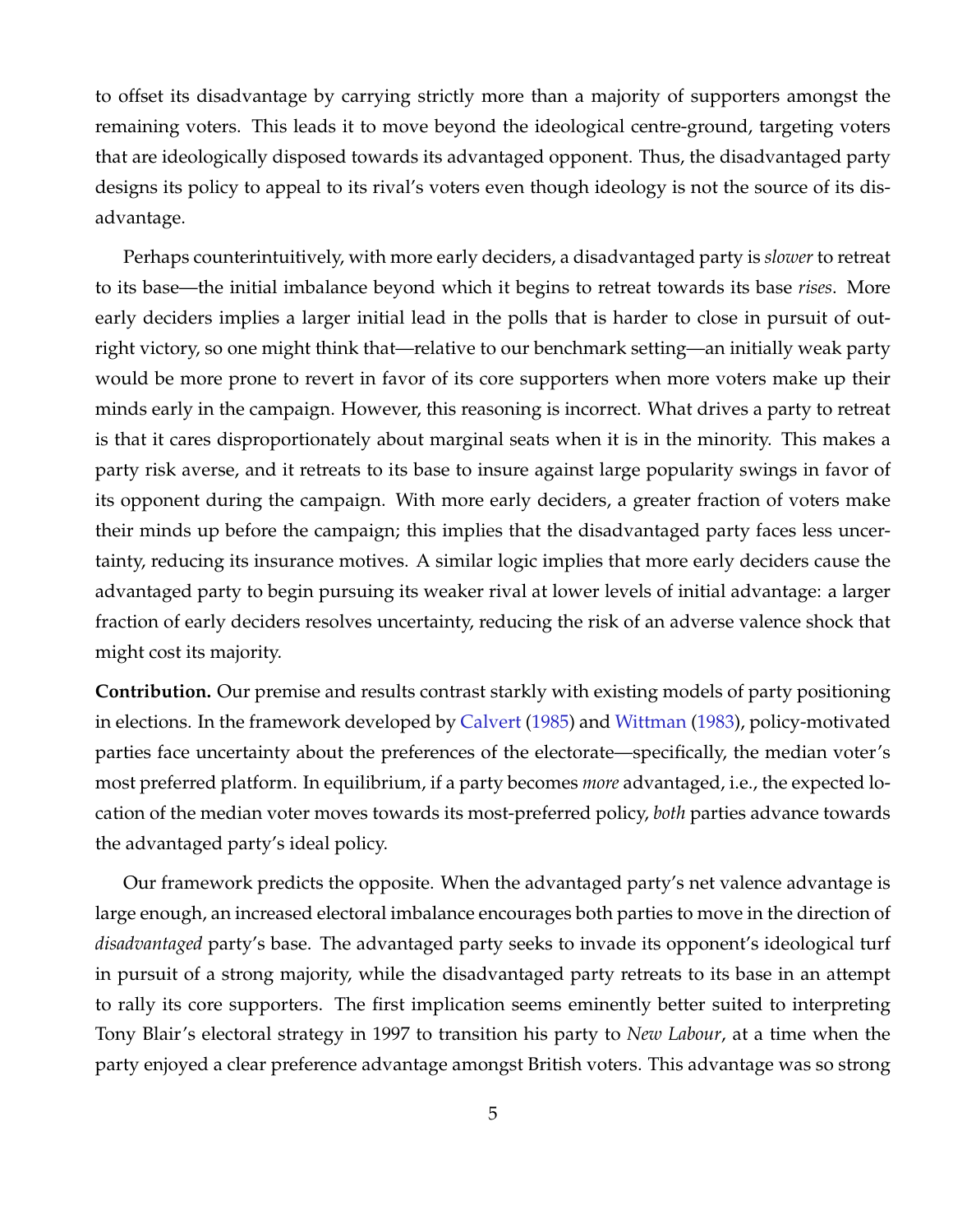that even *The Sun* newspaper, which had supported the Conservatives in every election in the previous twenty years, endorsed Labour, condemning the Conservatives as "tired, divided and rudderless".<sup>[4](#page-6-0)</sup> The second implication more closely corresponds to Bogdanor's summary of the Conservative lurch to the right from 2001 to 2010, in which "three successive Conservative lead-ers... responded to defeat by seeking to mobilize the Tory 'core' vote".<sup>[5](#page-6-1)</sup> And, consistent with our predictions, Theresa May in 2017 pursued an "aggressive strategy, influenced by her strong lead in the initial polls... parking her tank on Labour's lawn in heartlands such as the North East and the North West of England."[6](#page-6-2) Over the course of the campaign, sixty-one percent of her visits were to Labour-held constituencies.

[Groseclose](#page-24-4) [\(2001\)](#page-24-4) augments the Calvert-Wittman framework by introducing a deterministic valence advantage for one party. However, Groseclose does not establish existence or uniqueness of an equilibrium. Moreover, his main theoretical results are limited to a context with a small valence advantage (specifically, moving from no advantage to an arbitrarily small advantage), and his framework features a single (median) voter—forestalling the question of whom to target that drives our framework. The predictions that he derives when an equilibrium exists differ substantially from our office-motivated context. For example, his framework predicts that an increase in the advantaged party's net valence advantage *always* raises platform differentiation; and, if the advantaged party's net valence advantage is very large, it always adopts more extreme policy positions in the direction of its ideal policy.

Our framework predicts the opposite: the advantaged candidate responds to a large advantage not by adopting more extreme positions favored by its own core supporters, but instead by targeting its opponent's moderate supporters. Moreover, we find that policy divergence is maximized when there is an *intermediate* electoral imbalance in favor of one party. If the imbalance is very small, both parties compete for the support of the median voter in the median district, resulting in complete policy convergence; and if the imbalance is large, the advantaged party chases the disadvantaged party into its own turf, reducing policy divergence. When the imbalance is intermediate, the disadvantaged party retreats to its base, but the advantaged party maintains the centre-ground. Finally, we prove existence and uniqueness of an equilibrium for all levels of the valence advantage.

<span id="page-6-0"></span><sup>4</sup> See [Butler and Kavanagh](#page-24-5) [\(1997\)](#page-24-5).

<span id="page-6-1"></span><sup>5</sup> "The Conservative Party: From Thatcher to Cameron", *New Statesman*.

<span id="page-6-2"></span><sup>6</sup> "What Theresa May's campaign stops tell us about her failed strategy", *The Telegraph*, 13 June 2017.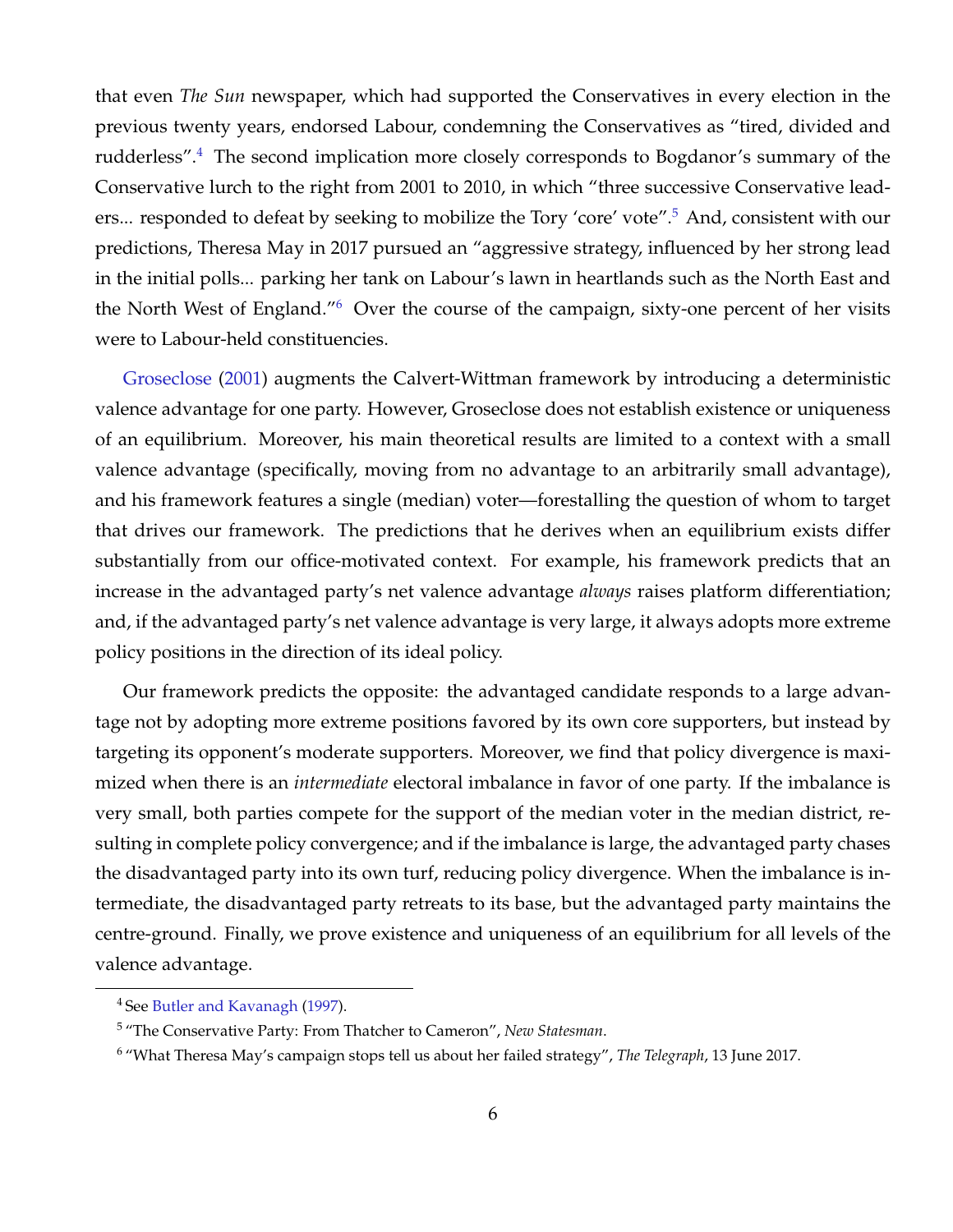[Aragones and Palfrey](#page-23-0) [\(2002\)](#page-23-0) and [Hummel](#page-24-6) [\(2010\)](#page-24-6) characterize equilibria in a Downsian setup with purely office-motivated candidates and a deterministic net valence advantage. As in our setting, the advantaged candidate benefits by raising the salience of this valence advantage. This encourages the advantaged candidate to mimic the disadvantaged candidate, and the disadvantaged candidate to try to differentiate itself from the advantaged party. Both papers are limited to characterizing a particular mixed strategy equilibrium, under the restriction either of a small [\(Aragones and Palfrey,](#page-23-0) [2002\)](#page-23-0) or large ( [Hummel,](#page-24-6) [2010\)](#page-24-6) initial valence advantage.

Our framework offers an explanation for why parties may instrumentally choose relatively extreme policies. In [Eguia and Giovannoni](#page-24-7) [\(2017\)](#page-24-7), a party that is sufficiently disadvantaged today may give up on a mainstream policy, and instead invest in an extreme policy; it does so not to increase its office-motivated payoffs today, but instead to gamble on a shock to voters' preferences in a subsequent election. Our explanation emphasizes that the instrumental adoption of extreme policies in the face of a likely election defeat arises not only via dynamic office-holding incentives, but also via static office-holding incentives that emphasize the value of a strong minority position.

Our multi-district framework is closest to [Callander](#page-24-8) [\(2005\)](#page-24-8), in which two parties simultaneously choose national platforms, facing entry by local candidates, generating equilibrium platforms that differ greatly from ours. Other authors—for example, [Austen-Smith](#page-23-1) [\(1984\)](#page-23-1), [Kittsteiner](#page-24-9) [and Eyster](#page-24-9) [\(2007\)](#page-24-9), and [Krasa and Polborn](#page-24-10) [\(2018\)](#page-24-10)—study multi-district competition in which party platforms are an aggregate of decentralized choices by local candidates. Our framework, like Callander's, instead reflects a context in which voters predominantly assess their view of the party on the basis of its national platform.

#### **2. Benchmark Model**

**Preliminaries**. Two parties, L and R, simultaneously choose campaign platforms,  $x_L$  and  $x_R$ , prior to an election. The policy space is the one-dimensional continuum, R. Competition involves multiple districts, with the winner of each individual district determined by a plurality rule. Each district features a continuum of voters; each voter  $i$  is indexed by his or her preferred policy,  $x_i$ . There are a continuum of districts: in a district with median ideology  $m$ , voters' preferred policies are uniformly distributed on the interval  $[m - Z, m + Z]$ ; and district medians are uniformly distributed on the interval  $[-1, 1]$ . We assume  $Z > 1$  to capture the idea that there is more preference heterogeneity within districts than across different district medians.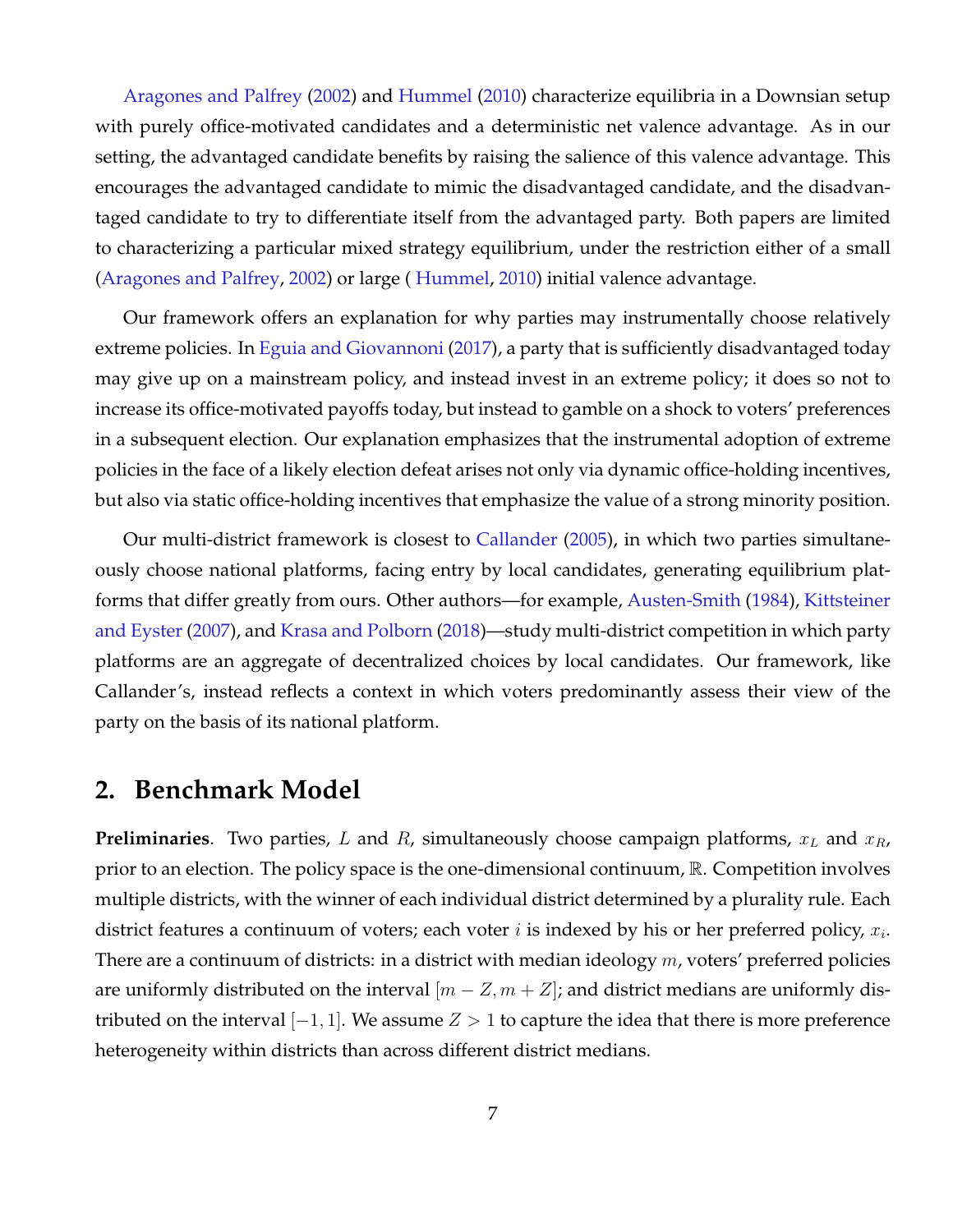**Voter Payoffs**. If party L implements platform  $x_L$ , a voter i with preferred policy  $x_i$  derives payoff

$$
u(i, x_L) = -\gamma |x_L - x_i| - \theta x_i/2. \tag{1}
$$

If, instead, party R implements its platform  $x_R$ , the voter derives the payoff

$$
u(i, x_R) = -\gamma |x_R - x_i| + \theta x_i/2 + \rho_0 + \rho_1.
$$
 (2)

Here,  $\rho_0$  is an initial valence advantage in favor of party R, commonly known by all agents, and  $\rho_1$  is a preference shock, uniformly distributed on the interval  $[-\psi,\psi].^7$  $[-\psi,\psi].^7$  The valence advantage  $\rho_0$ reflects voters' relative assessment of the parties at the outset of a campaign—for example, evaluations of its leadership that are inherited from a party's previous spell in government. The valence shock  $\rho_1$ , by contrast, summarizes unanticipated developments that unfold over the course of an election campaign— right up to election day—including performances by party leaders in public debates or town hall meetings, or scandal revelations. If the legislative election coincides with a presidential election,  $\rho_1$  could also capture evaluations of a party arising from its presidential candidate's campaign. Without loss of generality, we assume  $\rho_0 \geq 0$ .

The policy-related part of voters' preferences has two distinct components. The first component is a linear policy loss that increases with the distance between the party's policy platform and the voter's preferred policy.

The second component, which implies that voter *i* derives an additional net value  $-\theta x_i$  from party L, has multiple interpretations. For example, it could reflect a fixed policy position on another dimension of policy conflict, e.g., social issues such as abortion, gay marriage, or on trade and immigration, and voter preferences on this issue are correlated with their preferences on taxation—over which parties are proposing policies—where the extent to which voters care about this second issue is proportional to  $\theta$ . Our running interpretation is that it reflects voters' partisanship, or party loyalty that transcends short-term policy platforms that parties adopt from one election to the next. For example, while the British Labour Party has vacillated between centrism and more left-wing policies many times in the twentieth century, its loyalty amongst its core voters in the north of England has remained firm. In the United States, southern support for Republican party is robust to changes in the party's platform across elections.

<span id="page-8-0"></span> $^7$ In our benchmark model, one could alternatively interpret  $\rho_0$  as the mean of the preference shock  $\rho_1$ , i.e.,  $\rho_1\sim$  $U[\rho_0 - \psi, \rho_0 + \psi]$ . In our dynamic extension, the present interpretation is more appropriate.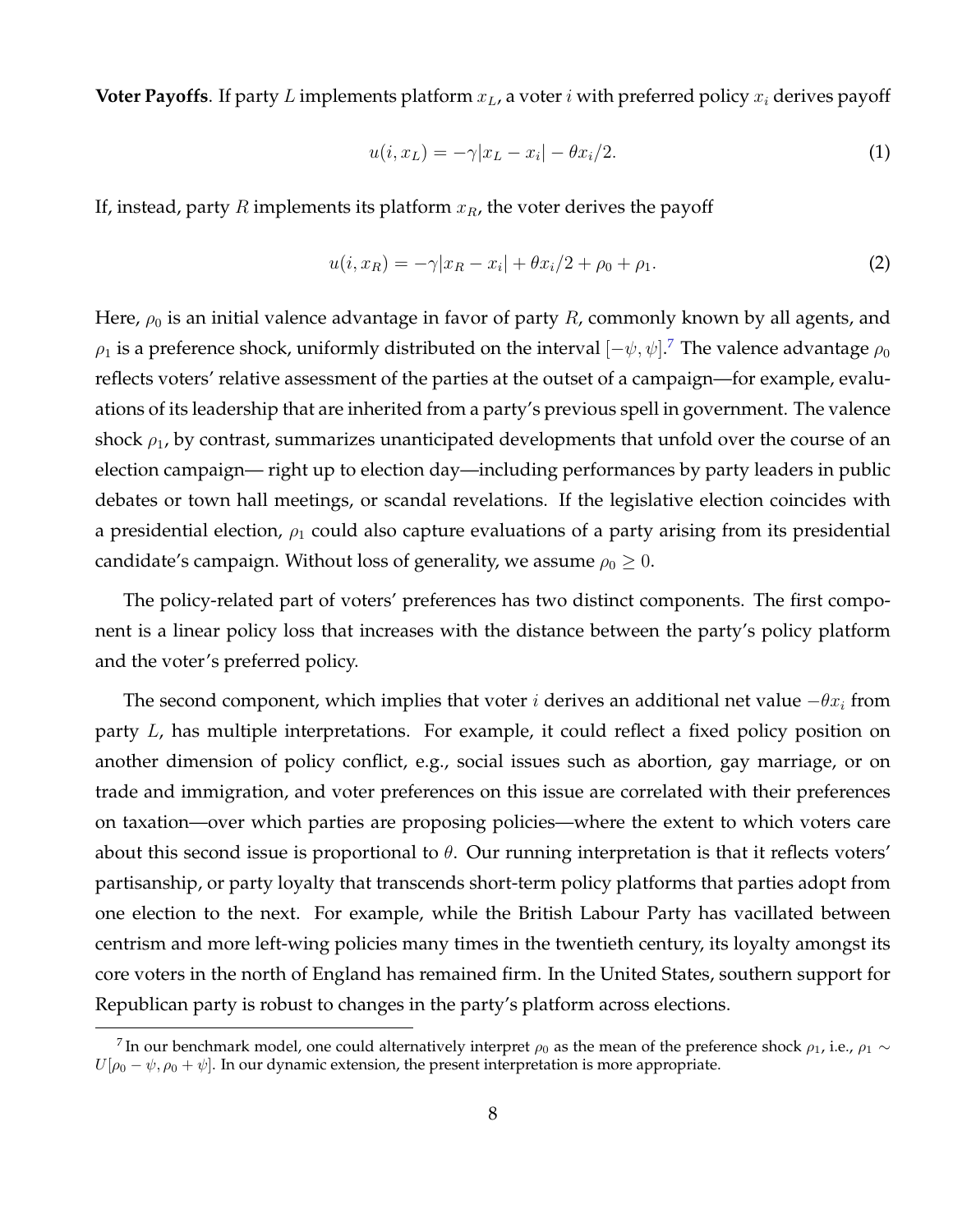**Party Payoffs**. Let  $d_P \in [0, 1]$  denote the share of districts won by party  $P \in \{L, R\}$ , and let  $M_P = \mathbb{I}[d_P > 1/2]$  denote the event in which party P wins a majority of districts. Then, party P's payoff is

<span id="page-9-1"></span>
$$
u_P(d_P) = M_P[r + \beta(d_P - 1/2)] + (1 - M_P)\alpha d_P.
$$
\n(3)

A party receives a fixed payoff of  $r > 0$  if it wins the election, i.e., if  $d_P > 1/2$ . Higher values of  $r$  reflect the majoritarian organization of a legislature: winning a majority gives a party agenda-setting authority, and control over committee assignments and leadership. And, in a parliamentary democracy, winning a majority yields formal control over the executive branch.

Parties also value winning additional seats both below and above the majoritarian threshold. Even if a party fails to achieve a majority, i.e.,  $d_P < 1/2$ , it still gains from winning more seats. And, if a party achieves a majority, it values increasing its share of seats above the majority threshold. To capture this idea in the simplest possible way, we let  $\alpha > 0$  denote the marginal value of winning districts that nonetheless keep a party's total share of districts less than a majority; similarly,  $\beta > 0$ denotes the marginal value of winning districts above and beyond the majority threshold of one half. This piece-wise linear formulation facilitates tractable solutions, and may be viewed as an approximation of more sophisticated payoff schedules.

We impose two assumptions; the first assumption focuses on party preferences, while the second assumption focuses on voter preferences.

#### Assumption 1:  $r > \frac{1}{2} \left( \alpha + \frac{\psi}{\theta} \right)$  $\frac{\psi}{\theta}(\alpha - \beta)$ ), and  $\alpha \geq \beta$ .

The first restriction states that parties sufficiently value winning majority status. Notice that for majority status to convey a benefit*,* it  $must$  be that  $r > \alpha/2.^8$  $r > \alpha/2.^8$ 

The second preference restriction,  $\alpha \geq \beta$  states that the marginal value of additional seats to a minority party exceeds the marginal value of additional seats to a majority party, above and beyond its gains from majority status that are captured by  $r$ . We later describe properties of equilibrium policy platforms under the alternative assumption that  $\beta > \alpha$ ; nonetheless, we view the restriction in Assumption 1 as inherently more plausible. For example, one can view  $\alpha > \beta$ as a reduced-form preference assumption that captures the value of extra seats to the majority

<span id="page-9-0"></span> $8$ The restriction on r is not needed for our qualitative results. We make it to streamline exposition; moreover, we view it as a reasonable description of real-world contexts, in which the value of achieving majority status per se is large relative both to the value of minority status and relative to any incremental gains from an ever-larger share of seats beyond the majority threshold.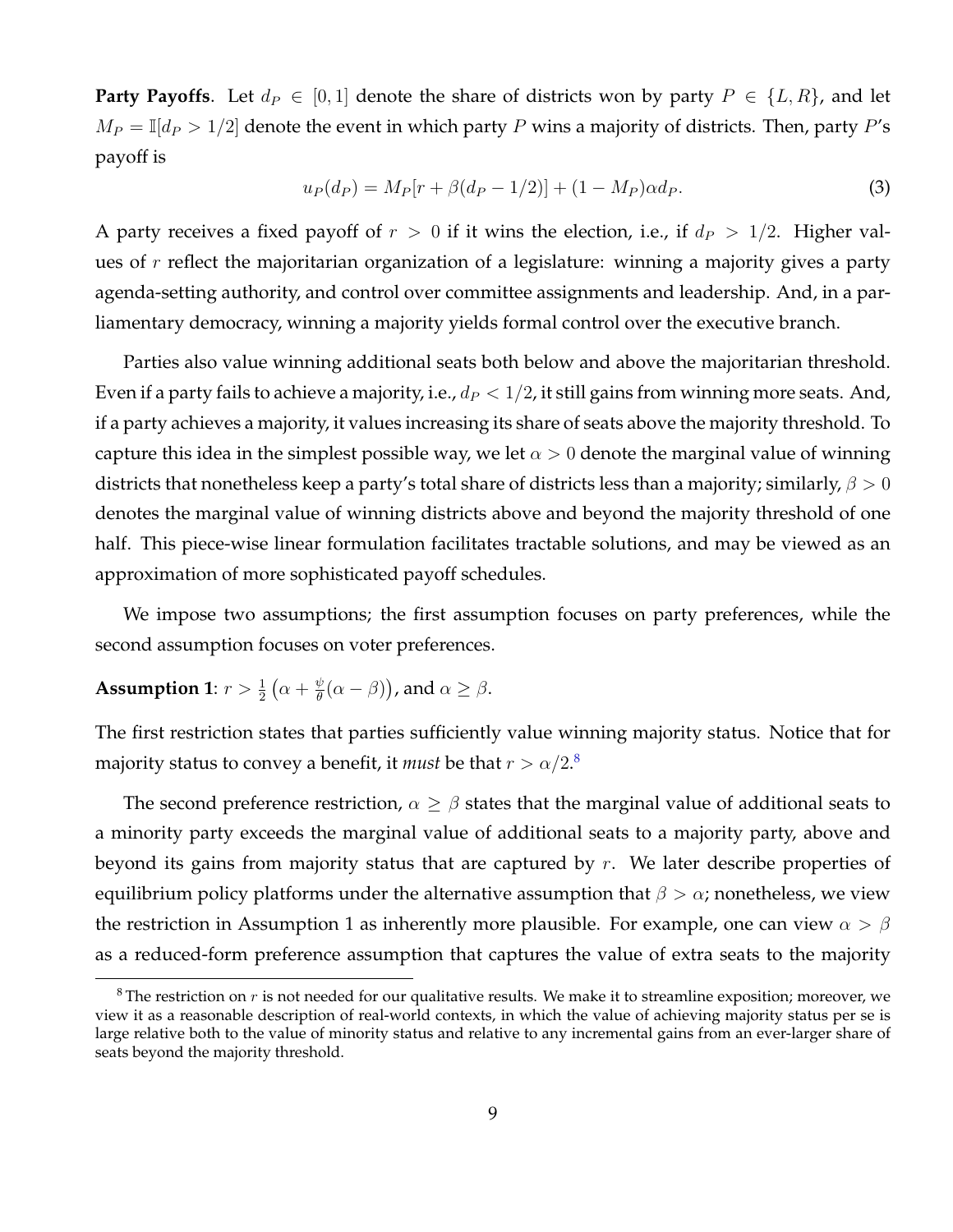party when it obtains additional leeway to move policy outcomes closer to its most-preferred goal. Then, a larger majority allows the majority party to shift policy in its preferred direction. If party leaders have concave utility over policy, these incremental policy movements harm the minority party by more than they benefit the majority party, implying that  $\alpha>\beta.$   $^\circ$ 

#### **Assumption 2:**  $\theta > 2\gamma$ .

This assumption eases analysis by ensuring that for any pair of platforms, voter preferences are single-peaked. This implies that in any district, the median voter is decisive for the outcome of that district's election. It further implies that the median voter in the median district determines which party wins the national election.<sup>[10](#page-10-1)</sup>

**Timing**. The interaction proceeds as follows.

- 1. The parties simultaneously select platforms  $x_L$  and  $x_R$ .
- 2. The preference shock  $\rho_1$  is realized and observed by all agents.
- 3. Each voter chooses to vote for one of the two parties.
- 4. The party that wins a majority of districts implements its promised platform, and payoffs are realized.

### **3. Results**

**Preliminary Results.** We begin by identifying the share of districts won by each party—and thus each party's probability of winning the election—for any platform pair  $(x_L, x_R)$  and net valence advantage  $\rho_0 + \rho_1$ . Under Assumption 2, preferences are single-peaked, so there is a unique voter that is indifferent between the candidates: there is some ideal policy  $x_i^*(x_L, x_R, \rho_0 + \rho_1)$  such that a voter prefers party L if and only if her ideal policy lies to the left of  $x_i^*$ . Because voters' ideal policies in a district with median m are uniformly distributed on  $[m - Z, m + Z]$ , and district

<span id="page-10-0"></span><sup>&</sup>lt;sup>9</sup> We thank Pablo Montagnes for this observation. Alternatively, the reduced-form preference assumption could reflect a party leader's calculation about how the election outcome will affect her risk of being replaced. While an embattled leader who wins an election may secure a reprieve from the threat of replacement, regardless of her margin of victory, her survival if she loses an election may depend very sensitively on just how *badly* she loses.

<span id="page-10-1"></span><sup>&</sup>lt;sup>10</sup> For tractability, we also assume that  $\psi$  is large enough that each party wins with positive probability in all districts, for any platform pair  $(x_L, x_R) \in [-1, 1]^2$ .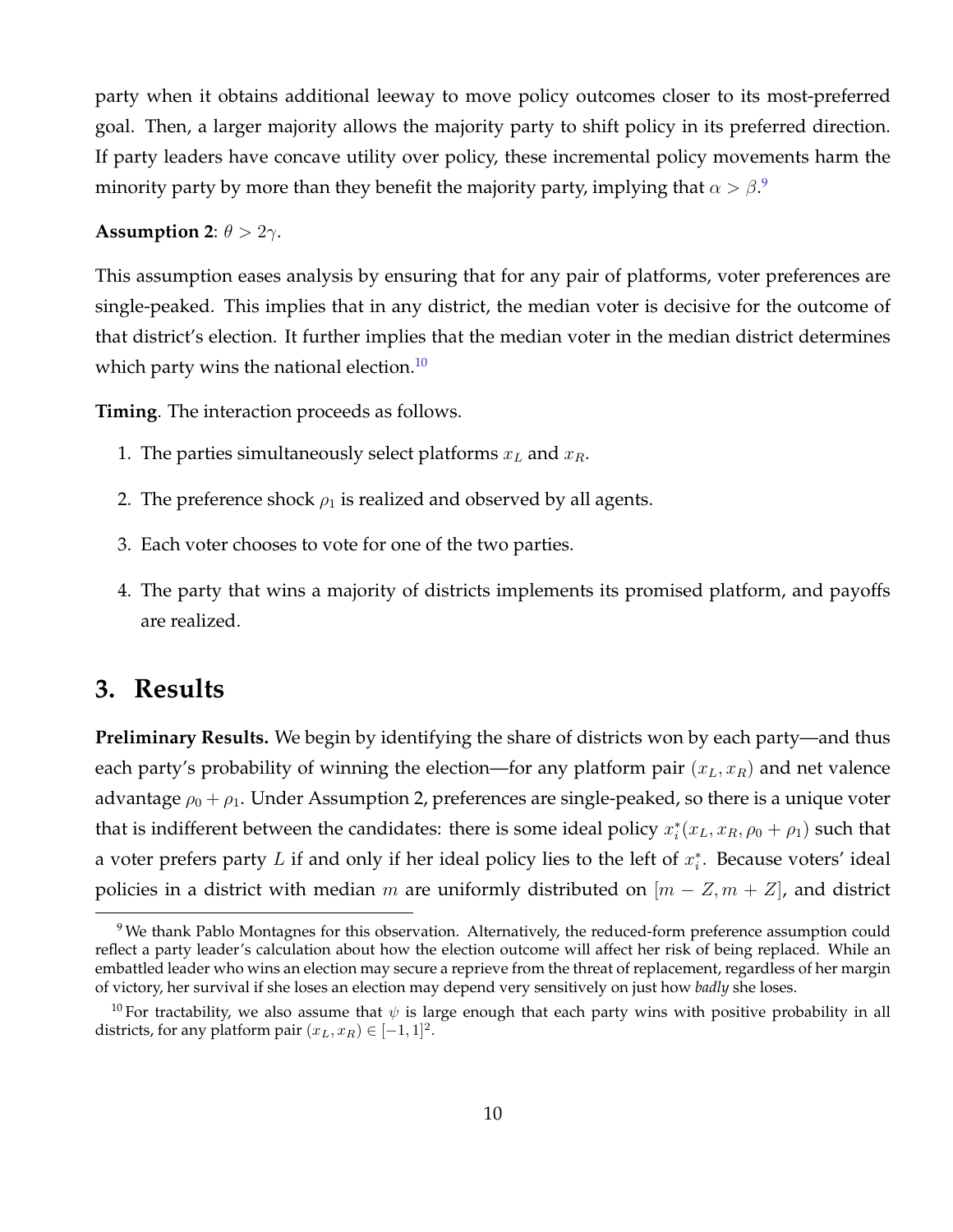medians are uniformly distributed on  $[-1, 1]$ , party L's share of districts is

$$
d_L(x_L, x_R, \rho_0 + \rho_1) = \frac{1}{2} + \frac{x_i^*(x_L, x_R, \rho_0 + \rho_1)}{2}.
$$

Party L therefore wins the election if and only if  $x_i^* \geq 0$ , i.e., if and only if it is preferred by the median voter in the median district, with ideal policy zero. We have:

$$
x_i^* \ge 0 \iff -\gamma |x_L| + \gamma |x_R| - \rho_0 \ge \rho_1 \equiv \rho_1^*(x_L, x_R, \rho_0).
$$

Substituting into the party payoff function in equation  $(3)$  yields party L's expected payoff:

$$
\pi_L(x_L, x_R) = \int_{-\psi}^{\rho_1^*(x_L, x_R, \rho_0)} (r + \beta(d_L(x_L, x_R, \rho_0 + \rho_1) - .5)) f(\rho_1) d\rho_1 \n+ \int_{\rho_1^*(x_L, x_R, \rho_0)}^{\psi} \alpha d_L(x_L, x_R, \rho_0 + \rho_1) f(\rho_1) d\rho_1.
$$
\n(4)

Party  $R$ 's corresponding expected payoff is:

$$
\pi_R(x_L, x_R) = \int_{-\psi}^{\rho_1^*(x_L, x_R, \rho_0)} \alpha (1 - d_L(x_L, x_R, \rho_0 + \rho_1)) f(\rho_1) d\rho_1 + \int_{\rho_1^*(x_L, x_R, \rho_0)}^{\psi} (r + \beta (0.5 - d_L(x_L, x_R, \rho_0 + \rho_1))) f(\rho_1) d\rho_1.
$$
 (5)

**Main Results.** We now characterize equilibrium platforms choices and highlight how they depend on  $R$ 's initial advantage  $(\rho_0)$ , uncertainty about how preferences will evolve over the course of the election (i.e., uncertainty about  $\rho_1$ ), the relative value of seats to the minority party ( $\alpha$ ) versus the majority ( $\beta$ ), and the value of winning a legislative majority (r). We first establish that that our framework produces a unique equilibrium, in pure strategies.

**Theorem 1.** *Under Assumptions 1 and 2, there always exists a unique pure strategy equilibrium.*

A pure strategy equilibrium exists because, in addition to his or her payoffs from the policy dimension on which parties choose platforms, a voter with ideal policy  $x_i$  derives an additional net value from party L of  $-\theta x_i$ , reflecting partisan loyalties or fixed policy platforms on a secondary issue dimension. To understand the role of this assumption, notice that the advantaged party benefits when it chooses the same policy as the disadvantaged party, since this encourages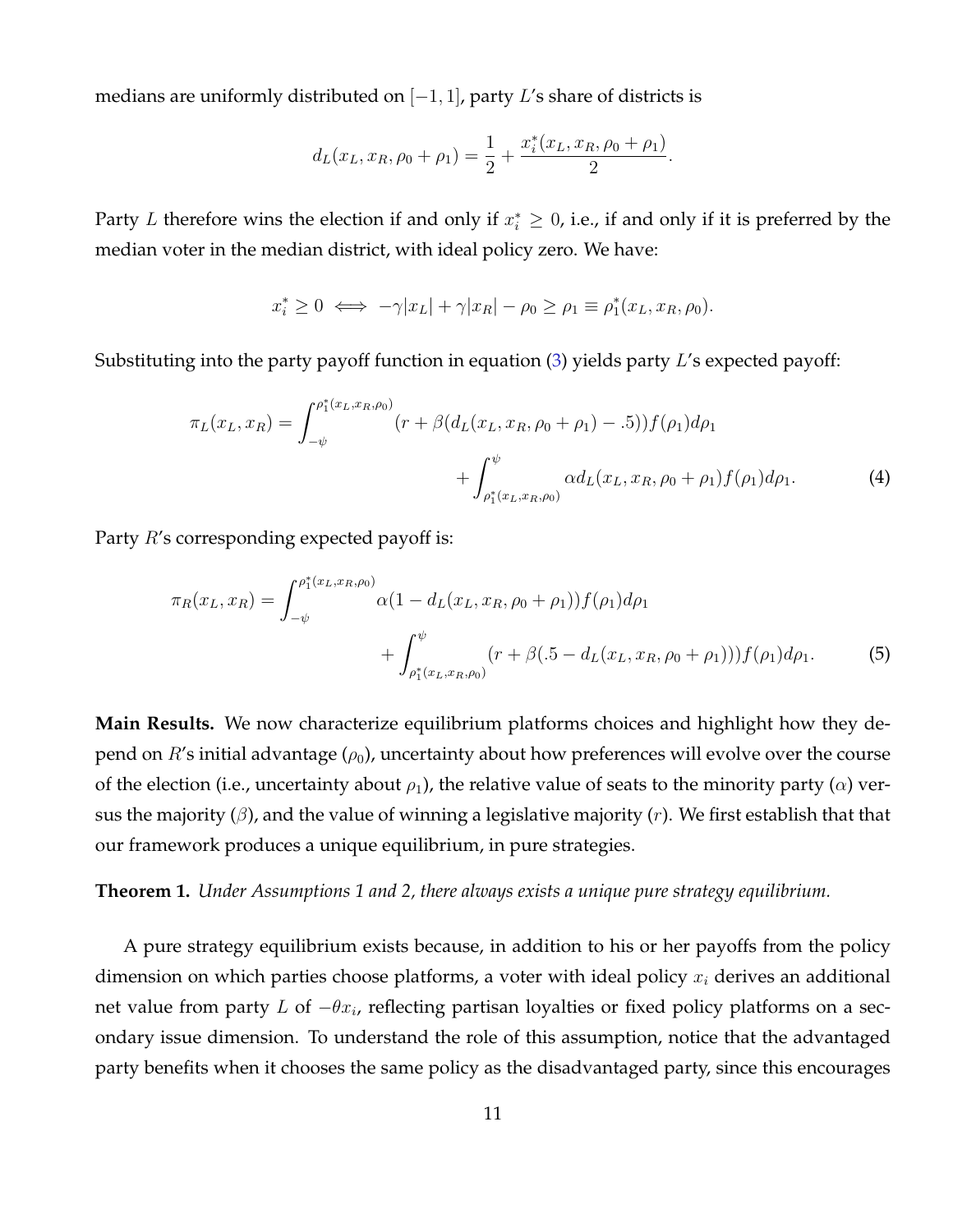voters to evaluate parties based on non-policy (valence) factors. For the same reason, the disadvantaged party benefits when it chooses a different policy from the advantaged party. These "chase-and-evade" incentives are present, for example, in [Aragones and Palfrey](#page-23-0) [\(2002\)](#page-23-0). When  $\theta = 0$ , as in their framework, the advantaged party's electoral return from mimicking the disadvantaged party is the same, *regardless* of where the disadvantaged party locates. Conversely, the disadvantaged party's electoral return from distancing itself is the same, *regardless* of where it locates. These incentives are so powerful that equilibria are in mixed strategies if  $\theta = 0$ .

In our framework, however, the assumption that  $\theta > 0$  implies that the relative sensitivity of a voter with ideal policy x to platform choices diminishes with  $|x|$ : centrist voters are relatively more sensitive to platforms than extreme voters. So, while it is cheap for the advantaged party to chase the disadvantaged party if the latter adopts centrist policies, chasing its more extreme policies costs the advantaged party support relatively dearly amongst the most policyresponsive (centrist) districts—which are crucial for winning the election, and therefore enjoying the office rent  $r > 0$ —and is relatively less effective at converting more extreme districts. This limits the advantaged party's value from chasing the disadvantaged party.<sup>[11](#page-12-0)</sup> For the same reason, the relatively-disadvantaged party finds it relatively less attractive to distance itself from the advantaged party by targeting the latter's core supporters. The net effect is to abate the otherwise unfettered chase-and-evade incentives, yielding an equilibrium in pure strategies.

We show that characterization of the unique equilibrium can be indexed according to whether the advantaged party's initial imbalance is small, intermediate, or large. To develop intuition, we highlight the three channels that govern each party's incentives.

- 1. The parties are initially imbalanced due to the valence advantage  $\rho_0$  in favor of party R. If parties advocate similar policy positions, voters place relatively more emphasis on nonpolicy differences, which favor party R. This gives party L an incentive to differentiate itself ideologically from  $R$ , and conversely encourages party  $R$  to emulate  $L$ 's policies.
- 2. Majority legislative status is valuable  $(r)$ . This encourages each party to target its policy to appeal to the median voter in the median district, whose support is necessary and sufficient to win the election. However, each party also cares about its share of seats both below  $(\alpha)$ and above ( $\beta$ ) the majority threshold. As  $\alpha$  increases, each party becomes less concerned about trying to win outright, and instead focuses on bolstering its seat share in the event

<span id="page-12-0"></span><sup>&</sup>lt;sup>11</sup> Notice that the restriction on *r*—the value of winning a majority—in Assumption 1 is violated when  $\theta = 0$ .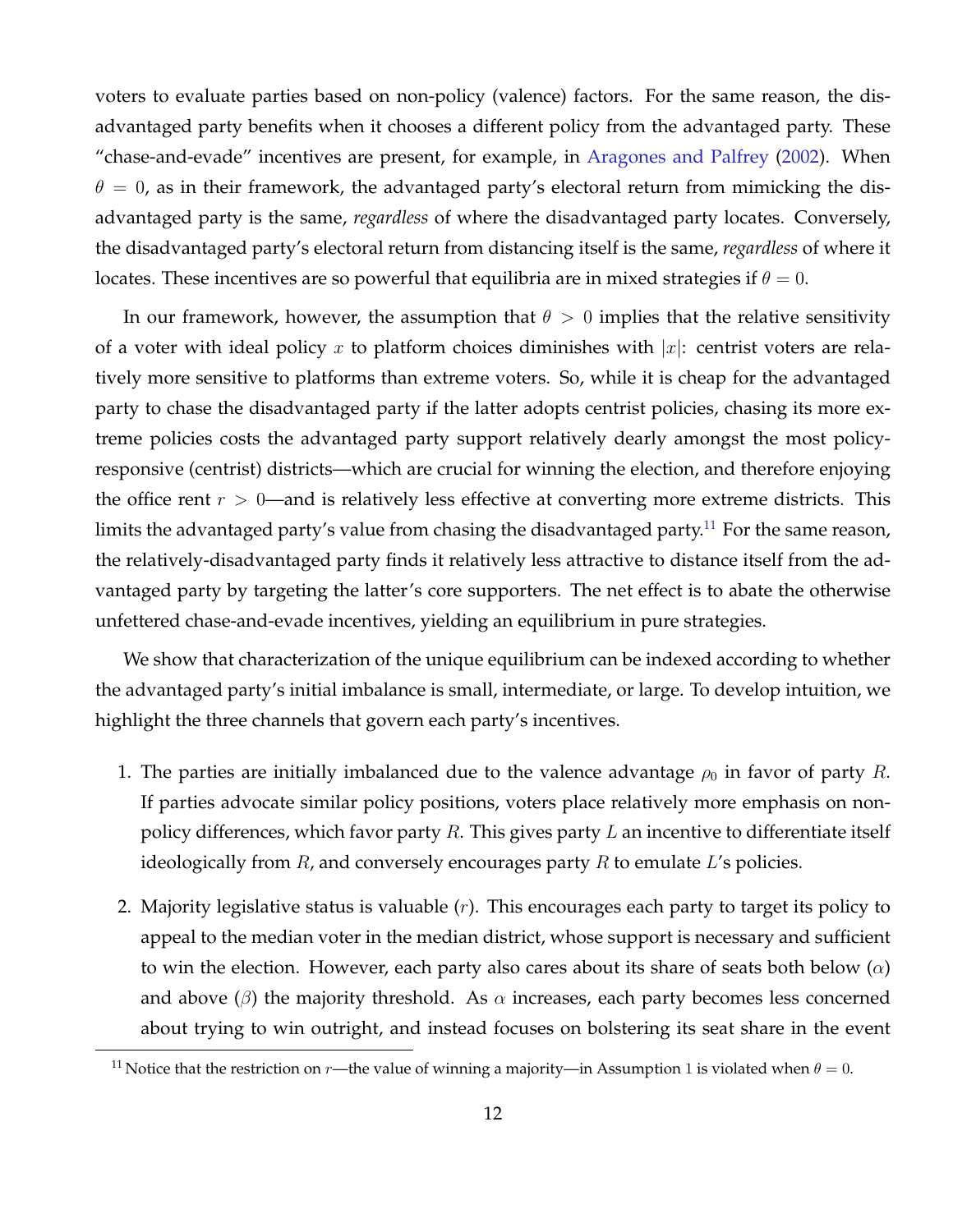that it fails to achieve a majority. And, as  $\beta$  increases, each party becomes relatively more concerned about the size of its majority, rather than winning outright.

3. Parties face uncertainty about the electoral outcome due to the stochastic payoff shock,  $\rho_1$ . Thus, even voters who prefer party L's election platform  $x_L$  to party R's platform  $x_R$  cannot be taken for granted. To see this, suppose that  $x_L < x_R$  and observe that while a voter with ideal policy  $x_i < x_L$  prefers L's platform, she supports L if and only if:

$$
\gamma(x_R - x_L) - \theta x_i - \rho_0 - \rho_1 \ge 0 \iff x_i \le \frac{\gamma(x_R - x_L) - \rho_0 - \rho_1}{\theta}.\tag{6}
$$

Thus, either party can improve its prospects of winning districts even amongst its traditional supporters by offering them more aligned platforms, i.e., by lowering  $x_L$  or increasing  $x_R$ , thereby intensifying their core supporters' relative preference.

The trade-offs between these three channels drive all of our subsequent results, which we index according to the initial valence advantage  $\rho_0$  of party R.

<span id="page-13-0"></span>**Proposition 1.** *If party* R*'s advantage is small in the sense that*

$$
0 \le \rho_0 \le \frac{\theta(2r - \alpha) - \psi(\alpha - \beta)}{\alpha + \beta} \equiv \rho_0,
$$

*then both parties locate at the ideal policy of the median voter in the median district:*

$$
x_L^*(\rho_0) = 0, \quad x_R^*(\rho_0) = 0.
$$

A party wins a majority of districts if and only if it is most-preferred by the median voter in the median district, i.e., with most-preferred policy zero. When the parties are initially balanced, i.e.,  $\rho_0$  is zero, each party is competitive for a majority, and since majority status generates a value regardless of a party's seat share, each party aggressively pursues an outright victory.

Increases in  $\rho_0$  reduce L's chances of winning, but do *not* alter the policy platform that maximizes this probability. Thus—and to an extent that is proportional to its value from majority status,  $r$ — $L$ 's electoral strategy continues to target a legislative majority by way of a centrist policy platform even as its prospects of winning deteriorate. Notice that as  $(\alpha-\beta)\psi$  increases—implying a greater relative concern for incremental minority versus majority seat shares, combined with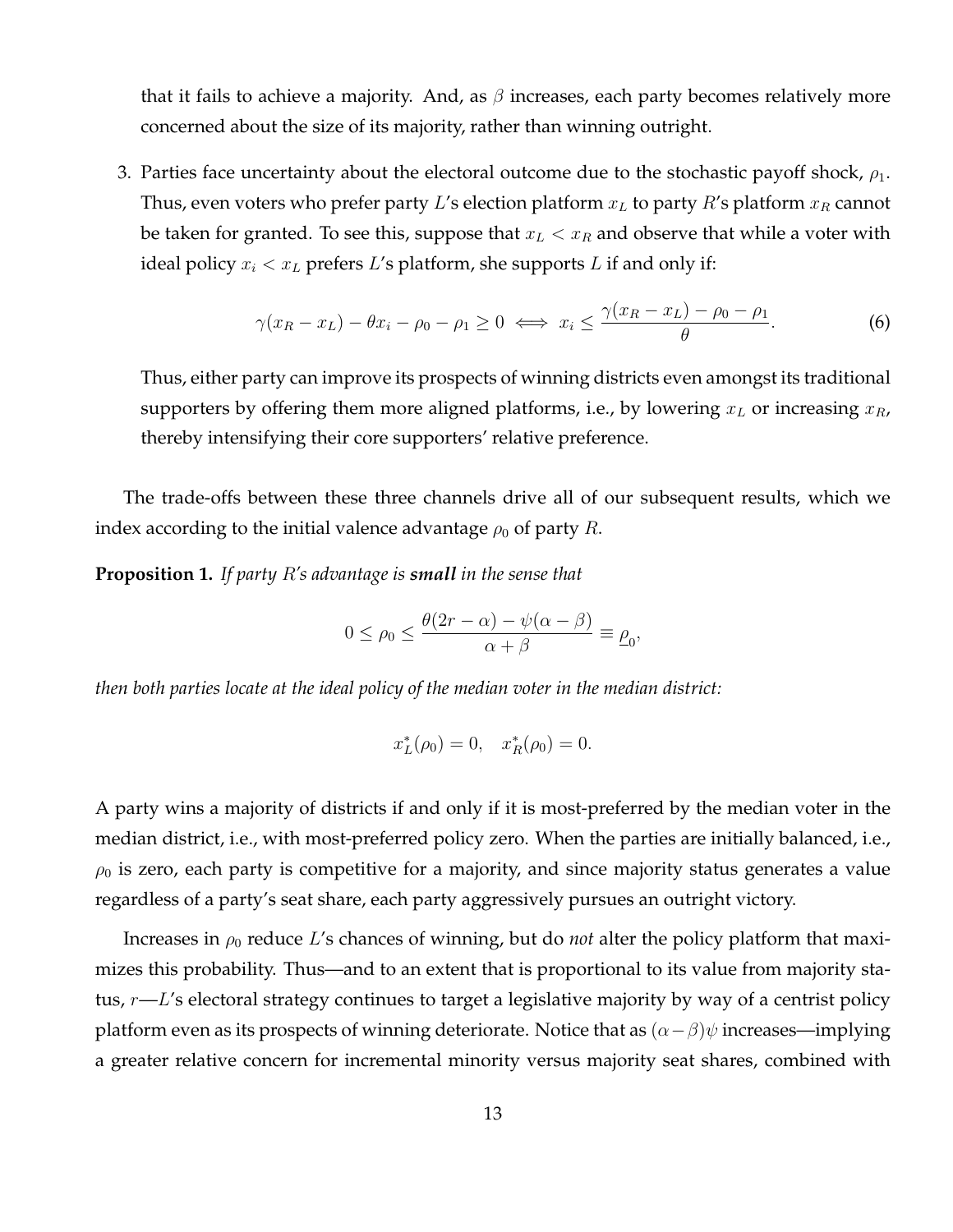greater electoral risk—the upper bound of imbalance for which the disadvantaged party wants to compete directly with the advantaged party  $(\underline{\rho}_0)$  *falls*.

When the imbalance between the parties is large enough, however,  $L$  no longer prefers unmitigated competition with  $R$  for outright victory.

<span id="page-14-0"></span>**Proposition 2.** *If party R's advantage is intermediate in the sense that*

$$
\underline{\rho}_0 \le \rho_0 < \underline{\rho}_0 + \frac{\psi(\alpha - \beta)(2\theta\alpha + (\alpha - \beta)\gamma)}{(\alpha + \beta)(\alpha\theta + (\alpha - \beta)\gamma)} \equiv \overline{\rho}_0,
$$

*then party* L *retreats to its base,*

$$
x_L^*(\rho_0) = \frac{\theta(2r - \alpha) - \alpha(\rho_0 + \psi) + \beta(\psi - \rho_0)}{\gamma(\alpha - \beta) + 2\alpha\theta} < 0,
$$

 $b$ ut  $R$  still locates at the ideal policy of the median voter in the median district, choosing  $x_R^*(\rho_0)=0.$ 

When the electoral imbalance in favor of party  $R$  surpasses an initial threshold  $\underline{\rho}_0>0$ , the disadvantaged party L's prospect of winning a majority—even when targeting the pivotal voter, directly—becomes too low. Reflecting the three channels that we highlight above, L's best electoral strategy reverts to galvanizing its base, i.e., by selecting a platform  $x_L(\rho_0) < 0$ .

By distancing itself from party  $R$ , it creates a meaningful ideological alternative to  $R$ 's centrist platform: policy differentiation partly mitigates L's valence disadvantage amongst voters that value more left-wing policies. While retreating from the political centre further lowers L's prospect of winning a majority of districts,  $\rho_0 > \underline{\rho}_0$  implies that party  $L$  no longer finds it worthwhile to target an outright victory. That is, acknowledging that is very likely to hold minority status, its priority smoothly reverts from solely pursuing a majority to instead balancing this objective with the need to secure the most advantageous minority share of seats possible.

By contrast, the same primitives encourage party  $R$  to maintain its hold on the ideological centre-ground. Its prospect of winning the election is maximized by selecting the policy preferred by the median voter in the median district. Party R *could* chase L into its own ideological turf, in order to increase its seat advantage conditional on holding a majority. However, its initial electoral advantage is still small enough ( $\rho_0<\overline{\rho}_0)$  that it does not want to risk its prospect of winning.

To see this more clearly, notice that the size of the interval  $[\underline{\rho}_0,\overline{\rho}_0]$  is proportional to  $\psi(\alpha-\beta)$ , and the interval is empty when  $\alpha = \beta$ . This reflects the advantaged party's incentive to hold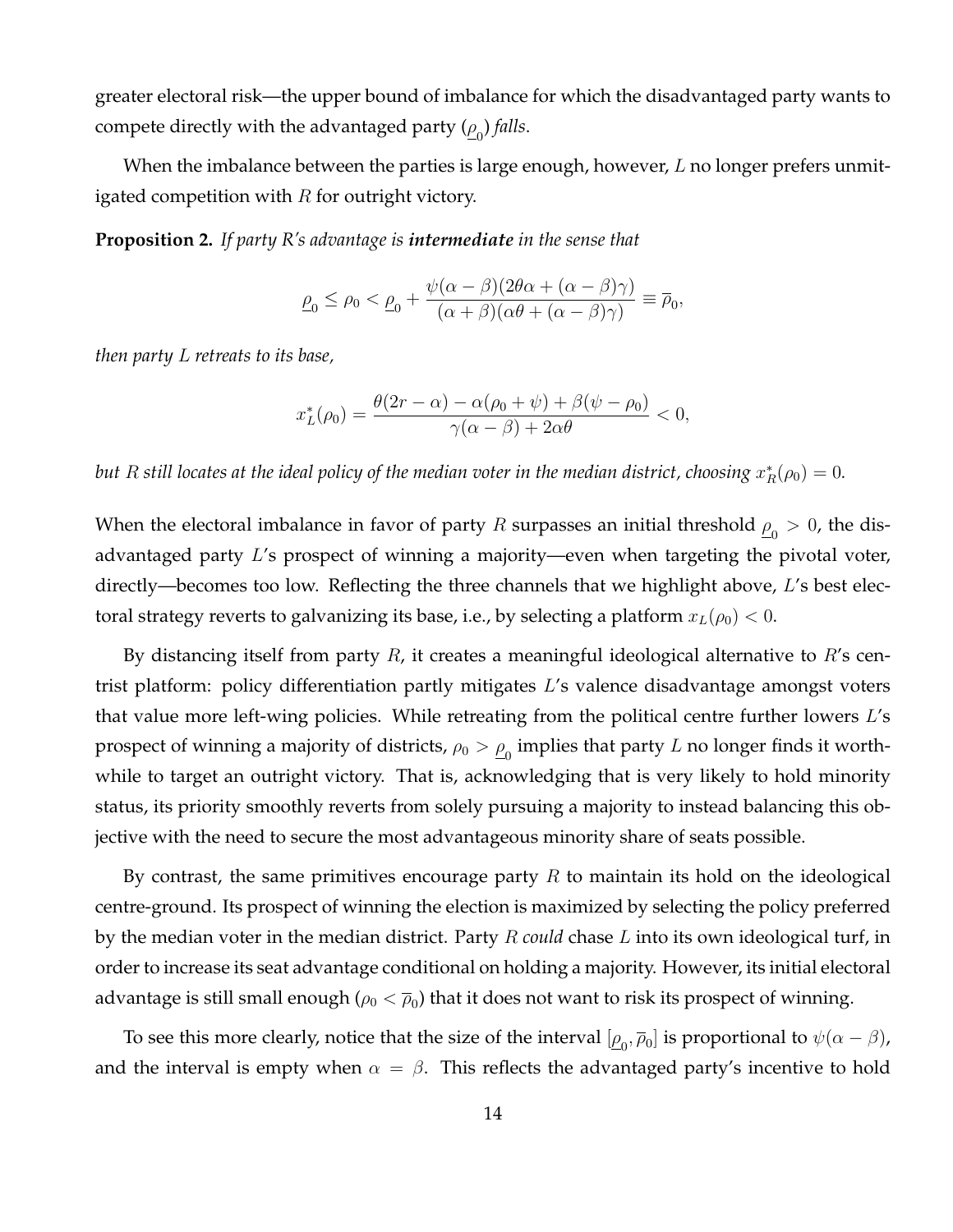back versus give chase: as it advances on its retreating opponent, it raises its share of districts conditional on winning, which it values at rate  $\beta$ ; but by lowering its appeal amongst its core supporters, it risks losing these districts in the event of an unfavorable election outcome that consigns the party to minority status, which it values at rate  $\alpha$ . As the wedge  $\alpha - \beta$  increases augmented by the risk surrounding the election outcome  $\psi$ —the advantaged party increasingly prefers to 'play it safe', holding back even as its initial advantage increases.

These channels generate natural effects of primitives on party L's platform, and thus the degree of policy divergence between the parties.

<span id="page-15-0"></span>**Corollary 1.** *Party* L *increasingly retreats to its base—and thus platform divergence*increases*—whenever its initial disadvantage*  $\rho_0$  increases, *if the marginal value of minority seats*  $\alpha$  increases, *or when uncertainty about voter preferences* ψ *increases. Conversely,* L *increasingly targets the median voter in the median district if the value of majority status* r increases*, when party loyalty* θ increases*, or when policy responsiveness*  $\gamma$  increases.

If party loyalty  $\theta$  amongst more ideologically polarized voters rises, party L becomes less worried about losing districts with a larger share of core supporters; this encourages it to target more centrist districts whose support is crucial for the party to win. Conversely, when voters are relatively more responsive to platform choices via  $\gamma$ , the weaker party must make greater concessions to its base to win their support.

Finally, suppose that parties anticipate that a more volatile electorate via higher  $\psi$ . This implies that for any pair of platforms, there is a heightened prospect of a large post-election imbalance between the majority and minority party via more extreme realizations of  $\rho_1 \sim U[-\psi, \psi]$ . If the disadvantaged party competes more aggressively by moving its platform towards its opponent, it could win more seats in the event of a majority, but it may lose more seats in the event of an unfavorable  $\rho_1$  realization that consigns the party minority status. Here, with  $\alpha > \beta$ , riskaversion encourages the weaker party to hasten its retreat. Thus, our framework predicts that platform polarization is greater in contexts where party loyalty is weaker ( $\theta$  smaller) and voters' preferences are more volatile.

Finally, when the imbalance between the parties is very large, party  $R$  becomes so emboldened by its initial advantage over  $L$  that it abandons the mere pursuit of victory, and instead chases its weaker opponent in an effort to plunder its moderate supporters.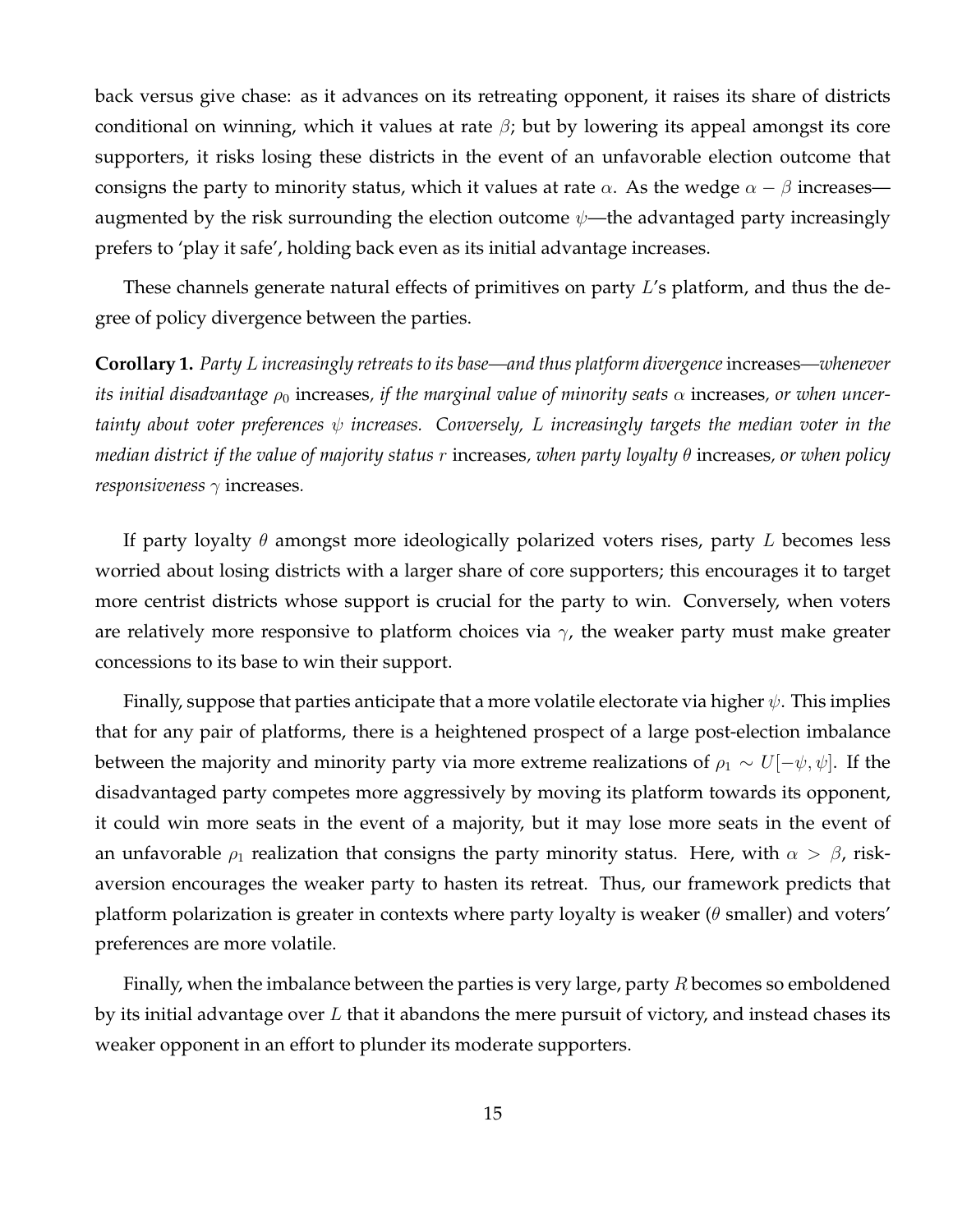<span id="page-16-1"></span> ${\bf Proposition 3.}$  *If party*  $R'$ *s advantage is*  ${\bm l}$ *arge, i.e.,*  $\rho_0 > \overline\rho_0$ *, then party*  $L$  *retreats by more to its base:* 

$$
x_L^*(\rho_0) = \frac{((\alpha - \beta)\gamma + \beta\theta)(\theta(2r - \alpha) - (\alpha + \beta)\rho_0) - \beta\theta\psi(\alpha - \beta)}{(\alpha^2 - \beta^2)\gamma + 2\alpha\beta\theta},\tag{7}
$$

*and party* R *advances towards party* L*'s base:*

$$
x_R^*(\rho_0) = x_L^*(\rho_0) + (\alpha - \beta) \frac{(\alpha + \beta)(\psi - \rho_0) + \theta(2r - \alpha)}{(\alpha^2 - \beta^2)\gamma + 2\alpha\beta\theta}.
$$
 (8)

When the electoral imbalance in favor of party  $R$  are very large, party  $L$  overwhelmingly focuses on consolidating support amongst its base. When this advantage is large enough, however, party  $R$  also advances into  $L$ 's ideological territory to win over centre-left districts that are increasingly ill-served by the more extreme  $L$  party. It does so for two reasons. First, a sufficiently large advantage ( $\rho_0 > \overline{\rho}_0$ ) makes party  $R$  less concerned about its chances of achieving majority status and instead more focused on generating the largest possible legislative majority in the event that it wins. Second, by reducing the policy differentiation between the parties,  $R$  intensifies its comparative valence advantage, further increasing its support. Notice that when  $\alpha-\beta=0$ , the platforms converge, i.e.,  $x_L^*(\rho_0) = x_R^*(\rho_0)$ , reflecting the chase-and-evade logic that is present in [Aragones](#page-23-0) [and Palfrey](#page-23-0) [\(2002\)](#page-23-0).<sup>[12](#page-16-0)</sup>

We summarize the effect of primitives on the parties' platforms, and their consequences for platform divergence.

<span id="page-16-2"></span> $\bf{Corollary 2.}$  As  $R'$ s initial advantage  $\rho_0 \geq \overline{\rho}_0$  increases, both party  $L$  and party  $R$  move towards  $L'$ s base, *and platform divergence* decreases*.*

As party L becomes further disadvantaged, it faces even greater incentives to target its base; by differentiating itself further from the advantaged party, it increases its appeal to its core supporters, consolidating its minority position. However, party  $R$  is also further emboldened to advance into its opponent's home turf. The incentive to do so is two-fold; a higher  $\rho_0$  strengthens R's incentives to chase its increasingly weakened L *and*—independently—it also wants to use its platform to turn centrist districts that  $L$  has abandoned, in pursuit of an outsized majority. The net effect is that platforms further converge, with the speed of convergence increasing in  $\beta$ , the marginal value of seats conditional on majority status.

<span id="page-16-0"></span><sup>&</sup>lt;sup>12</sup> In our framework,  $\theta > 0$  still implies that the equilibrium is in pure strategies.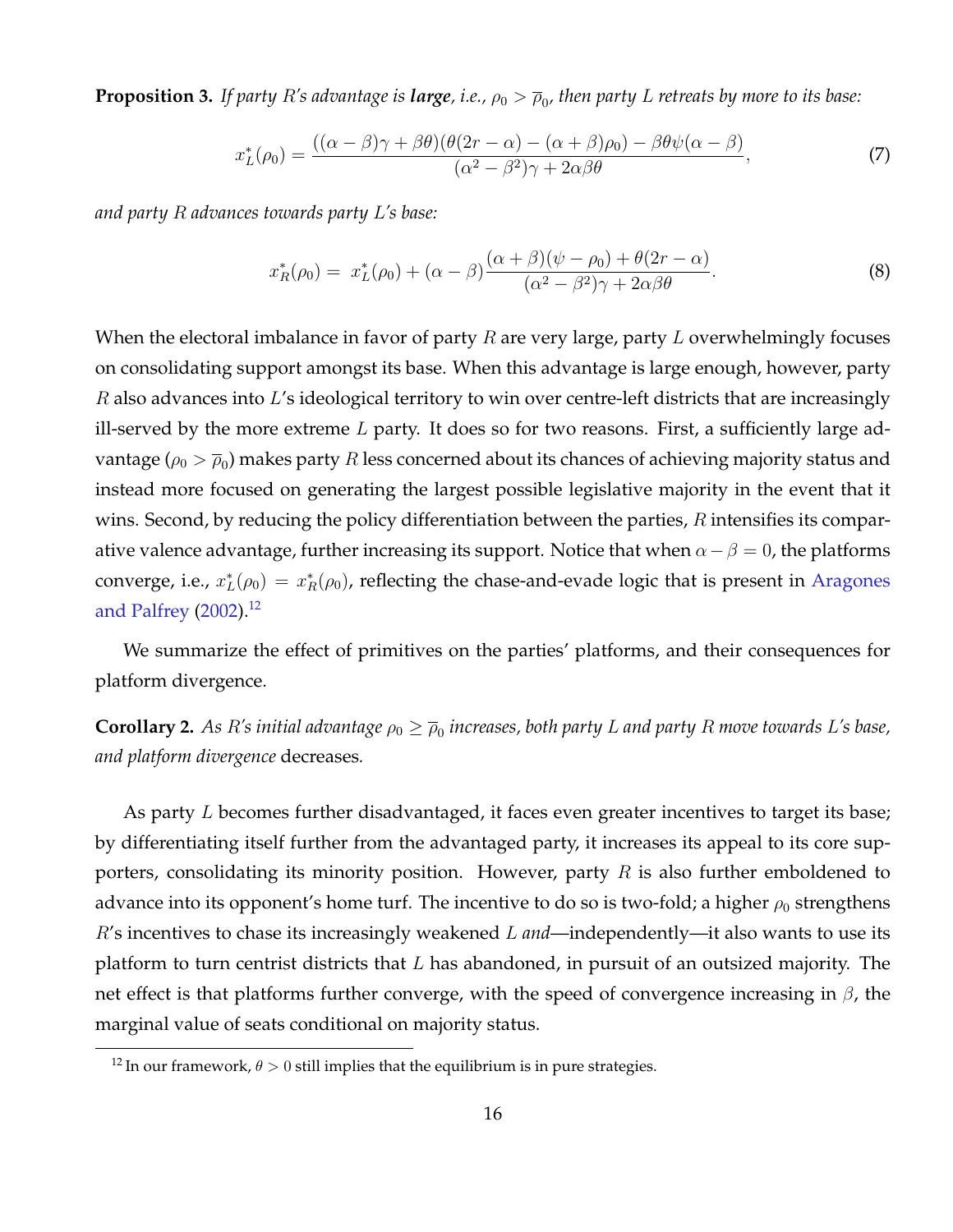The Corollary highlights that party  $R$ 's platform moves to the left faster than party  $L$ 's, so that the net effect is to reduce policy differentiation between the parties. Conversely, if  $\rho_0$  *decreases*, both parties move their platforms towards the median voter in the median district, but party  $L$ moves more slowly than party R, *increasing* the degree of platform divergence.

Other changes in primitives may lead to different effects for the ex-ante advantaged versus disadvantaged party, and may further depend on other features of the political environment.

<span id="page-17-1"></span>**Corollary 3.** *When the marginal value of minority seats,* α*, increases, party* L *increasingly retreats to its base by an amount that increases in preference volatility,* ψ*. By contrast, when* α *increases, there exists*  $\hat{\rho}_0 \ge \overline{\rho}_0$  such that party  $R$  moves towards  $L$ 's base if and only its initial advantage  $\rho_0$  exceeds  $\hat{\rho}_0$ .

As  $\alpha$  rises, party L grows more concerned about not losing the election too badly, so it increasingly targets its core supporters. Party R, however, faces two conflicting incentives. First, as  $\alpha$ increases, it too has a stronger incentive to consolidate its core support by reverting to the right, i.e., in the direction of its base. This incentive increases with preference volatility,  $\psi$ , since more volatility implies a greater risk of a bad election result that consigns the party to minority status. Second, as party L increasingly moves to its base, party R faces a stronger incentive to advance towards party L's platform in order to reduce the policy differentiation between parties, thereby heightening its comparative advantage.

The net effect on party  $R$ 's equilibrium platform depends on the size of its initial advantage. If this initial advantage is low, party  $R'$ s unwillingness to abandon its core supporters is the dominant force, encouraging it to move its platform back towards the median voter in the median district. If, instead, its initial advantage is large enough, party  $R$  chases party  $L$  even more aggressively, in order to reduce platform differentiation and further press its heightened advantage.

<span id="page-17-0"></span>**Corollary 4.** *As the value of majority status* r *increases, both party* L *and party* R *revert towards the ideal policy of the median voter in the median district, but platform divergence* increases*.*

A party wins a majority if and only if it is preferred by the median voter in the median district. A higher value  $r$  of majority status therefore encourages both parties to target this voter. Corollary [4](#page-17-0) highlights that party R's platform moves faster than party L's. To see why, recall that party L remains at a competitive disadvantage; moving towards the centre raises its attractiveness to moderate voters, but dampens its relative appeal amongst its base. This represents a trade-off for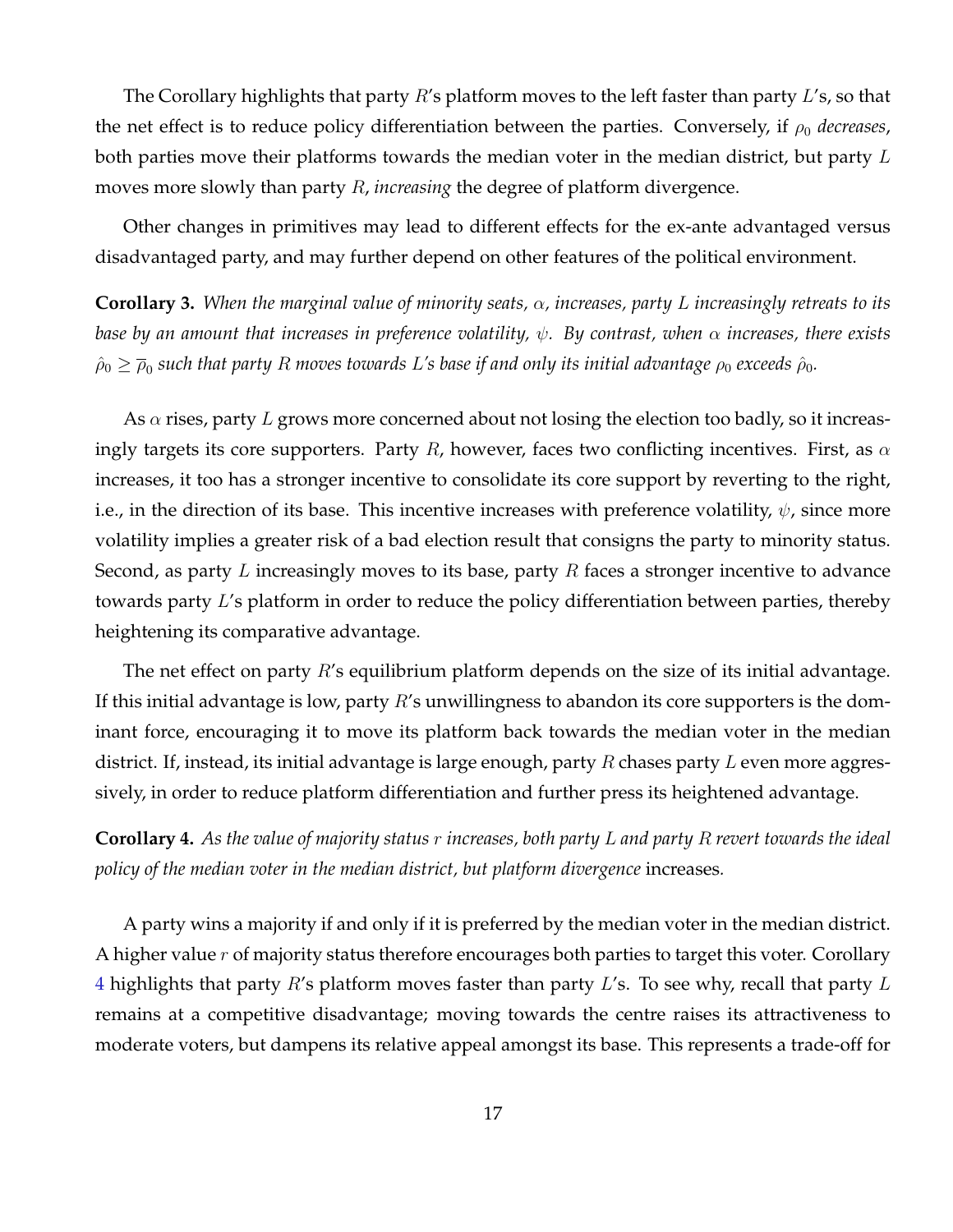party L. For party  $R$ , however, moving back towards the centre both raises its appeal to centrists *and* its core supporters.

Since both trade-offs are complementary to party  $R$ , but opposing for party  $L$ , the net effect is to increase platform divergence: L reluctantly abandons its base, while  $R$ 's increased desire to win implies that its platform choice is governed less by the incentive to chase  $L$ , and more by the incentive to maximize its appeal to the decisive voter in a bid for outright victory.

<span id="page-18-0"></span>**Corollary 5.** *As electoral volatility* ψ *increases, both party* L *and party* R *revert towards their respective core supporters, and platform divergence* increases*.*

When there is a large initial wedge in the parties' initial strength, more uncertainty *always* raises platform divergence. This reflects that both parties grow more concerned with insuring themselves against an adverse popularity shock by consolidating their core supporters. Greater volatility raises the prospect that the election will result in large imbalance in favor of one of the two parties. Because  $\alpha - \beta > 0$ , each risk-averse party resolves in favor of buttressing its seat share in the event that it is consigned to minority status.

We highlight our framework's predictions about the political contexts in which platform divergence is maximized. Maximal platform divergence occurs when  $\rho_0 = \overline{\rho}_0$ , i.e., when the initial imbalance between the parties is large, but not overwhelming. Platform divergence also rises when parties care substantially about bolstering the minority position ( $\alpha$  large), when traditional party loyalties are in flux ( $\theta$  small) and when there is significant uncertainty about the mood of the electorate, as reflected in uncertainty about  $\rho_1$  (i.e.,  $\psi$  is large).

**What about**  $\beta > \alpha$ ? Our analysis focuses on settings where  $\alpha \geq \beta$ , i.e., where the marginal value of additional seats to the minority exceeds the marginal value of additional seats to the majority (β), above and beyond its *per se* benefit from majority status, r. In the less plausible context in which  $\beta > \alpha$ , the parties fully converge on the ideal policy of the median voter in the median district when R's advantage is not too large—as in our benchmark setting. As we detail in a Supplemental Appendix, however, with a very large initial advantage, the shape of preferences may induce parties to engage in risk-taking behavior, generating platform separation in which party  $R$  gambles on a left-wing platform, leaving the centre-ground to its weaker opponent. Our benchmark presentation, by contrast, reflects the more typical scenario in which parties may court their opponent's core supporters (as detailed in Proposition [3\)](#page-16-1), but never to the extent that their own core voters are better served by their opponent.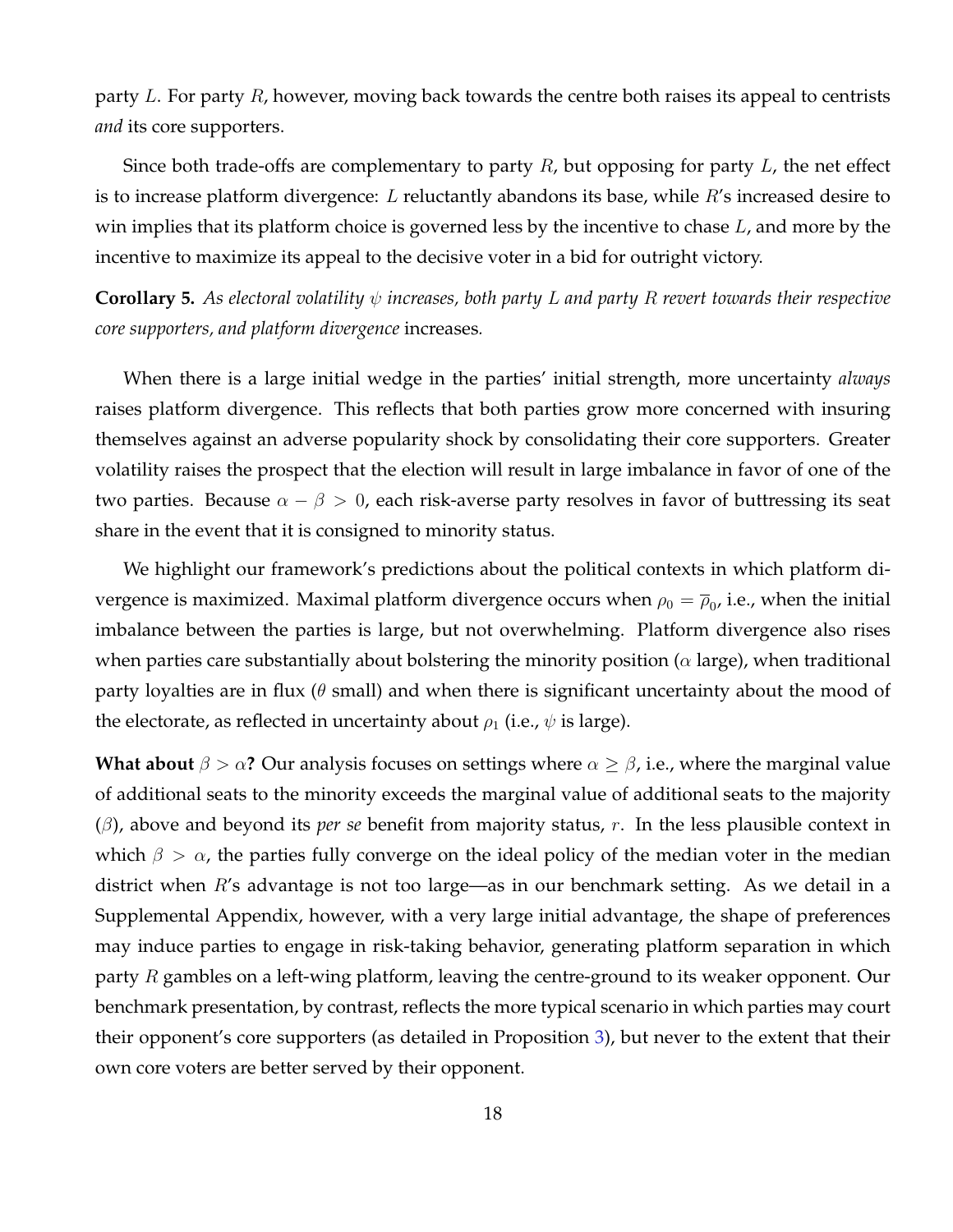## **4. Early Advantages, and Early Deciders.**

In real-world elections, both policy commitments (platforms) and the unforeseen contingencies that are captured in the valence shock  $\rho_1$  unfold over the course of an election campaign. Policies are initially set out in party manifestos, then further substantiated and communicated to the public in the course of candidate debates and journalistic scrutiny.<sup>[13](#page-19-0)</sup> And, campaign developments that shape voters' assessments of the parties on election day—such as personal scandals may emerge only in the final days running up to polling day. Many voters, nonetheless, make up their minds about which party to support long before the campaign concludes and therefore before these processes fully unfold. These voters may make their choices largely based on the parties' relative standing at the start of the campaign—which is captured in our framework by  $\rho_0$ .

The existence of these voters is reflected by the extensive early voting in democracies across the world: in Australia, a ballot can be cast at any time during the course of an election campaign, and in the 2016 federal election, nearly one in three votes were cast early [\(McAllister and Muller,](#page-24-11) [2018\)](#page-24-11). In the United States, early votes may be cast as many as 50 days before the election,  $^{14}$  $^{14}$  $^{14}$  and in the 2016 presidential election, 36.6% of voters voted early. In New Zealand, advance votes represented 48% of votes cast in the 2017 general election. And, in the academic literature on political campaigns, a *minimal effects* hypothesis contends that most voters make their decisions long before a campaign concludes (e.g., [Ansolabehere,](#page-23-2) [2006\)](#page-23-2).

We next show how even though these votes are in some sense sunk, these early deciders nonetheless exert a disproportionate effect on the course of the subsequent election campaign. When initial valence advantages are small, more early deciders cause both parties to shift towards targetting the supporters of the advantaged party. Moreover, we show that more early deciders make an initially weak party *more reluctant* to retreat to its core supporters, but exacerbate an initially strong party's incentive to give chase. To our knowledge, ours is the first framework to study the consequences of early voting—and early deciders, more broadly—in a formal model of elections.

We suppose that a fraction  $\lambda \in (0,1)$  of voters independent of their district or ideology, are *early* 

<span id="page-19-0"></span> $13$  For example, in the UK 2017 general election, Jeremy Corbyn infamously pledged to write off student debts just seven days before the end of the campaign. After the election, Corbyn clarified that the phrase "deal with it" was not, in fact, an explicit commitment to write off student debt.

<span id="page-19-1"></span><sup>&</sup>lt;sup>14</sup> A state-by-state guide as of 2017 can be found at  $https://good.g1/4sKx7V$ , and a broader discussion of early voting in the United States can be found at <https://goo.gl/ynM3FG>.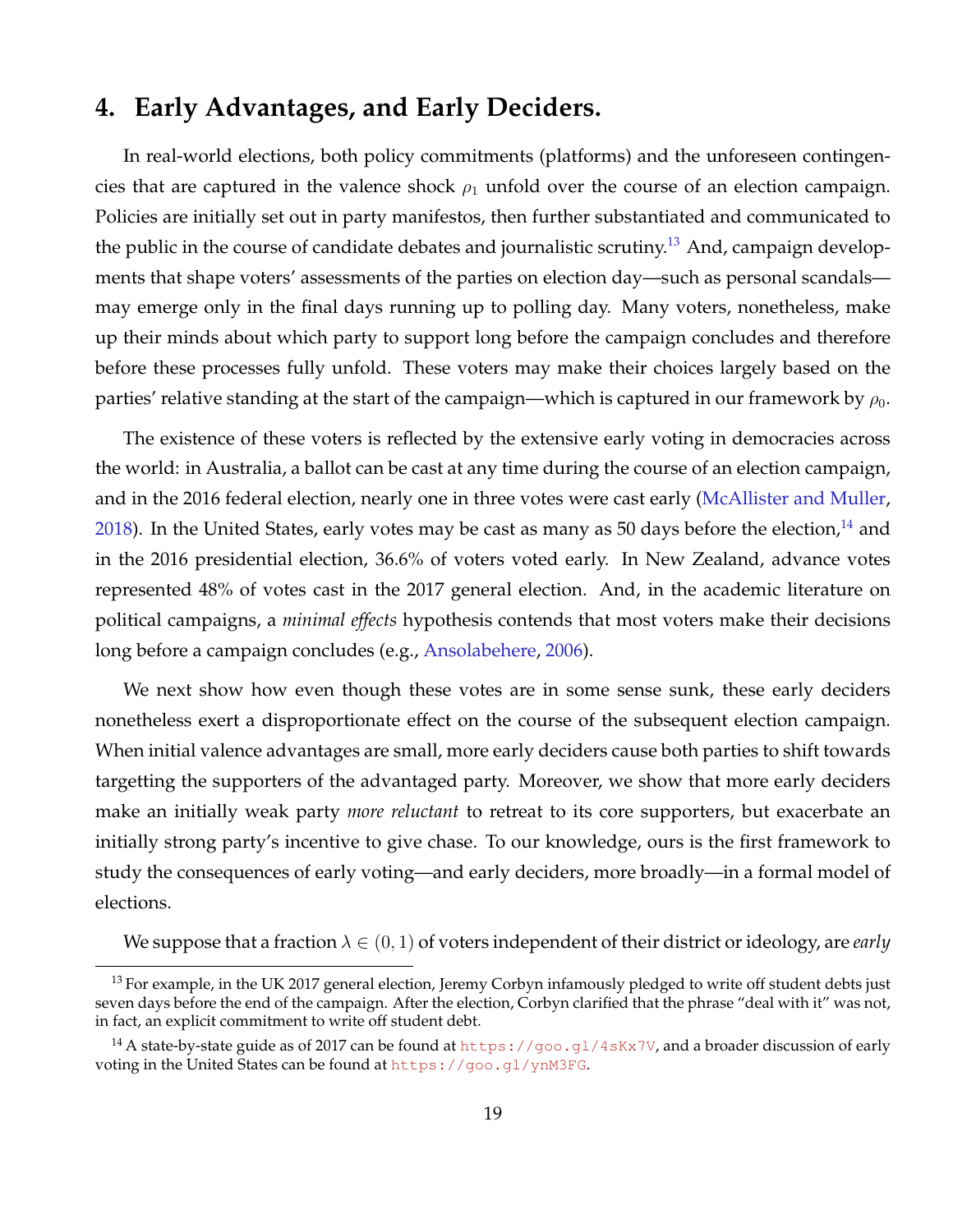*deciders*. Early deciders vote based on the initial standing of the parties at the start of a campaign, i.e., based on their partisan attachments  $\theta$  and the parties' relative standing  $\rho_0$  at the start of the election. In particular, they do not make their decisions on the basis of platforms  $x_L$  and  $x_R$ , nor on subsequent campaign developments that are encapsulated in the random valence shock,  $\rho_1.^{15}$  $\rho_1.^{15}$  $\rho_1.^{15}$ The remaining fraction  $1-\lambda$  of voters make their decision on the basis of platforms and campaign developments (i.e.,  $\rho_1$ ), as in our benchmark setting.<sup>[16](#page-20-1)</sup>

**Proposition 4.** *There always exists a unique pure strategy equilibrium, characterized by threshold values*

$$
\underline{\rho}_0 = \frac{2\theta(r - \frac{\alpha}{2}) - (1 - \lambda)\psi(\alpha - \beta)}{\alpha + \beta},\tag{9}
$$

*and*

<span id="page-20-2"></span>
$$
\overline{\rho}_0 = \underline{\rho}_0 + (1 - \lambda) \frac{\psi(\alpha - \beta)(2\theta\alpha + (\alpha - \beta)\gamma)}{(\alpha + \beta)(\alpha\theta + (\alpha - \beta)\gamma)},
$$
\n(10)

*such that*

- 1. *if*  $\rho_0 \in (0, \underline{\rho}_0]$ , the parties locate at  $x_L^*(\rho_0) = x_R^*(\rho_0) = \frac{\lambda}{1-\lambda}$  $\rho_0$  $\frac{p_0}{\theta}$ .
- 2. If  $\rho_0 \in (\underline{\rho}_0, \overline{\rho}_0]$ , the Right party continues to locate at  $x_R^*(\rho_0) = \frac{\lambda}{1-\lambda}$  $\rho_0$  $\frac{\partial \mathbf{0}}{\partial t}$ , but the Left party retreats to its base, locating at a platform  $x^*_L(\rho_0)<\frac{\lambda}{1-1}$  $1-\lambda$  $\rho_0$ θ *.*
- 3. If  $\rho_0 > \overline{\rho}_0$ , the parties locate at platforms  $x_L^*(\rho_0) < x_R^*(\rho_0) < \frac{\lambda}{1-\lambda}$  $1-\lambda$  $\rho_0$  $\frac{\partial 0}{\partial \theta}$ , strictly decreasing in  $\rho_0$ .

To understand the result notice that an early decider with ideal policy  $x_i$  prefers party L if and only if  $-\theta x_i \ge \rho_0$ , i.e.,  $x_i \le \frac{-\rho_0}{\theta}$  $\frac{\rho_0}{\theta}$ . Letting  $x_i^*$  denote the indifferent voter amongst the  $1 - \lambda$ remaining voters, party  $L$ 's vote share in a district with median  $m$  is therefore

$$
\frac{1}{2}+\frac{\lambda\frac{-\rho_0}{\theta}+(1-\lambda)x^*_i-m}{2Z},
$$

<span id="page-20-0"></span><sup>&</sup>lt;sup>15</sup> This does not rule out that these voters care about policy: they may already internalize policies on other dimensions that are fixed before the election, on which the parties have converged. For simplicity, early deciders do not incorporate their conjectures about the platforms the parties will choose into their decision. This is not important for our qualitative results, however—what matters is that  $\rho_0 > 0$  implies an advantage for the R party that is monotone in  $\lambda$ , a property that extends when early deciders are forward-looking with respect to platform choices.

<span id="page-20-1"></span> $16$  For analytical convenience, we continue to restrict primitives such that each party wins in every district with positive probability, for any platform pair  $(x_L, x_R) \in [-1,1]^2$ .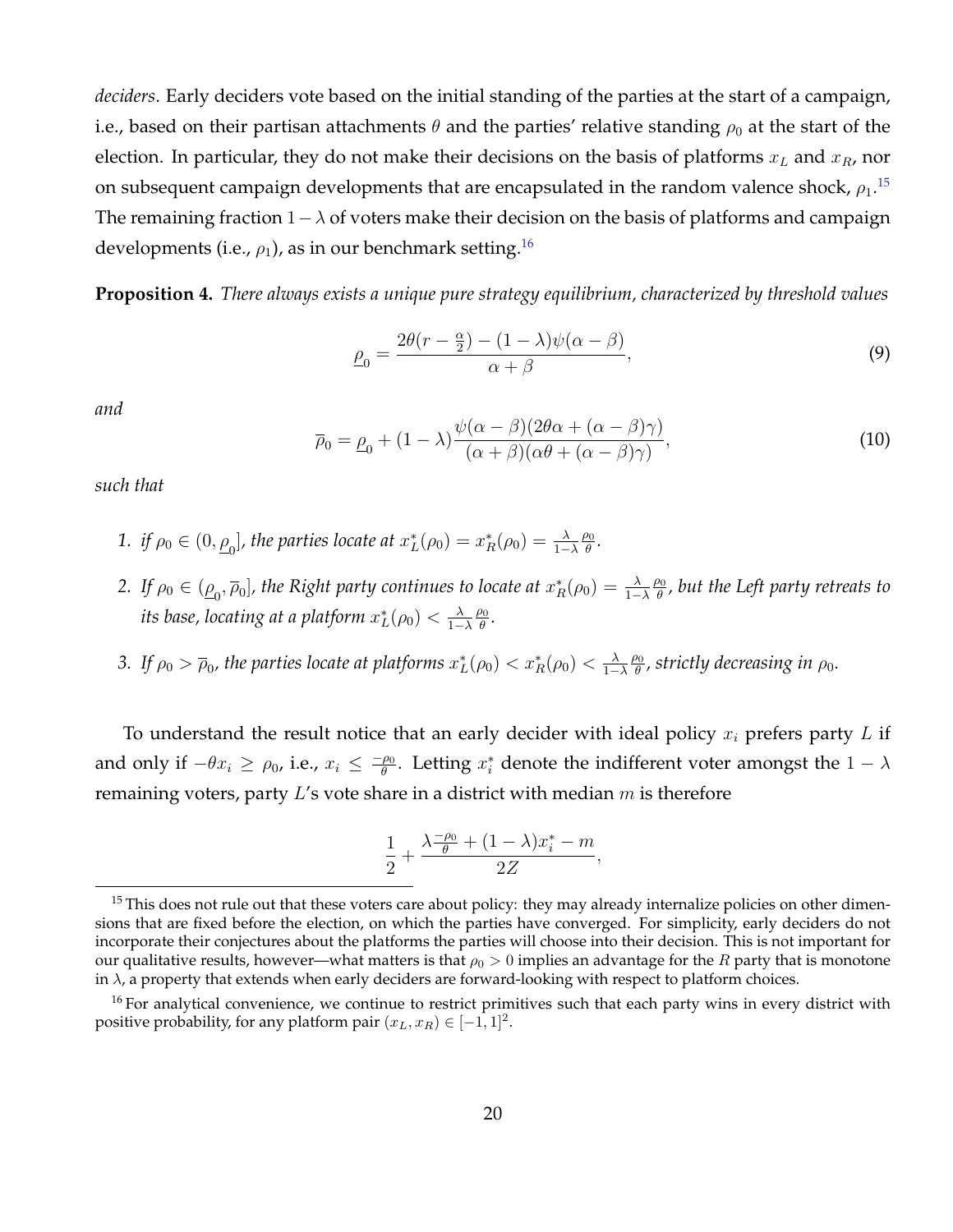and its total share of districts is:

$$
d_L(\lambda, x_L, x_R, \rho_0 + \rho_1) = \frac{1 + \lambda \frac{-\rho_0}{\theta} + (1 - \lambda)x_i^*}{2}
$$

Party L therefore wins the election if and only  $d_L \geq \frac{1}{2}$  $\frac{1}{2}$ , or

$$
x_i^* \ge \frac{\lambda}{1-\lambda} \frac{\rho_0}{\theta}.\tag{11}
$$

.

In the absence of voters who make their voting decision prior to the campaign, i.e., when  $\lambda = 0$ , the crucial voter is the median voter in the median district. But, as  $\lambda > 0$  increases, party R secures a greater share of early votes, since  $\rho_0 > 0$ . It therefore enjoys an initial lead in the polls. Thus, for the disadvantaged party to win the election, it must offset this early lead by carrying an even larger majority of supporters amongst the remaining voters. It must therefore move beyond the median voter in the median district, instead targeting voters that are more ideologically disposed towards its advantaged opponent. Thus, it looks as if the parties adopt platforms that pander to shifts in voter policy views toward the party with the valence advantage, even though policy preferences are actually unaffected.

<span id="page-21-0"></span> $\bf{Corollary 6.}$  The threshold  $\overline{\rho}_0$  at which the disadvantaged starts to revert to its core supporters increases in the share of early deciders  $\lambda$ . In contrast, the threshold  $\overline{\rho}_0$  at which the advantaged party begins to move *its platform toward its rival's supporters* decreases *in* λ*.*

Because an increase in early deciders cements an initial polling lead in favor of the advantaged party, one might expect the disadvantaged party to respond by beginning to retreat at lower levels of initial imbalance. Inspection of the threshold  $\overline{\rho}_0$  reveals that this intuition is incorrect:

$$
\underline{\rho}_0 = \frac{2\theta(r - \frac{\alpha}{2}) - (1 - \lambda)\psi(\alpha - \beta)}{\alpha + \beta}.
$$
\n(12)

The threshold highlights the disadvantaged party's trade-off between two distinct objectives. First, it values winning a majority of seats: moving from minority to majority status generates a benefit of  $r - \frac{\alpha}{2}$  $\frac{\alpha}{2}$ . This motive encourages the party to compete directly with its stronger opponent for *higher* levels of  $\rho_0$ . Second, the party values insurance against large and possibly adverse popularity swings during the campaign, which are captured by the valence shock  $\rho_1$ . This motive—which encourages the party to retreat to its base—becomes more important as the uncertainty surrounding the valence shock,  $\psi$  rises. Notice, however, that a larger share  $\lambda$  of early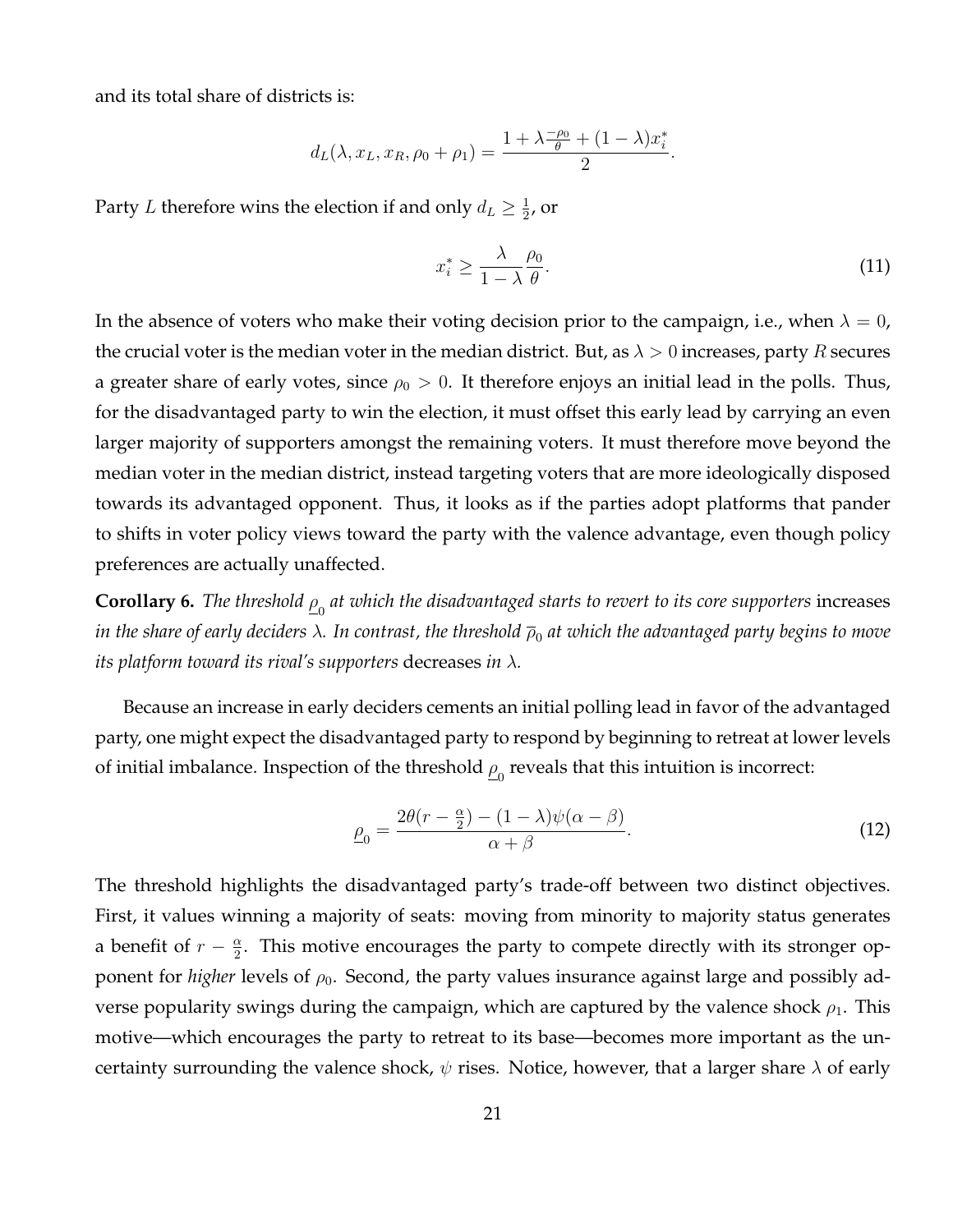deciders implies that a *smaller* share  $1 - \lambda$  of voters are affected by this valence shock—making this channel relatively less salient in the disadvantaged party's calculation. This encourages the disadvantaged party to focus more on its pursuit of outright victory, *raising* the threshold  $\underline{\rho}_0.$ 

The same logic implies that an increase in the share of decided voters *lowers* the threshold  $\overline{\rho}_0$ , above which the advantaged party begins to pursue its weaker opponent's core supporters—the advantaged party is quicker to pursue its rival's supporters because it faces less risk of losing.

Once the disadvantaged party starts its retreat, i.e., once  $\rho_0\geq\overline{\rho}_0$ , a further deterioration in its competitiveness—i.e., a further increase in  $\rho_0$ —always strengthens its incentive to distinguish itself from its stronger opponent. In contrast with our benchmark setting, however, this need not imply that its platform  $x_L$  moves to the left.

<span id="page-22-0"></span>**Corollary 7.** There exists a threshold  $\lambda^*$ , such that if and only if  $\lambda \leq \lambda^*$ ,  $x_L^*(\rho_0)$  decreases in  $\rho_0 \in (\underline{\rho}_0, \overline{\rho}_0)$ . *Regardless of the share of early deciders, platform polarization*  $x_R^*(\rho_0) - x_L^*(\rho_0)$  always increases *in*  $\rho_0$ .

As the imbalance between the parties increases, their platforms always diverge; since the strong party continues to locate at the pivotal voter's preferred policy, this implies that its weaker opponent always reverts in favor of its core districts at the expense of targeting the pivotal voter just as in our benchmark setting. But, this pivotal voter, with ideal policy  $\frac{\lambda}{1-\lambda}$  $\rho_0$  $\frac{p_0}{\theta}$ , is now a moving target—and moving in the opposite direction of the weaker party's core districts as both the initial imbalance  $\rho_0$  and the share of early deciders  $\lambda$  increase. Thus, as its competitive standing deteriorates, the weaker party's efforts to differentiate itself while nonetheless clinging to a prospect of outright victory imply that it may either move to the left—or simply move to the right at a slower rate than its stronger opponent.

#### **5. Conclusion**

We analyze two-party competition in multi-district legislative elections. We ask: how do initial electoral imbalances encourage an office-seeking party to target its traditional supporters, rather than the centrist voters that are crucial for outright victory? If it targets traditional supporters, when should the opposing party maintain its focus on courting centrist voters, and when instead should it chase its opponent, targeting voters that are more ideologically disposed towards its opponent? And, how do the answers to these questions depend on parties' expectations of how voters attitudes might change over the course of the campaign, the strength of pre-existing party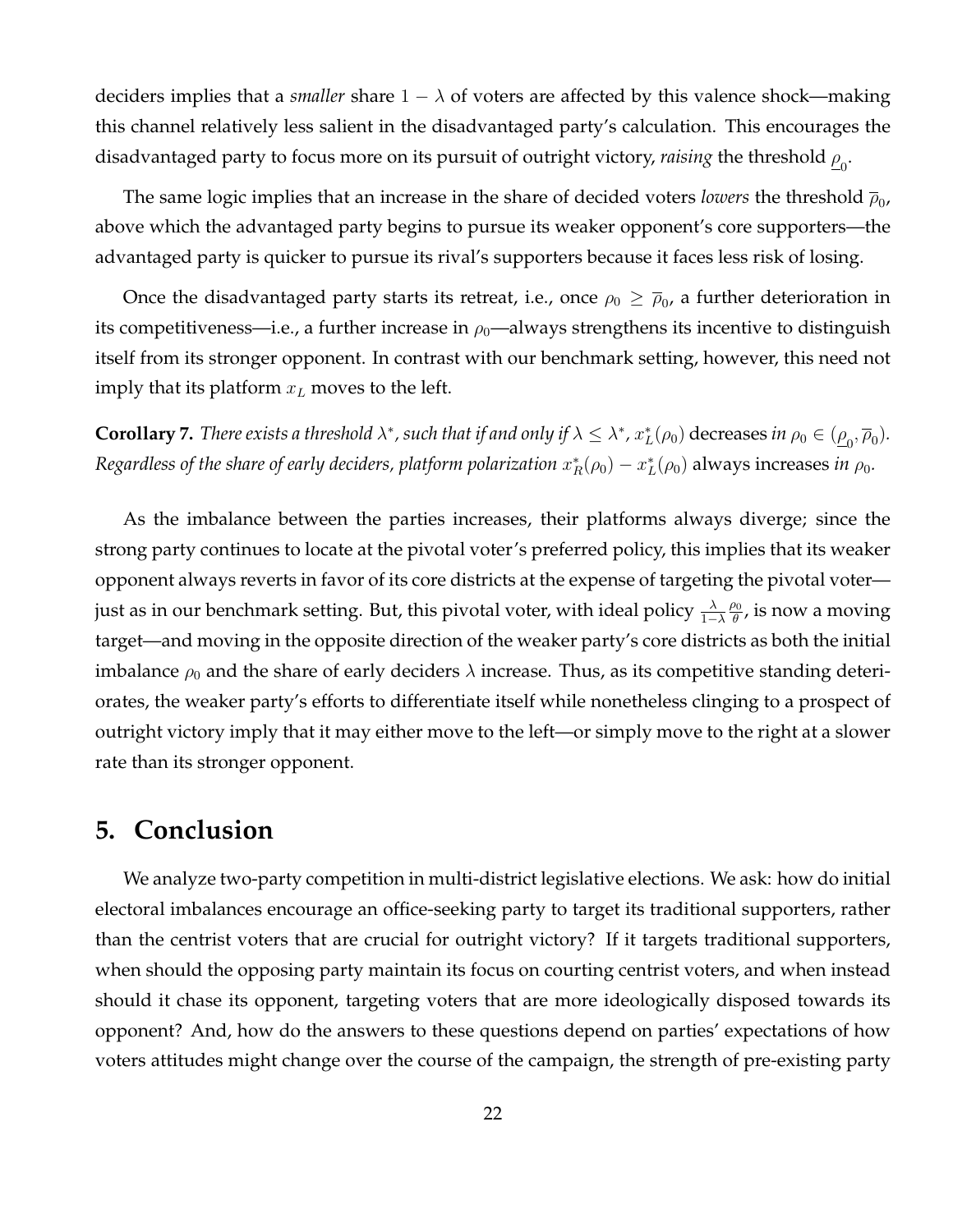loyalty, and the relative marginal value that a party derives from winning additional seats below, at, or even above the majority threshold?

A small initial imbalance does not deter a disadvantaged party from the sole pursuit of outright victory by way of a centrist policy agenda. However, a sufficiently large imbalance induces it to revert in favor of a strategy that consolidates its core supporters, in order to avoid a catastrophic defeat. Similarly, an advantaged party initially prefers to maintain uncontested control of the political centre to further fortify its prospects of a post-election majority. But, if the imbalance is large enough, it chases its opponent to plunder its increasingly ill-served moderate supporters; its goal is not only to win, but to win with a large post-election majority.

Our framework generates novel predictions about the consequences of initial electoral imbalances for platform choices and polarization. In particular, we predict that a very advantaged party uses its strength as an opportunity to expand the frontier of its political support beyond the median voter. This contrasts with [Groseclose](#page-24-4) [\(2001\)](#page-24-4), who predicts that a very advantaged party instead uses its advantage to revert towards its own base. This logic also implies that polarization between parties is maximized not when the imbalance between parties is very large, but instead when it is intermediate—small enough that the stronger party maintains rather than attempting to expand its support, but large enough that the weak party reverts towards a more defensive strategy. We also find that polarization is greatest *not* when party loyalties are strong, but rather when they are *weak* so that core supporters cannot be taken for granted. Finally, we show that when some voters pay little attention to platforms and campaigns, their presence may paradoxically exert a disproportionate influence on parties' electoral strategies.

# **References**

- <span id="page-23-2"></span>ANSOLABEHERE, S. (2006): "The Paradox of Minimal Effects," in *Capturing Campaign Effects*, ed. by H. Brady and R. Johnston, University of Michigan Press.
- <span id="page-23-0"></span>ARAGONES, E. AND T. R. PALFREY (2002): "Mixed equilibrium in a Downsian model with a favored candidate," *Journal of Economic Theory*, 103, 131–161.
- <span id="page-23-1"></span>AUSTEN-SMITH, D. (1984): "Two-party competition with many constituences," *Mathematical Social Sciences*, 7, 177–198.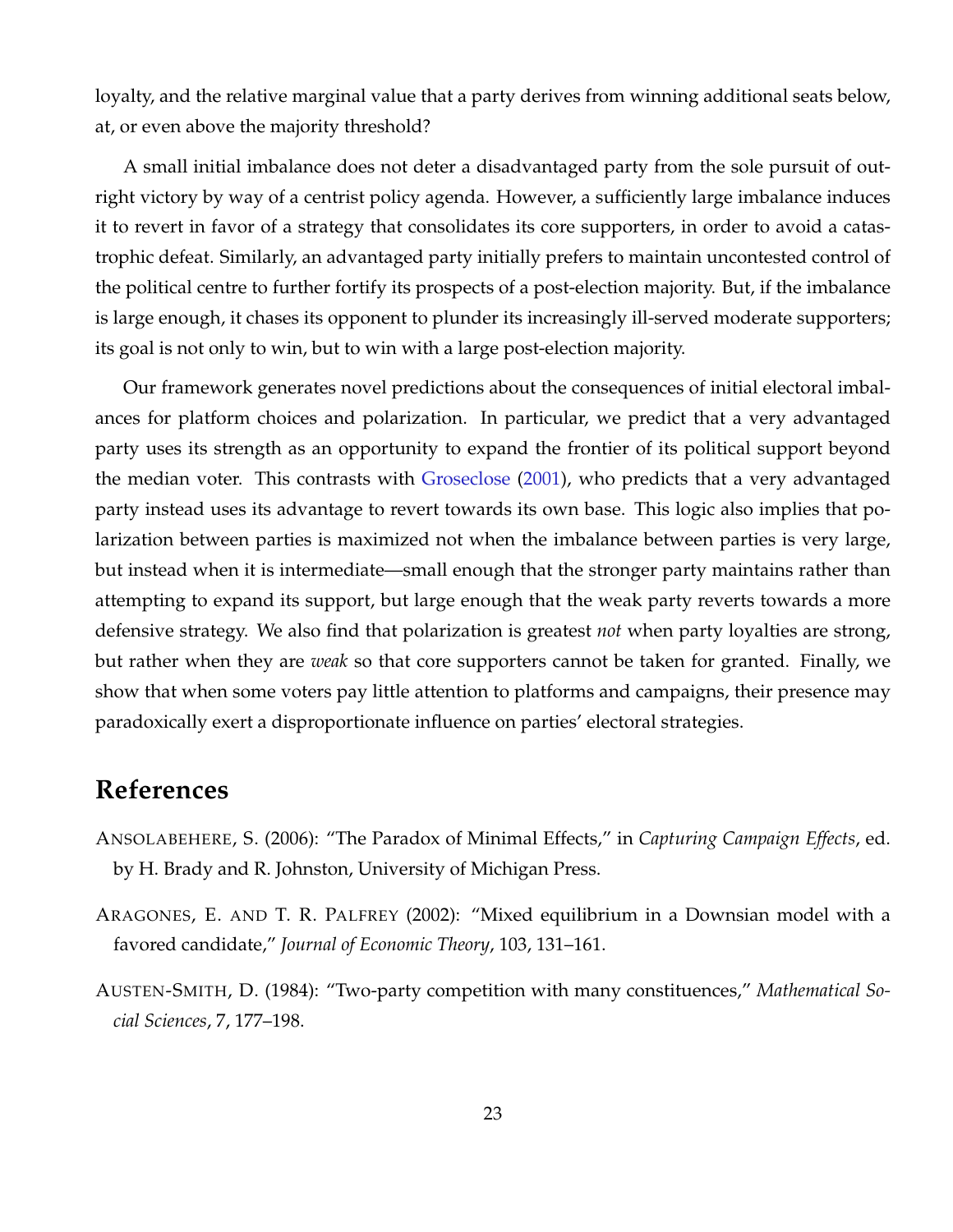- <span id="page-24-5"></span>BUTLER, D. AND D. KAVANAGH (1997): *The British general election of 1997*, Palgrave Macmillan UK.
- <span id="page-24-8"></span>CALLANDER, S. (2005): "Electoral Competition in Heterogeneous Districts," *Journal of Political Economy*, 113, 1116–1145.
- <span id="page-24-2"></span>CALVERT, R. L. (1985): "Robustness of the Multidimensional Voting Model: Candidate Motivations, Uncertainty, and Convergence," *American Journal of Political Science*, 29, 69–95.
- <span id="page-24-1"></span>DOWNS, A. (1957): *An Economic Theory of Democracy*, New York: Harper and Row.
- <span id="page-24-7"></span>EGUIA, J. AND F. GIOVANNONI (2017): "Tactical Extremism," Unpublished.
- <span id="page-24-4"></span>GROSECLOSE, T. (2001): "A Model of Candidate Location when One Candidate Has a Valence Advantage," *American Journal of Political Science*, 45, 862–886.
- <span id="page-24-0"></span>HOTELLING, H. (1929): "Stability in Competition," *Economic Journal*, XXXIX, 41–57.
- <span id="page-24-6"></span>HUMMEL, P. (2010): "On the nature of equilibria in a Downsian model with candidate valence," *Games and Economic Behavior*, 70, 425–445.
- <span id="page-24-9"></span>KITTSTEINER, T. AND E. EYSTER (2007): "Party platforms in electoral competition with heterogeneous constituencies," *Theoretical Economics*, 2, 41–70.
- <span id="page-24-10"></span>KRASA, S. AND M. POLBORN (2018): "Political Competition in Legislative Elections," *American Political Science Review*, forthcoming.
- <span id="page-24-11"></span>MCALLISTER, I. AND D. MULLER (2018): "Early voting, election campaigning and party advantage in Australia," *Electoral Studies*, 52, 103–110.
- <span id="page-24-3"></span>WITTMAN, D. (1983): "Candidate Motivation: A Synthesis of Alternative Theories," *American Political Science Review*, 77, 142–157.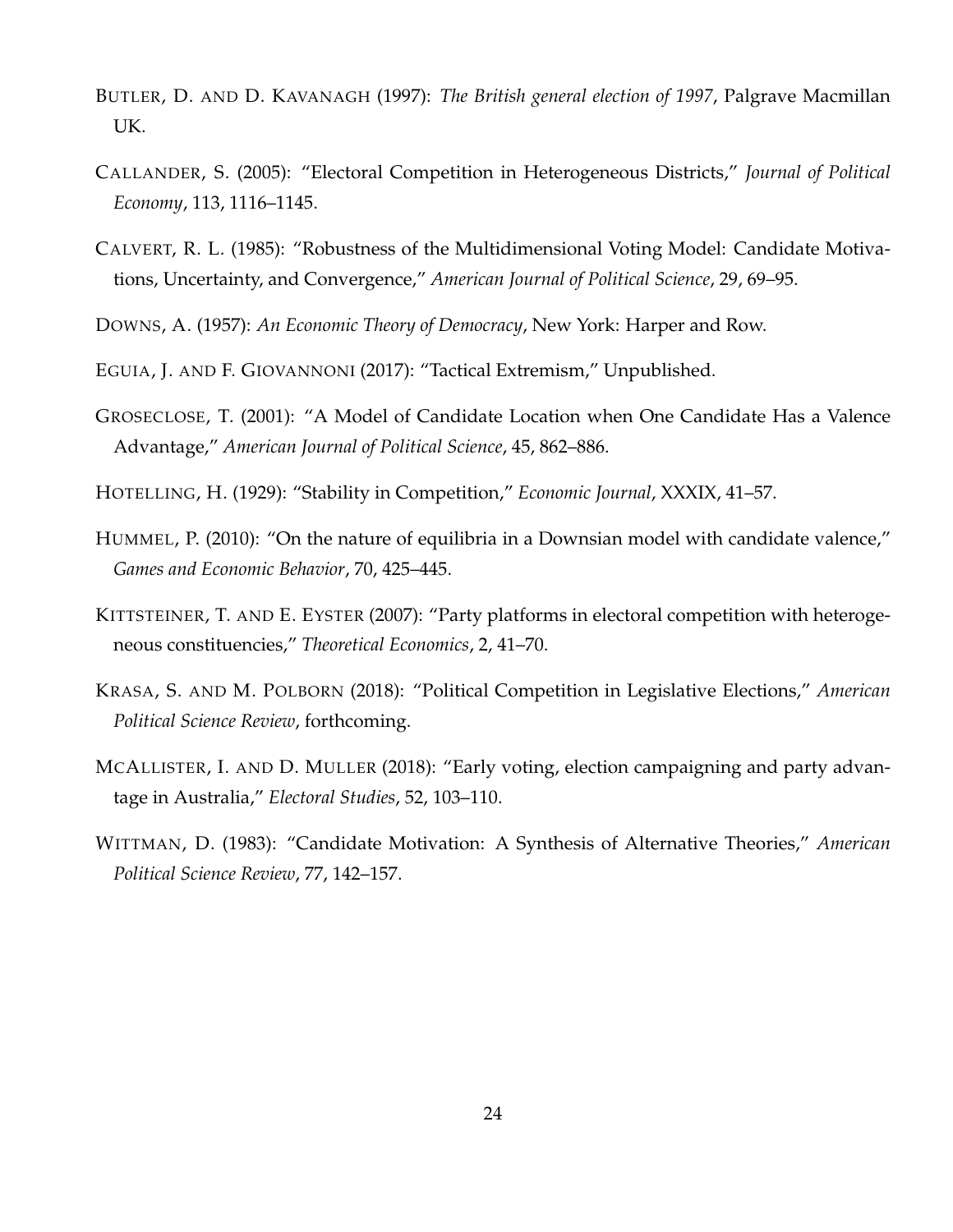# **6. Appendix: Proofs of Results**

We solve the full model, in which a fraction  $\lambda \geq 0$  of voters are *early deciders*, as described in Section 4 of the paper. Our benchmark model—stated in Propositions [1](#page-13-0),[2](#page-14-0) and [3](#page-16-1), are obtained by setting  $\lambda = 0$ . We refer to the remaining fraction  $1 - \lambda$  of voters as *late deciders*. We maintain our restriction that, for all primitives, each party wins with positive probability in all districts, for any platform pair  $(x_L, x_R) \in [-1, 1]^2$ .

Let  $i^1(\rho_0 + \rho_1, x_L, x_R)$  denote the preferred policy of the late decider that is indifferent between the parties L and R given the realized net valence advantage to party R of  $\rho_0 + \rho_1$  and the platform choices  $x_L$  and  $x_R$ . Given  $\theta > 2\gamma$ , for any pair  $(x_L, x_R)$ , a late decider j with ideal policy  $x_j > i^1$ strictly prefers party R, and a late decider j with ideal policy  $x_j < i^1$  strictly prefers party L. Similarly, let  $i^0 = \frac{-\rho_0}{\theta}$  $\frac{\rho_0}{\theta}$  denote the preferred policy of the early decider that is indifferent between the parties L and R given the net valence to party R of  $\rho_0$ . Party L's total vote share in a district with median  $m \in [-1, 1]$  is therefore

$$
\frac{1}{2} + \frac{\lambda i^0 + (1 - \lambda)i^1 - m}{2Z},
$$
\n(13)

and its total share of districts is

$$
d_L(\lambda, x_L, x_R, \rho_0, \rho_1) = \frac{1}{2} + \frac{\lambda i^0 + (1 - \lambda)i^1}{2},\tag{14}
$$

and therefore wins the election if and only if  $d_L \geq \frac{1}{2}$  $\frac{1}{2}$ , which is equivalent to  $\lambda i^0 + (1 - \lambda) i^1 \geq 0$ , or:

$$
i^1 \ge \frac{\lambda}{1-\lambda} \frac{\rho_0}{\theta}.\tag{15}
$$

**Proof of Propositions [1,](#page-13-0) [2,](#page-14-0) [3](#page-16-1) and [4](#page-20-2).** Define  $X = \frac{\lambda}{1-\lambda}$  $1-\lambda$  $\rho_0$  $\frac{\partial \Theta}{\partial \theta}$ . We first rule out the existence of an equilibrium in which the platform profile  $(x_L, x_R)$  fails to satisfy  $x_L \le x_R \le X$ .

*Profile 1:*  $x_L \leq X < x_R$ . There are 3 possible locations for the indifferent late voter:

1. Location 1:  $i^1 \ge x_R$ , i.e.  $\rho_1 \le \gamma(x_L - x_R) - \rho_0 - \theta x_R$ :

$$
i^{1} = \frac{\gamma (x_L - x_R) - \rho_0 - \rho_1}{\theta} \equiv i_i^{1}.
$$

2.<u>Location 2</u>:  $x_L \leq i^1 \leq x_R$ , i.e.  $\gamma(x_L - x_R) - \rho_0 - \theta x_R \leq \rho_1 \leq \gamma(x_R - x_L) - \rho_0 - \theta x_L$ :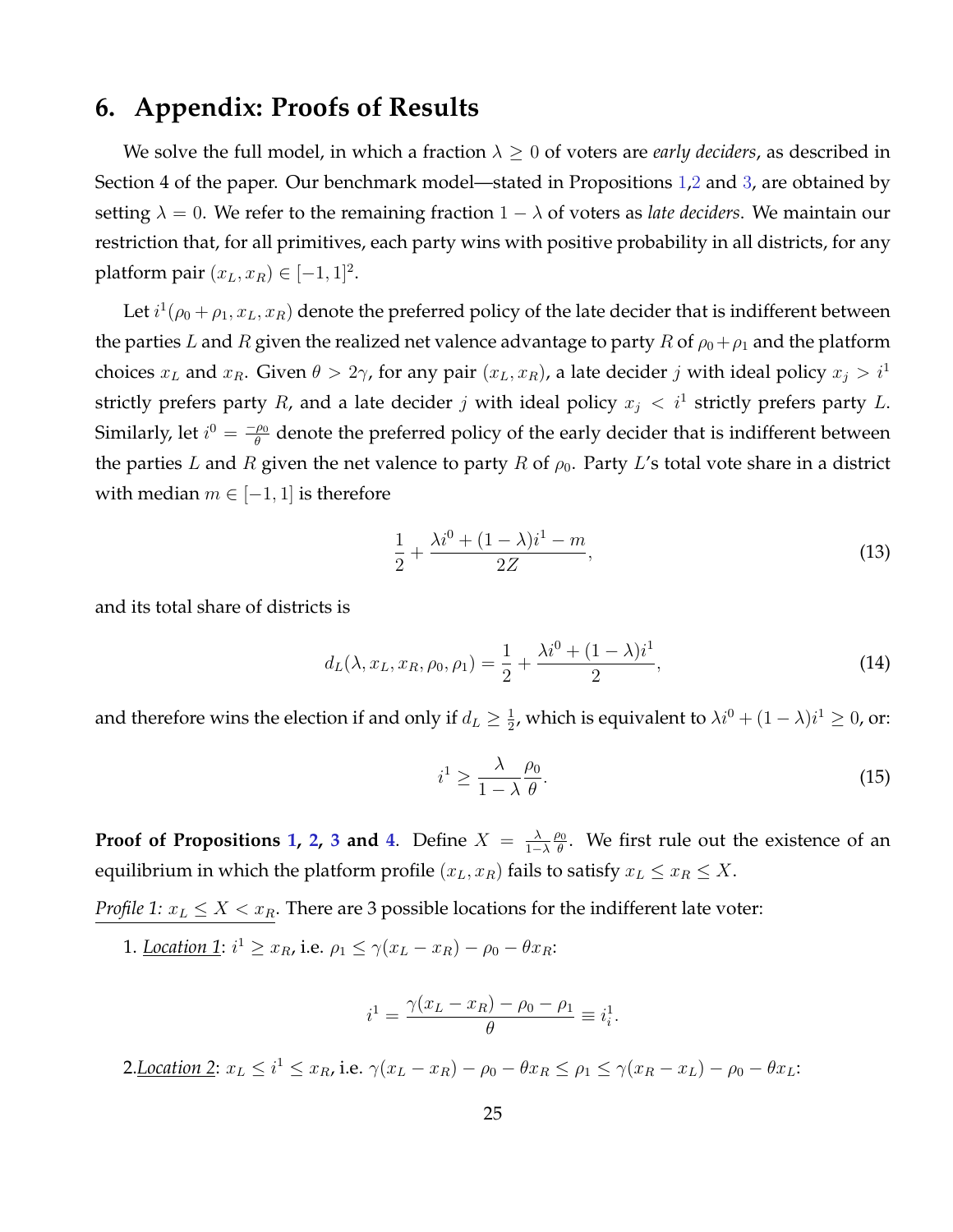$$
i^{1} = \frac{\gamma(x_{L} + x_{R}) - \rho_{0} - \rho_{1}}{2\gamma + \theta} \equiv i_{ii}^{1}.
$$

3. Location 2:  $i^1 \le x_L$ , i.e.  $\rho_1 \ge \gamma(x_R - x_L) - \rho_0 - \theta x_L$ :

$$
i^{1} = \frac{\gamma(x_{R} - x_{L}) - \rho_{0} - \rho_{1}}{\theta} \equiv i_{iii}^{1}.
$$

Party  $R$  wins if and only if  $i_{ii}^1 \leq X$ , i.e.,

$$
\rho_1 > \gamma(x_L + x_R) - \rho_0 \frac{(\theta + 2\lambda \gamma)}{(1 - \lambda)\theta}.
$$
\n(16)

Party  $R$ 's expected payoff is therefore:

$$
\pi_R(x_L, x_R) = \frac{1}{2\psi} \int_{-\psi}^{\gamma(x_L - x_R) - \rho_0 - \theta x_R} \left( \frac{\alpha}{2} + \alpha \frac{\lambda \rho_0 - (1 - \lambda)(\gamma(x_L - x_R) - \rho_0 - \rho_1)}{2\theta} \right) d\rho_1
$$
  
+ 
$$
\frac{1}{2\psi} \int_{\gamma(x_L - x_R) - \rho_0 - \theta x_R}^{\gamma(x_L + x_R) - \rho_0 \frac{(\theta + 2\lambda \gamma)}{(1 - \lambda)\theta}} \left( \frac{\alpha}{2} + \alpha \left( \frac{\lambda \rho_0}{2\theta} - (1 - \lambda) \frac{\gamma(x_L + x_R) - \rho_0 - \rho_1}{2(2\gamma + \theta)} \right) \right) d\rho_1
$$
  
+ 
$$
\frac{1}{2\psi} \int_{\gamma(x_L + x_R) - \rho_0 \frac{(\theta + 2\lambda \gamma)}{(1 - \lambda)\theta}}^{\gamma(x_R - x_L) - \rho_0 - \theta x_L} \left( r + \beta \left( \frac{\lambda \rho_0}{2\theta} - (1 - \lambda) \frac{\gamma(x_L + x_R) - \rho_0 - \rho_1}{2(2\gamma + \theta)} \right) \right) d\rho_1
$$
  
+ 
$$
\frac{1}{2\psi} \int_{\gamma(x_R - x_L) - \rho_0 - \theta x_L}^{\psi} \left( r + \beta \frac{\lambda \rho_0 - (1 - \lambda)(\gamma(x_R - x_L) - \rho_0 - \rho_1)}{2\theta} \right) d\rho_1.
$$
 (17)

Under Assumption 1, this expected payoff is strictly concave in  $x_R$ ; solving the first-order condition yields:

$$
\hat{x}_R^{\text{int}}(x_L) = \frac{(2r - \alpha)\theta + x_L(\alpha - \beta)\gamma(-1 + \lambda) + (\alpha + \beta - 2\alpha\lambda)\rho_0 + (\alpha - \beta)(-1 + \lambda)\psi}{(-\beta\gamma + \alpha(\gamma + 2\theta))(-1 + \lambda)},
$$

which increases in  $x_L$ . Setting  $x_L = X$ , we find that

$$
\hat{x}_R^{\text{int}}(x_L) - X = \frac{(2r - \alpha)\theta - (\alpha - \beta)(1 - \lambda)\psi + (\alpha + \beta)\rho_0}{(-\beta\gamma + \alpha(\gamma + 2\theta))(-1 + \lambda)}
$$

which is strictly negative for all  $\rho_0 \geq 0$ , under Assumption 1. This contradicts the supposition that  $x_R > X$  is a best response.

*Profile 2:*  $X \le x_L \le x_R$ , with at least one strict inequality. Under this profile, party R wins if and only if  $i_i^1 \leq X$  which happens if and only if  $\rho_1 \geq \gamma(x_R - x_L) - \frac{\rho_0}{(1 - x_L)}$  $\frac{\rho_0}{(1-\lambda)}$ . Party  $R'$ s expected payoff is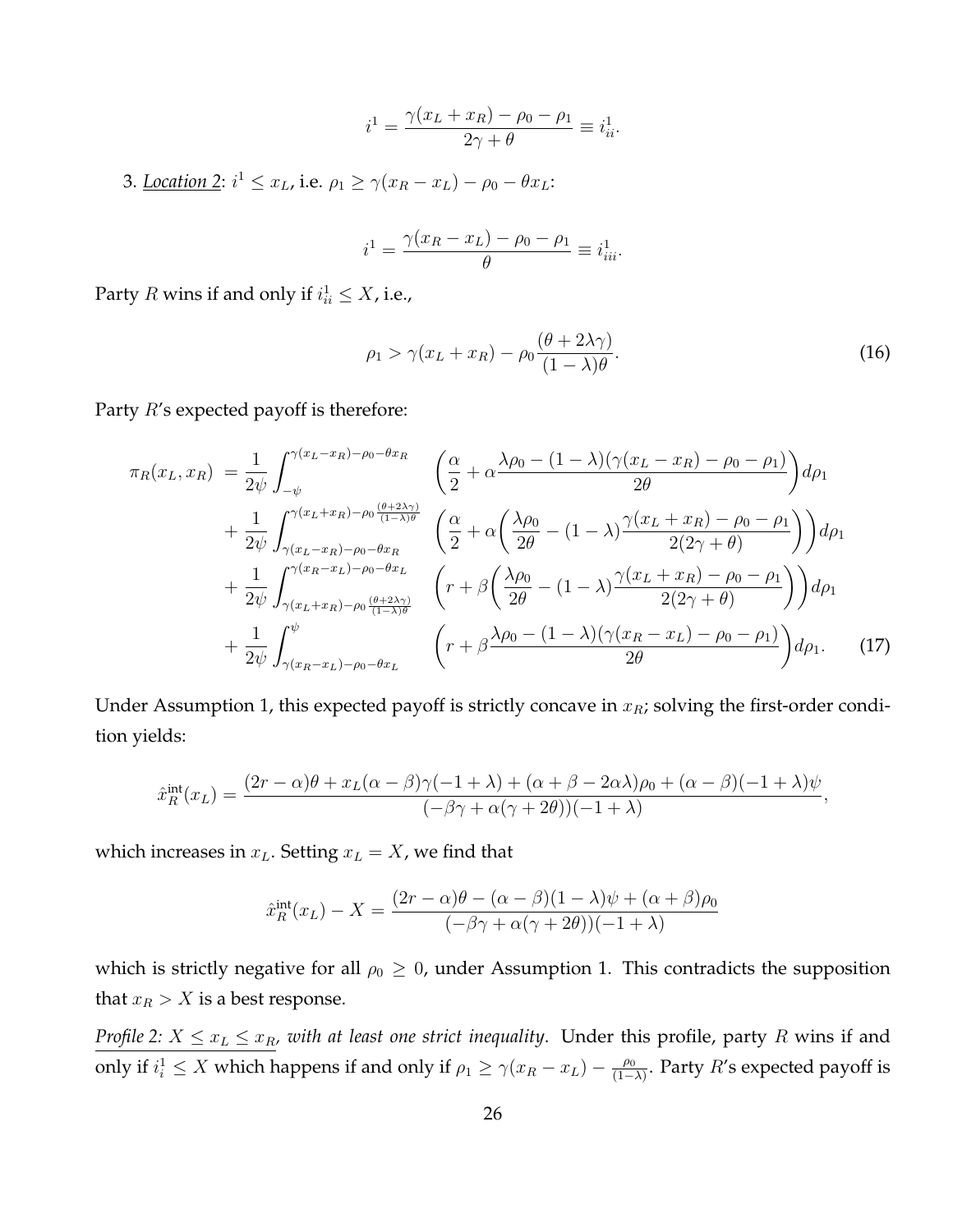therefore:

$$
\pi_R(x_L, x_R) = \frac{1}{2\psi} \int_{-\psi}^{\gamma(x_L - x_R) - \rho_0 - \theta x_R} \left( \frac{\alpha}{2} + \alpha \frac{\lambda \rho_0 - (1 - \lambda)(\gamma(x_L - x_R) - \rho_0 - \rho_1)}{2\theta} \right) d\rho_1
$$
  
+ 
$$
\frac{1}{2\psi} \int_{\gamma(x_L - x_R) - \rho_0 - \theta x_R}^{\gamma(x_R - x_L) - \rho_0 - \theta x_L} \left( \frac{\alpha}{2} + \alpha \left( \frac{\lambda \rho_0}{2\theta} - (1 - \lambda) \frac{(\gamma(x_L + x_R) - \rho_0 - \rho_1)}{2(2\gamma + \theta)} \right) \right) d\rho_1
$$
  
+ 
$$
\frac{1}{2\psi} \int_{\gamma(x_R - x_L) - \rho_0 - \theta x_L}^{\gamma(x_R - x_L) - \frac{\rho_0}{1 - \lambda}} \left( \frac{\alpha}{2} + \alpha \left( \frac{\lambda \rho_0 - (1 - \lambda)(\gamma(x_R - x_L) - \rho_0 - \rho_1)}{2\theta} \right) \right) d\rho_1
$$
  
+ 
$$
\frac{1}{2\psi} \int_{\gamma(x_R - x_L) - \frac{\rho_0}{1 - \lambda}}^{\psi} \left( r + \beta \frac{\lambda \rho_0 - (1 - \lambda)(\gamma(x_R - x_L) - \rho_0 - \rho_1)}{2\theta} \right) d\rho_1.
$$
 (18)

Under Assumption 1, this expected payoff is strictly concave in  $x_R$ ; solving the first-order condition yields:

<span id="page-27-0"></span>
$$
\hat{x}_R^{\text{int}}(x_L) = \frac{(2r - \alpha)\theta + x_L(\alpha - \beta)\gamma(-1 + \lambda) + \rho_0(\alpha + \beta - 2\alpha\lambda) - (\alpha - \beta)\psi(1 - \lambda)}{((\alpha - \beta)\gamma + 2\theta\alpha)(-1 + \lambda)},\tag{19}
$$

so that:

$$
\hat{x}_R^{\text{int}}(x_L) - X = \frac{(2r - \alpha)\beta\theta^2 - (\alpha - \beta)\beta\theta(1 - \lambda)\psi + \rho_0(\alpha^2\gamma + \alpha\beta\theta - \beta^2\gamma + \beta^2\theta)}{\theta((\alpha^2 - \beta^2)\gamma + 2\alpha\theta\beta)(-1 + \lambda)} < 0,
$$

which implies  $x_L = x_R$ ; the supposition  $X \le x_L \le x_R$  with at least one strict inequality implies  $X < x_L = x_R$ . Consider, therefore, party R's expected payoff from a choice of  $x_R \in [X, x_L]$ :

$$
\pi_R(x_L, x_R) = \frac{1}{2\psi} \int_{-\psi}^{\gamma(x_L - x_R) - \rho_0 - \theta x_L} \left( \frac{\alpha}{2} + \alpha \frac{\lambda \rho_0 - (1 - \lambda)(\gamma(x_L - x_R) - \rho_0 - \rho_1)}{2\theta} \right) d\rho_1
$$
  
+ 
$$
\frac{1}{2\psi} \int_{\gamma(x_L - x_R) - \rho_0 - \theta x_L}^{\gamma(x_R - x_L) - \rho_0 - \theta x_R} \left( \frac{\alpha}{2} + \alpha \left( \frac{\lambda \rho_0}{2\theta} - (1 - \lambda) \frac{-\gamma(x_L + x_R) - \rho_0 - \rho_1}{2(\theta - 2\gamma)} \right) \right) d\rho_1
$$
  
+ 
$$
\frac{1}{2\psi} \int_{\gamma(x_R - x_L) - \rho_0 - \theta x_R}^{\gamma(x_R - x_L) - \frac{\rho_0}{1 - \lambda}} \left( \frac{\alpha}{2} + \alpha \left( \frac{\lambda \rho_0 - (1 - \lambda)(\gamma(x_R - x_L) - \rho_0 - \rho_1)}{2\theta} \right) \right) d\rho_1
$$
  
+ 
$$
\frac{1}{2\psi} \int_{\gamma(x_R - x_L) - \frac{\rho_0}{1 - \lambda}}^{\psi} \left( r + \beta \frac{\lambda \rho_0 - (1 - \lambda)(\gamma(x_R - x_L) - \rho_0 - \rho_1)}{2\theta} \right) d\rho_1.
$$
 (20)

Under Assumption 1, this expected payoff is strictly concave; solving the first-order condition yields: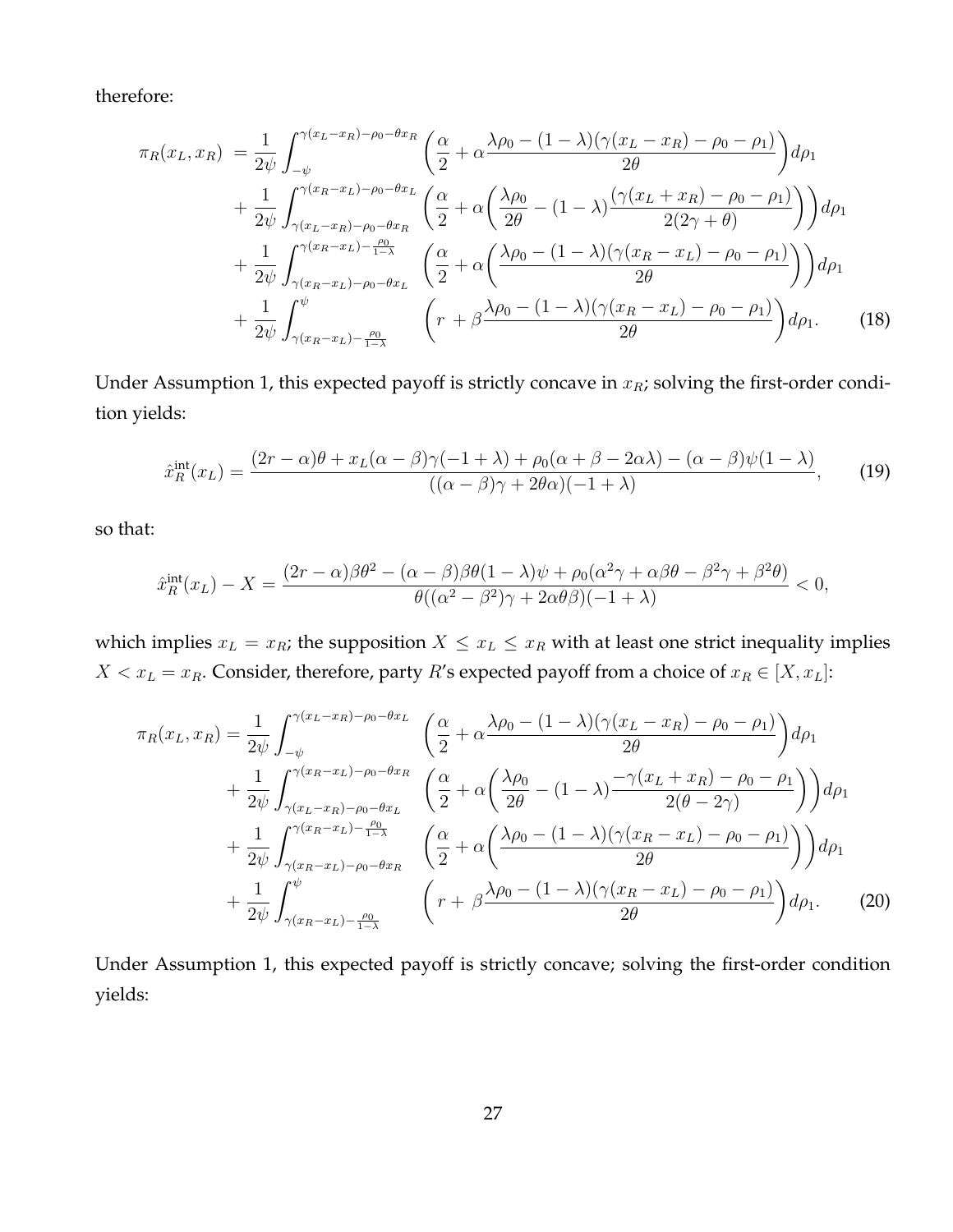$$
\hat{x}_R^{\text{int}} = \frac{(2r - \alpha)\theta + x_L(\alpha - \beta)\gamma(-1 + \lambda) + \rho_0(\alpha + \beta - 2\alpha\lambda) - (\alpha - \beta)\psi(1 - \lambda)}{(-\beta\gamma + \alpha(2\theta + \gamma))(-1 + \lambda)}
$$

which replicates [\(19\)](#page-27-0), and thus satisfies  $\hat{x}^\text{int}_R - X < 0$ , contradicting the supposition that  $X < x_L =$  $x_R$ , in an equilibrium.

*Profile 3:*  $x_R \leq X < x_L$ . There are three possible locations for the indifferent late voter: Location 1:  $i^1 \le x_R$ , i.e.,  $\gamma(x_R - x_L) - \gamma(x_R - x_R) - \rho_0 - \rho_1 - \theta x_R \le 0$ , i.e.,  $\rho_1 \ge \gamma(x_R - x_L) - \rho_0 - \theta x_R$ :  $\gamma(i^1 - x_L) - \gamma(i^1 - x_R) - \rho_0 - \rho_1 - \theta i^1 = 0 \iff i^1 = \frac{\gamma(x_R - x_L) - \rho_0 - \rho_1}{\rho_0}$  $\equiv i_i^1$  $(21)$ 

<span id="page-28-0"></span>Location 2:  $i^1 \in (x_R, x_L)$ , i.e.,  $\gamma(x_R - x_L) - \gamma(x_R - x_R) - \rho_0 - \rho_1 - \theta x_R > 0$  and  $\gamma(x_L - x_L) - \gamma(x_R - x_R)$  $x_L$ ) –  $\rho_0 - \rho_1 - \theta x_L < 0$ , i.e.,  $\gamma(x_R - x_L) - \rho_0 - \theta x_R > \rho_1 > \gamma(x_L - x_R) - \rho_0 - \theta x_L$ . This implies:

$$
\gamma(i^1 - x_L) - \gamma(x_R - i^1) - \theta i^1 - \rho_0 - \rho_1 = 0 \iff i^1 = \frac{-\gamma(x_L + x_R) - \rho_0 - \rho_1}{\theta - 2\gamma} \equiv i_{ii}^1. \tag{22}
$$

θ

Location 3:  $i^1 \ge x_L$ , i.e.,  $\gamma(x_L - x_L) - \gamma(x_R - x_L) - \rho_0 - \rho_1 - \theta x_L > 0$ , i.e.,  $\rho_1 < \gamma(x_L - x_R) - \rho_0 - \theta x_L$ . This implies:

<span id="page-28-1"></span>
$$
\gamma(x_L - i^1) - \gamma(x_R - i^1) - \theta i^1 - \rho_0 - \rho_1 = 0 \iff i^1 = \frac{\gamma(x_L - x_R) - \rho_0 - \rho_1}{\theta} \equiv i^1_{iii}.
$$
 (23)

Party  $R$  wins if and only if  $i_{ii}^1 \leq X$ , i.e.,

$$
\rho_1 \ge -\gamma (x_L + x_R) - \frac{\theta - 2\gamma \lambda}{(1 - \lambda)\theta} \rho_0.
$$

Party *R*'s expected payoff from  $x_R \leq X$  is therefore:

$$
\pi_R(x_L, x_R) = \frac{1}{2\psi} \int_{-\psi}^{\gamma(x_L - x_R) - \rho_0 - \theta x_L} \left( \frac{\alpha}{2} + \alpha \left( \frac{\lambda \rho - (1 - \lambda)(\gamma(x_L - x_R) - \rho_0 - \rho_1)}{2\theta} \right) \right) d\rho_1
$$
  
+ 
$$
\frac{1}{2\psi} \int_{\gamma(x_L - x_R) - \rho_0 - \theta x_L}^{\gamma(x_L + x_R) - \frac{\theta - 2\gamma\lambda}{(1 - \lambda)\theta} \rho_0} \left( \frac{\alpha}{2} + \alpha \left( \frac{\lambda \rho_0}{2\theta} - (1 - \lambda) \frac{-\gamma(x_L + x_R) - \rho_0 - \rho_1}{2(\theta - 2\gamma)} \right) \right) d\rho_1
$$
  
+ 
$$
\frac{1}{2\psi} \int_{-\gamma(x_L + x_R) - \frac{\theta - 2\gamma\lambda}{(1 - \lambda)\theta} \rho_0}^{\gamma(x_R - x_L) - \rho_0 - \theta x_R} \left( r + \beta \left( \lambda \frac{\rho_0}{2\theta} - (1 - \lambda) \frac{-\gamma(x_L + x_R) - \rho_0 - \rho_1}{2(\theta - 2\gamma)} \right) \right) d\rho_1
$$
  
+ 
$$
\frac{1}{2\psi} \int_{\gamma(x_R - x_L) - \rho_0 - \theta x_R}^{\psi} \left( r + \beta \left( \frac{\lambda \rho_0 - (1 - \lambda)(\gamma(x_R - x_L) - \rho_0 - \rho_1)}{2\theta} \right) \right) d\rho_1.
$$
 (24)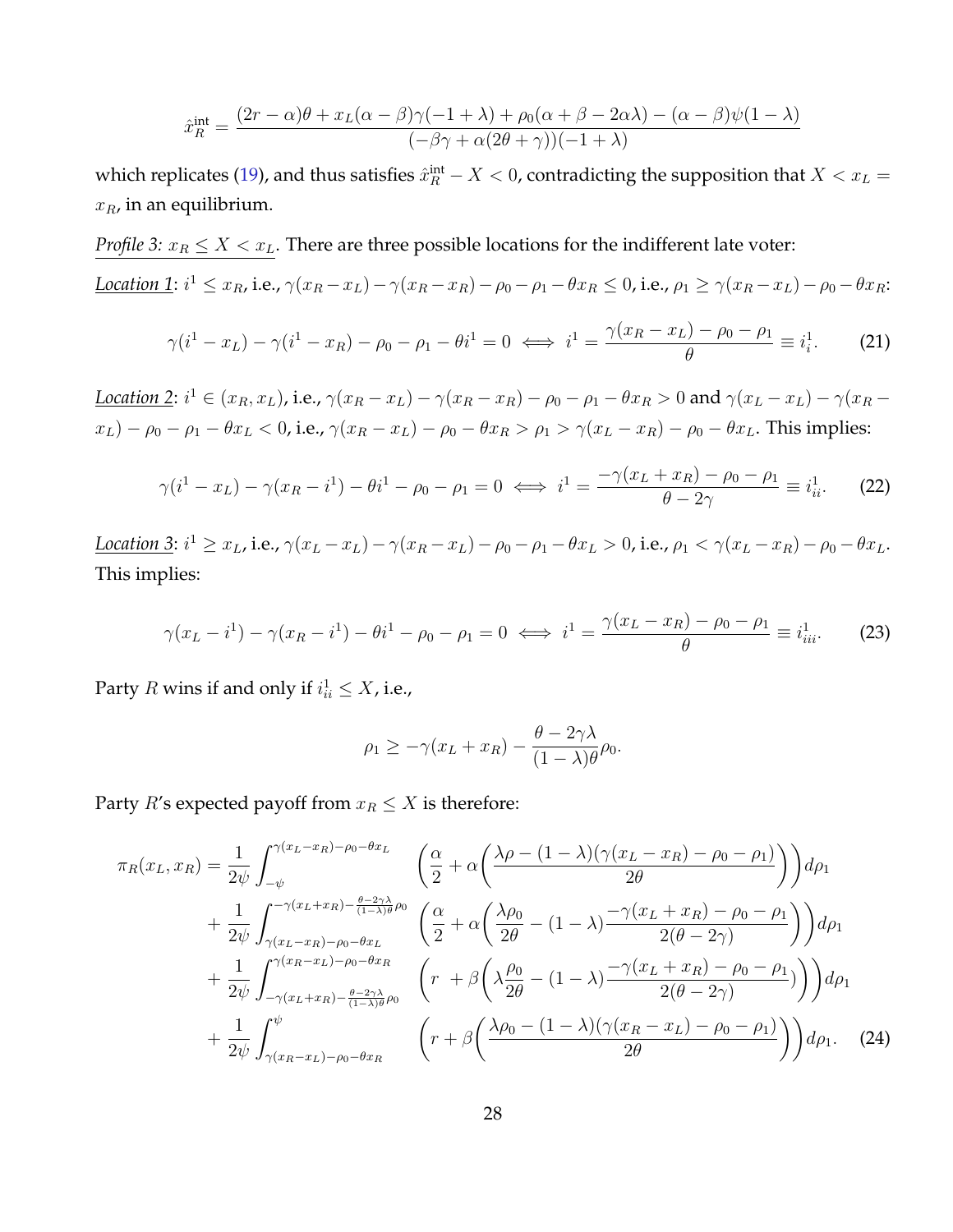Under Assumption 1, this expected payoff is strictly concave in  $x<sub>R</sub>$ ; solving the first-order condition yields:

$$
\hat{x}_R^{\text{int}}(x_L) = \frac{(-2r+\alpha)\theta + x_L(\alpha-\beta)\gamma(-1+\lambda) + \rho_0(\alpha+\beta-2\alpha\lambda) - (\alpha-\beta)\psi(1-\lambda)}{((\alpha-\beta)\gamma + 2\beta\theta)(-1+\lambda)}.
$$

Similarly, party L's expected payoff from  $x_L \geq X$  is:

$$
\pi_L(x_L, x_R) = \frac{1}{2\psi} \int_{-\psi}^{\gamma(x_L - x_R) - \rho_0 - \theta x_L} \left( r + \beta \left( \frac{-\lambda \rho_0 + (1 - \lambda)(\gamma(x_L - x_R) - \rho_0 - \rho_1)}{2\theta} \right) \right) d\rho_1
$$
  
+ 
$$
\frac{1}{2\psi} \int_{\gamma(x_L - x_R) - \rho_0 - \theta x_L}^{\gamma(x_L + x_R) - \frac{\theta - 2\gamma\lambda}{(1 - \lambda)\theta} \rho_0} \left( r + \beta \left( -\frac{\lambda \rho_0}{2\theta} + (1 - \lambda) \frac{-\gamma(x_L + x_R) - \rho_0 - \rho_1}{2(\theta - 2\gamma)} \right) \right) d\rho_1
$$
  
+ 
$$
\frac{1}{2\psi} \int_{-\gamma(x_L + x_R) - \frac{\theta - 2\gamma\lambda}{(1 - \lambda)\theta} \rho_0}^{\gamma(x_R - x_L) - \rho_0 - \theta x_R} \left( \frac{\alpha}{2} + \alpha \left( -\frac{\lambda \rho_0}{2\theta} + (1 - \lambda) \frac{-\gamma(x_L + x_R) - \rho_0 - \rho_1}{2(\theta - 2\gamma)} \right) \right) d\rho_1
$$
  
+ 
$$
\frac{1}{2\psi} \int_{\gamma(x_R - x_L) - \rho_0 - \theta x_R}^{\psi} \left( \frac{\alpha}{2} + \alpha \left( \frac{-\lambda \rho_0 + (1 - \lambda)(\gamma(x_R - x_L) - \rho_0 - \rho_1)}{2\theta} \right) \right) d\rho_1.
$$
 (25)

Under Assumption 1, this expected payoff is strictly concave in  $x_L$ ; solving the first-order condition yields:

$$
\hat{x}_L^{\text{int}}(x_R) = \frac{(2r-\alpha)\theta + x_R(\alpha-\beta)\gamma(-1+\lambda) + \rho_0(\alpha+\beta-2\alpha\lambda) - (\alpha-\beta)\psi(1-\lambda)}{((\alpha-\beta)\gamma + 2\beta\theta)(-1+\lambda)}.
$$

Solving these interior best responses, we obtain a pair  $(x_L^*, x_R^*)$  satisfying, under Assumption 1:

$$
x_R^* - x_L^* = \frac{-2r\theta - \beta(-1+\lambda)\psi + \alpha(\theta + (-1+\lambda)\psi)}{((\alpha - \beta)\gamma + \beta\theta)(-1+\lambda)} > 0.
$$

We conclude that there does not exist an equilibrium in which  $x_R < X < x_L$ .

Suppose, instead,  $x_R = X < x_L$ . Since  $\hat{x}_L^{\rm int}(x_R)$  strictly decreases in  $\rho_0$ , we may set  $\rho_0 = 0$  and obtain:

$$
\hat{x}_L^{\text{int}}(X) = \frac{2r\theta + \beta(-1+\lambda)\psi - \alpha(\theta + (-1+\lambda)\psi)}{((\alpha-\beta)\gamma + 2\beta\theta)(-1+\lambda)} < X,
$$

which therefore contradicts  $x_L > X$ .

*Profile 4:*  $x_R < x_L \leq X$ . The three possible locations of the critical voter  $i^1$  are given in expressions [\(21\)](#page-28-0) through [\(23\)](#page-28-1). In contrast with Profile 3, however, Party R wins under this profile if and only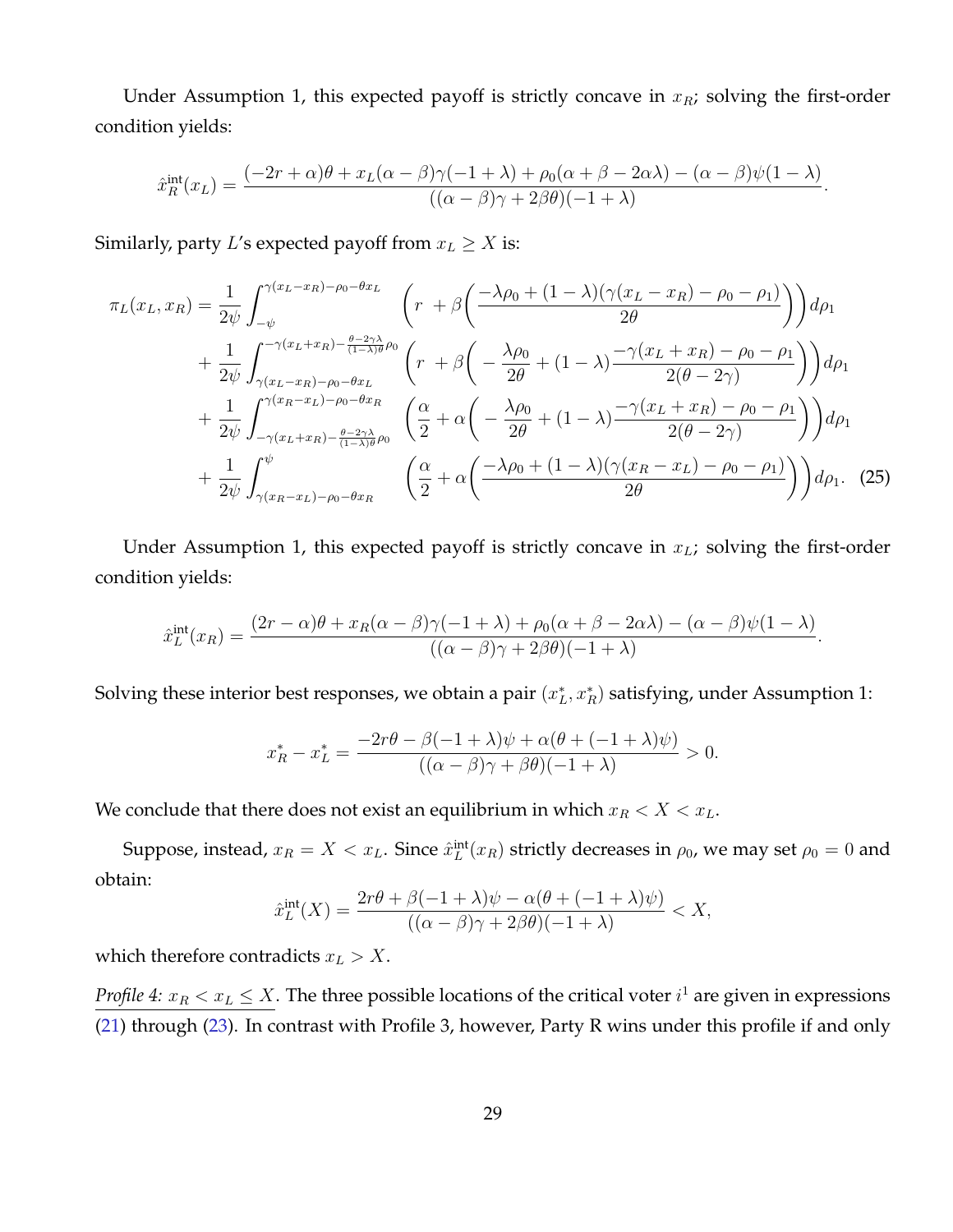if  $i_{iii}^1 \leq X$ , i.e.,

$$
\rho_1 \ge \gamma (x_L - x_R) - \frac{\rho_0}{1 - \lambda}.
$$

Party R's expected payoff is:

$$
\pi_R(x_L, x_R) = \frac{1}{2\psi} \int_{-\psi}^{\gamma(x_L - x_R) - \frac{\rho_0}{(1 - \lambda)}} \left( \frac{\alpha}{2} + \alpha \left( \frac{\lambda \rho_0 - (1 - \lambda)(\gamma(x_L - x_R) - \rho_0 - \rho_1)}{2\theta} \right) \right) d\rho_1
$$
  
+ 
$$
\frac{1}{2\psi} \int_{\gamma(x_L - x_R) - \frac{\rho_0}{(1 - \lambda)}}^{\gamma(x_L - x_R) - \rho_0 - \theta x_L} \left( r + \beta \left( \frac{\lambda \rho_0 - (1 - \lambda)(\gamma(x_L - x_R) - \rho_0 - \rho_1)}{2\theta} \right) \right) d\rho_1
$$
  
+ 
$$
\frac{1}{2\psi} \int_{\gamma(x_L - x_R) - \rho_0 - \theta x_L}^{\gamma(x_R - x_L) - \rho_0 - \theta x_R} \left( r + \beta \left( \frac{\lambda \rho_0}{2\theta} - (1 - \lambda) \frac{-\gamma(x_L + x_R) - \rho_0 - \rho_1}{2(\theta - 2\gamma)} \right) \right) d\rho_1
$$
  
+ 
$$
\frac{1}{2\psi} \int_{\gamma(x_R - x_L) - \rho_0 - \theta x_R}^{\psi} \left( r + \beta \left( \frac{\lambda \rho_0 - (1 - \lambda)(\gamma(x_R - x_L) - \rho_0 - \rho_1)}{2\theta} \right) \right) d\rho_1.
$$
 (26)

Under Assumption 1, this expected payoff is strictly concave in  $x_R$ ; solving the first-order condition yields:

$$
\hat{x}_R^{\text{int}}(x_L) = \frac{(-2r+\alpha)\theta + x_L(\alpha-\beta)\gamma(-1+\lambda) + \rho_0(\alpha+\beta-2\alpha\lambda) - (\alpha-\beta)\psi(1-\lambda)}{((\alpha-\beta)\gamma+2\beta\theta)(-1+\lambda)}.
$$

Similarly, party L's expected payoff is:

$$
\pi_L(x_L, x_R) = \frac{1}{2\psi} \int_{-\psi}^{\gamma(x_L - x_R) - \frac{\rho_0}{(1 - \lambda)}} \left( r + \beta \left( \frac{-\lambda \rho_0 + (1 - \lambda)(\gamma(x_L - x_R) - \rho_0 - \rho_1)}{2\theta} \right) \right) d\rho_1 \n+ \frac{1}{2\psi} \int_{\gamma(x_L - x_R) - \frac{\rho_0}{(1 - \lambda)}}^{\gamma(x_L - x_R) - \rho_0 - \theta x_L} \left( \frac{\alpha}{2} + \alpha \left( \frac{-\lambda \rho_0 + (1 - \lambda)(\gamma(x_L - x_R) - \rho_0 - \rho_1)}{2\theta} \right) \right) d\rho_1 \n+ \frac{1}{2\psi} \int_{\gamma(x_L - x_R) - \rho_0 - \theta x_L}^{\gamma(x_R - x_L) - \rho_0 - \theta x_R} \left( \frac{\alpha}{2} + \alpha \left( -\frac{\lambda \rho_0}{2\theta} + (1 - \lambda) \frac{-\gamma(x_L + x_R) - \rho_0 - \rho_1}{2(\theta - 2\gamma)} \right) \right) d\rho_1 \n+ \frac{1}{2\psi} \int_{\gamma(x_R - x_L) - \rho_0 - \theta x_R}^{\psi} \left( \frac{\alpha}{2} + \alpha \left( \frac{\lambda \rho_0 - (1 - \lambda)(\gamma(x_R - x_L) - \rho_0 - \rho_1)}{2\theta} \right) \right) d\rho_1.
$$
\n(27)

Under Assumption 1, this expected payoff is strictly concave in  $x_L$ ; solving the first-order condition yields:

$$
\hat{x}_L^{\text{int}}(x_R) = \frac{(-2r+\alpha)\theta + x_R(\alpha-\beta)\gamma(-1+\lambda) + \rho_0(\alpha+\beta-2\alpha\lambda) - (\alpha-\beta)\psi(1-\lambda)}{((\alpha-\beta)\gamma + 2\alpha\theta)(-1+\lambda)}
$$

Suppose, first,  $x_R < x_L < X$ . Solving the interior best responses simultaneously yields a pair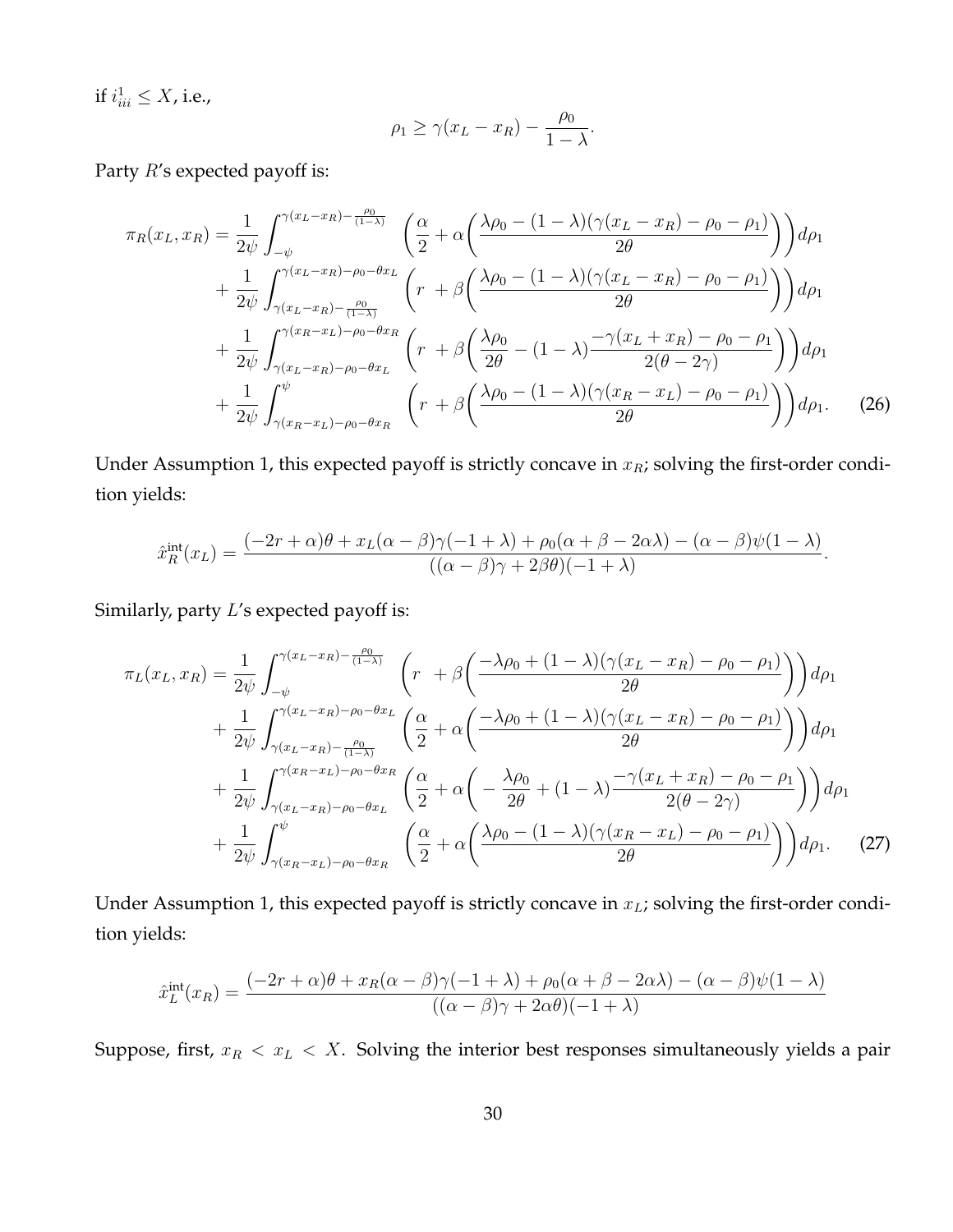$(x_L^\ast,x_R^\ast)$  satisfying:

$$
x_L^* - x_R^* = -\frac{(\alpha - \beta)(-2r\theta + \beta(\rho_0 + (-1+\lambda)\psi) + \alpha(\theta + \rho_0 + (-1+\lambda)\psi))}{((\alpha^2 - \beta^2)\gamma + 2\alpha\beta\theta)(-1+\lambda)},
$$

which strictly increases in  $\rho_0$ . Straightforward algebra establishes

$$
x_L^* - x_R^* \ge 0 \iff \rho_0 \ge \psi(1 - \lambda) + \frac{\theta(2r - \alpha)}{\alpha + \beta},\tag{28}
$$

which violates our assumption that for all primitives, each party wins in every district with positive probability for any platform pair  $[x_L, x_R] \in [-1,1]^2.$  To see why, notice that by straightforward algebra, party  $L$  wins the district whose median voter has preferred-policy 1 if and only if

$$
\rho_0 < \frac{(1-\lambda)\psi\theta}{\lambda + (1-\lambda)\theta} - \frac{\theta}{\lambda + (1-\lambda)\theta} - \frac{(\theta+2\gamma)\theta(1-\lambda)}{\lambda + (1-\lambda)\theta},\tag{29}
$$

and this threshold is strictly smaller than  $\psi(1 - \lambda)$ .

Suppose, instead,  $x_R < x_L = X$ . We find that  $x_R^{\text{int}}(X)$  strictly decreases in  $\rho_0$ , and moreover that

$$
x_R^{\text{int}}(X) \le X \iff \rho_0 \ge \frac{\theta((1-\lambda)\psi(\alpha-\beta) - \alpha\theta + 2\theta r)}{\alpha\left(\gamma(\lambda-2)\lambda^2 + \theta\right) + \beta\left(\theta\left(2(\lambda-2)\lambda^2 + 1\right) - \gamma(\lambda-2)\lambda^2\right)} \equiv \hat{\rho}_0. \tag{30}
$$

Straightforward algebra reveals that

$$
\alpha \ge \beta \Rightarrow \frac{\partial \pi_L(x_L, x_R)}{\partial x_L}\bigg|_{x_L = X, x_R = \hat{x}_R(X), \rho_0 = \hat{\rho}_0} < 0,\tag{31}
$$

which implies that a deviation by party L to a platform  $x'_L < X$  is profitable.

*Profile 5:*  $X < x_R < x_L$ *.* The three possible locations of the critical voter  $i^1$  are given in expressions [\(21\)](#page-28-0) through [\(23\)](#page-28-1). In contrast with Profiles 3 and 4, however, Party R wins under this profile if and only if  $i_i^1 \leq X$ , i.e.,

$$
\rho_1 \ge \gamma (x_R - x_L) - \frac{\rho_0}{(1 - \lambda)}.
$$

Party  $R$ 's expected payoff is:

$$
\pi_R(x_L, x_R) = \frac{1}{2\psi} \int_{-\psi}^{\gamma(x_L - x_R) - \rho_0 - \theta x_L} \left( \frac{\alpha}{2} + \alpha \left( \frac{\lambda \rho - (1 - \lambda)(\gamma(x_L - x_R) - \rho_0 - \rho_1)}{2\theta} \right) \right) d\rho_1
$$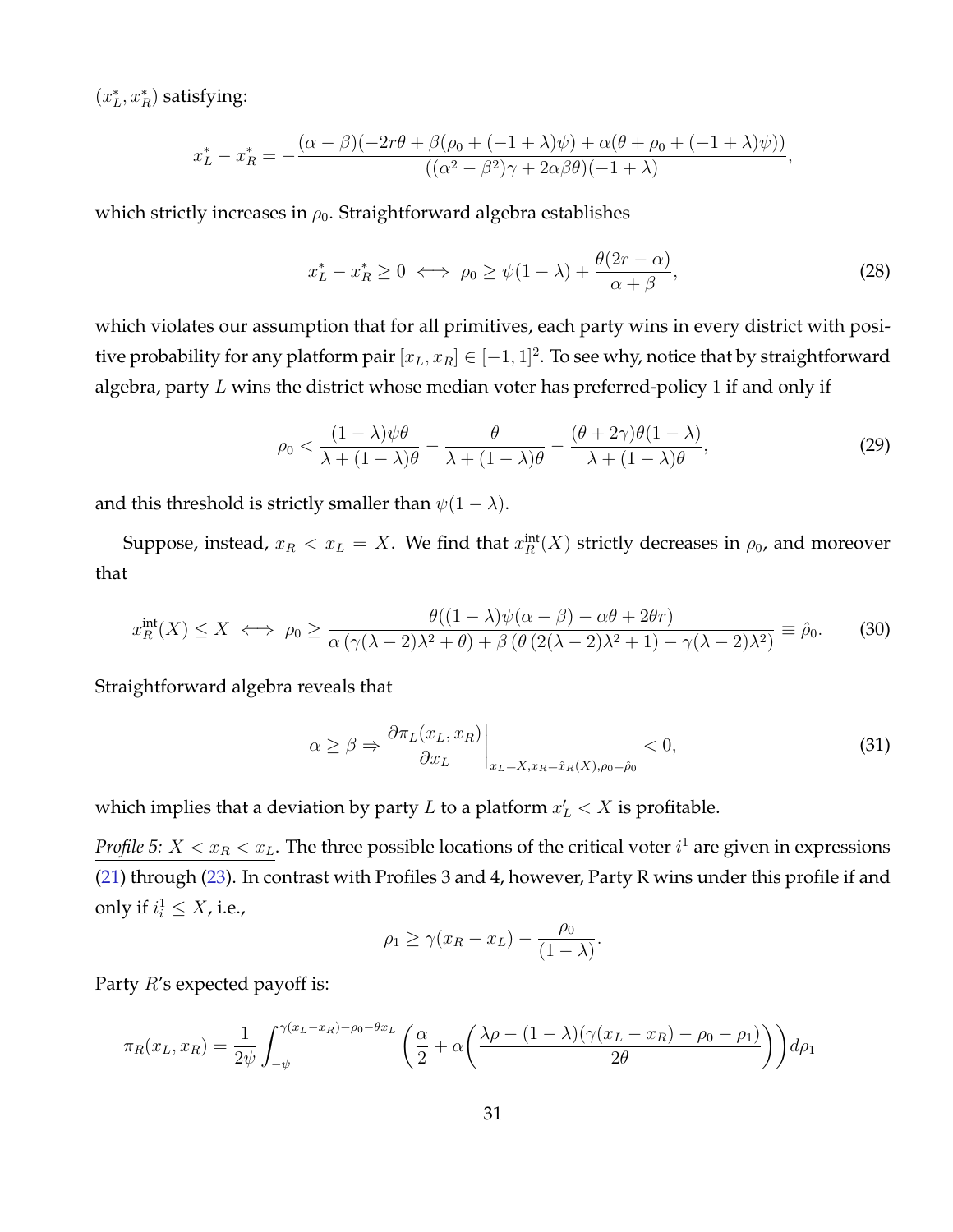$$
+\frac{1}{2\psi} \int_{\gamma(x_L-x_R)-\rho_0-\theta x_R}^{\gamma(x_R-x_L)-\rho_0-\theta x_R} \left( \frac{\alpha}{2} + \alpha \left( \frac{\lambda \rho_0}{2\theta} - (1-\lambda) \frac{-\gamma(x_L+x_R)-\rho_0-\rho_1}{2(\theta-2\gamma)} \right) \right) d\rho_1
$$
  
+ 
$$
\frac{1}{2\psi} \int_{\gamma(x_R-x_L)-\rho_0-\theta x_R}^{\gamma(x_R-x_L)-\rho_0-\theta x_R} \left( \frac{\alpha}{2} + \alpha \left( \frac{\lambda \rho_0 - (1-\lambda)\gamma(x_R-x_L)-\rho_0-\rho_1}{2\theta} \right) \right) d\rho_1
$$
  
+ 
$$
\frac{1}{2\psi} \int_{\gamma(x_R-x_L)-\frac{\rho_0}{1-\lambda}}^{\psi} \left( r + \beta \left( \frac{\lambda \rho_0 - (1-\lambda)(\gamma(x_R-x_L)-\rho_0-\rho_1)}{2\theta} \right) \right) d\rho_1.
$$
 (32)

Under Assumption 1, this expected payoff is strictly concave in  $x_R$ ; solving the first-order condition yields:

$$
\hat{x}_R^{\text{int}}(x_L) = \frac{(2r - \alpha)\theta + x_L(\alpha - \beta)\gamma(-1 + \lambda) + \rho_0(\alpha + \beta - 2\alpha\lambda) - (\alpha - \beta)\psi(1 - \lambda)}{((\alpha - \beta)\gamma + 2\alpha\theta)(-1 + \lambda)}
$$

Similarly, party L's expected payoff is:

$$
\pi_L(x_L, x_R) = \frac{1}{2\psi} \int_{-\psi}^{\gamma(x_L - x_R) - \rho_0 - \theta x_L} \left( r + \beta \left( \frac{-\lambda \rho_0 + (1 - \lambda)(\gamma(x_L - x_R) - \rho_0 - \rho_1)}{2\theta} \right) \right) d\rho_1
$$
  
+ 
$$
\frac{1}{2\psi} \int_{\gamma(x_L - x_R) - \rho_0 - \theta x_L}^{\gamma(x_R - x_L) - \rho_0 - \theta x_R} \left( r + \beta \left( -\frac{\lambda \rho_0}{2\theta} + (1 - \lambda) \frac{(-\gamma(x_L + x_R) - \rho_0 - \rho_1)}{2(\theta - 2\gamma)} \right) \right) d\rho_1
$$
  
+ 
$$
\frac{1}{2\psi} \int_{\gamma(x_R - x_L) - \rho_0 - \theta x_R}^{\gamma(x_R - x_L) - \rho_0 - \theta x_R} \left( r + \beta \left( \frac{-\lambda \rho_0 + (1 - \lambda)(\gamma(x_R - x_L) - \rho_0 - \rho_1)}{2\theta} \right) d\rho_1
$$
  
+ 
$$
\frac{1}{2\psi} \int_{\gamma(x_R - x_L) - \frac{\rho_0}{1 - \lambda}}^{\psi} \left( \frac{\alpha}{2} + \alpha \left( \frac{-\lambda \rho_0 + (1 - \lambda)(\gamma(x_R - x_L) - \rho_0 - \rho_1)}{2\theta} \right) \right) d\rho_1.
$$
 (33)

Under Assumption 1, this expected payoff is strictly concave in  $x_R$ ; solving the first-order condition yields:

$$
\hat{x}_L^{\text{int}}(x_R) = \frac{(2r-\alpha)\theta + x_R(\alpha-\beta)\gamma(-1+\lambda) + \rho_0(\alpha+\beta-2\beta\lambda) - (\alpha-\beta)\psi(1-\lambda)}{((\alpha-\beta)\gamma + 2\beta\theta)(-1+\lambda)}.
$$

Solving the interior best responses simultaneously yields a pair  $(x_L^*,x_R^*)$  which, under Assumption 1, satisfy:

$$
x_L^* - x_R^* = \frac{2r(\alpha - \beta)\theta - \alpha\theta(\alpha - \beta) + (\alpha^2 - \beta^2)(\rho_0 + \psi(1 - \lambda))}{((\alpha^2 - \beta^2)\gamma + 2\alpha\beta\theta)(-1 + \lambda)} < 0
$$

and which therefore contradicts  $x_R < x_L.$   $\Box$ 

We now verify that there exists an equilibrium in which  $x_L \leq x_R \leq X$ , and moreover that it is unique under Assumptions 1, 2 and 3. There are 3 possible locations for the indifferent voter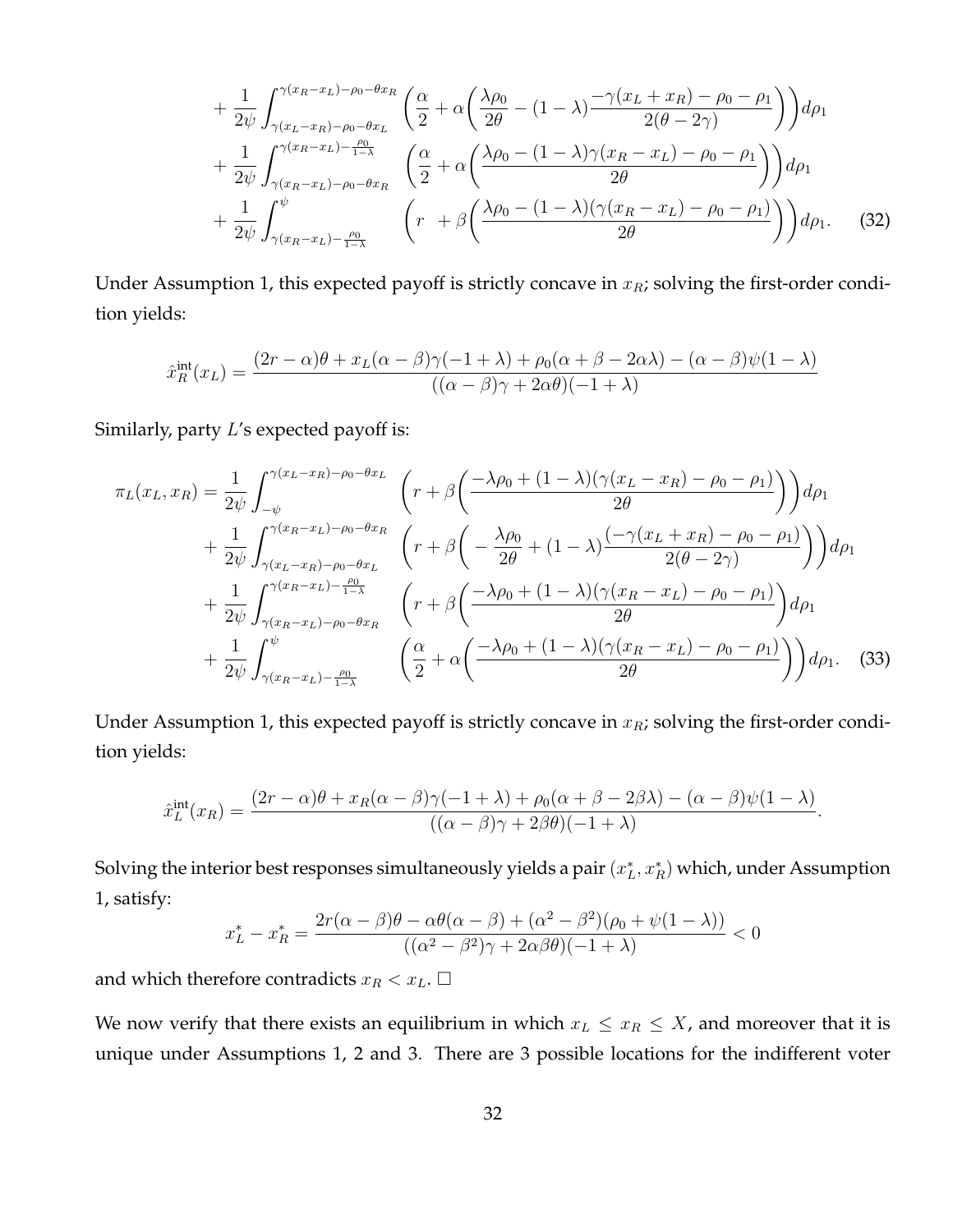among the late deciders.

<u>*Location* 1</u>:  $i^1 \ge x_R$ , i.e.  $\rho_1 \le \gamma(x_L - x_R) - \rho_0 - \theta x_R$ :  $i^1 = \frac{\gamma (x_L - x_R) - \rho_0 - \rho_1}{\rho}$ θ  $=i_{iii}^1$ .

*<u>Location 2</u>*:  $x_L \le i^1 \le x_R$ , i.e.  $\gamma(x_L - x_R) - \rho_0 - \theta x_R \le \rho_1 \le \gamma(x_R - x_L) - \rho_0 - \theta x_L$ .

$$
i^{1} = \frac{\gamma(x_{L} + x_{R}) - \rho_{0} - \rho_{1}}{2\gamma + \theta} = i_{ii}^{1}.
$$

Location 3:  $i^1 \le x_L$ , i.e.  $\rho_1 \ge \gamma(x_R - x_L) - \rho_0 - \theta x_L$ :

$$
i^{1} = \frac{\gamma(x_{R} - x_{L}) - \rho_{0} - \rho_{1}}{\theta} \equiv i_{i}^{1}.
$$

Party R wins if and only if  $i^1_{ii}\leq\frac{\lambda}{1-1}$  $1-\lambda$  $\rho_0$  $\frac{\partial 0}{\partial}$ , i.e.,

$$
\rho_1 \ge \gamma (x_L - x_R) - \frac{\rho_0}{1 - \lambda}.
$$

Party *R*'s expected payoff from  $x_R \in [x_L, X]$  is therefore:

$$
\pi_R(x_L, x_R) = \frac{1}{2\psi} \int_{-\psi}^{\gamma(x_L - x_R) - \frac{\rho_0}{1 - \lambda}} \left( \frac{\alpha}{2} + \alpha \left( \frac{\lambda \rho_0 - (1 - \lambda)(\gamma(x_L - x_R) - \rho_0 - \rho_1)}{2\theta} \right) \right) d\rho_1
$$
  
+ 
$$
\frac{1}{2\psi} \int_{\gamma(x_L - x_R) - \frac{\rho_0}{1 - \lambda}}^{\gamma(x_L - x_R) - \rho_0 - \theta x_R} \left( r + \beta \left( \frac{\lambda \rho_0 - (1 - \lambda)(\gamma(x_L - x_R) - \rho_0 - \rho_1)}{2\theta} \right) \right) d\rho_1
$$
  
+ 
$$
\frac{1}{2\psi} \int_{\gamma(x_L - x_R) - \rho_0 - \theta x_R}^{\gamma(x_R - x_L) - \rho_0 - \theta x_L} \left( r + \beta \left( \frac{\lambda \rho_0}{2\theta} - (1 - \lambda) \frac{\gamma(x_L + x_R) - \rho_0 - \rho_1}{2(2\gamma + \theta)} \right) \right) d\rho_1
$$
  
+ 
$$
\frac{1}{2\psi} \int_{\gamma(x_R - x_L) - \rho_0 - \theta x_L}^{\psi} \left( r + \beta \left( \frac{\lambda \rho_0 - (1 - \lambda)(\gamma(x_R - x_L) - \rho_0 - \rho_1)}{2\theta} \right) \right) d\rho_1.
$$
 (34)

Under Assumption 1, this expected payoff is strictly concave in  $x_R$ ; solving the first-order condition yields:

<span id="page-33-0"></span>
$$
\hat{x}_R^{\text{int}}(x_L) = \frac{(\alpha - \beta)(1 - \lambda)(\gamma x_L + \psi) + \theta(\alpha - 2r) + \rho_0(\alpha + \beta - 2\lambda\beta)}{((\alpha - \beta)\gamma + 2\beta\theta)(1 - \lambda)}.
$$
\n(35)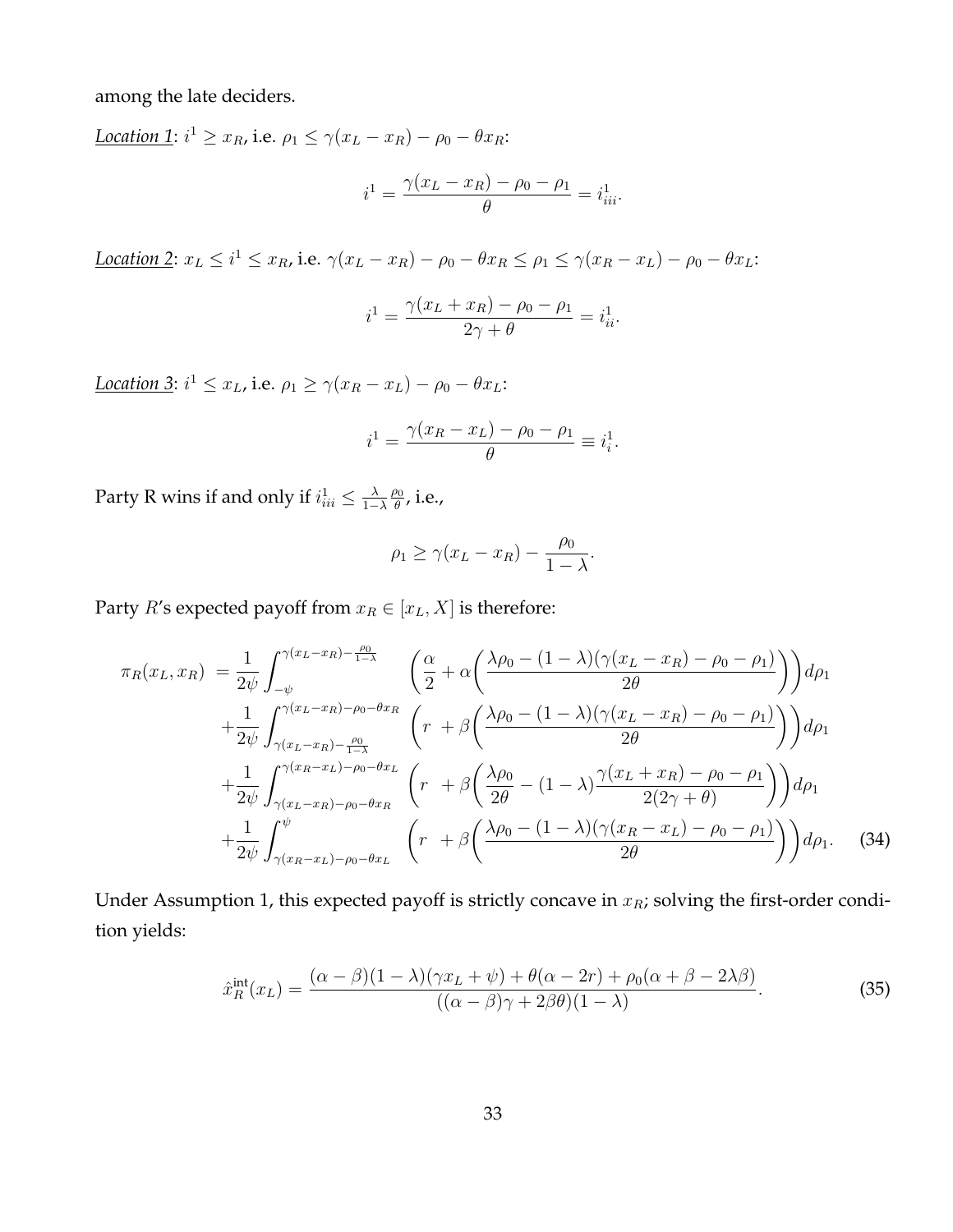Similarly, party L's expected payoff from  $x_L \leq x_R$  is:

$$
\pi_L(x_L, x_R) = \frac{1}{2\psi} \int_{-\psi}^{\gamma(x_L - x_R) - \frac{\rho_0}{1 - \lambda}} \left( r + \beta \left( \frac{-\lambda \rho_0 + (1 - \lambda)(\gamma(x_L - x_R) - \rho_0 - \rho_1)}{2\theta} \right) \right) d\rho_1
$$
  
+ 
$$
\frac{1}{2\psi} \int_{\gamma(x_L - x_R) - \frac{\rho_0}{1 - \lambda}}^{\gamma(x_L - x_R) - \rho_0 - \theta x_R} \left( \frac{\alpha}{2} + \alpha \left( \frac{-\lambda \rho_0 + (1 - \lambda)(\gamma(x_L - x_R) - \rho_0 - \rho_1)}{2\theta} \right) \right) d\rho_1
$$
  
+ 
$$
\frac{1}{2\psi} \int_{\gamma(x_L - x_R) - \rho_0 - \theta x_R}^{\gamma(x_R - x_L) - \rho_0 - \theta x_L} \left( \frac{\alpha}{2} + \alpha \left( \frac{-\lambda \rho_0}{2\theta} + (1 - \lambda) \frac{\gamma(x_L + x_R) - \rho_0 - \rho_1}{2(2\gamma + \theta)} \right) \right) d\rho_1
$$
  
+ 
$$
\frac{1}{2\psi} \int_{\gamma(x_R - x_L) - \rho_0 - \theta x_L}^{\psi} \left( \frac{\alpha}{2} + \alpha \left( \frac{-\lambda \rho_0 + (1 - \lambda)(\gamma(x_R - x_L) - \rho_0 - \rho_1)}{2\theta} \right) \right) d\rho_1.
$$
 (36)

Under Assumption 1, this expected payoff is strictly concave in  $x_L$ ; solving the first-order condition yields:

$$
\hat{x}_L^{\text{int}}(x_R) = \frac{(\alpha - \beta)(1 - \lambda)(\gamma x_R + \psi) + \theta(2r - \alpha) + \rho_0(2\alpha\lambda - \alpha - \beta)}{((\alpha - \beta)\gamma + 2\alpha\theta)(1 - \lambda)}.
$$
\n(37)

Let  $(x_L^*, x_R^*)$  denote a pair that satisfies  $x_L^* \le x_R^* \le X$  and that solves the system of best responses. First, we identify conditions for  $x_L^* = x_R^* = X$ . We observe that  $\hat{x}_L^{\text{int}}(X) - X$  strictly decreases in  $\rho_0$ , and also that  $\hat x_R^{\mathrm{int}}(X)-X$  strictly decreases in  $\rho_0.$  We find that:

$$
\hat{x}_L^{\text{int}}(X) - X \ge 0 \iff \rho_0 \le \frac{-(1-\lambda)\psi(\alpha-\beta) - \alpha\theta + 2\theta r}{\alpha+\beta} \equiv \underline{\rho}_0 \tag{38}
$$

and

$$
\hat{x}_R^{\text{int}}(X) - X \ge 0 \iff \rho_0 \le \frac{(1 - \lambda)\psi(\alpha - \beta) - \alpha\theta + 2\theta r}{\alpha + \beta} = \rho'_0,\tag{39}
$$

where Assumption 1 that  $\alpha \ge \beta$  implies that  $\rho'_0 \ge \underline{\rho}_0$ . We conclude that  $x_L^* = x_R^* = X$  if  $\rho_0 \le \underline{\rho}_0$ . Second, we identify conditions for  $x_L^* < x_R^* = X$ . In that case, we have

$$
x_L^* = \hat{x}_L^{\text{int}}(X) = \frac{\alpha \left( -\gamma \lambda \rho_0 + \theta^2 + \theta(-2\lambda \rho_0 - \lambda \psi + \rho_0 + \psi) \right) + \beta(\gamma \lambda \rho_0 + \theta((\lambda - 1)\psi + \rho_0)) - 2\theta^2 r}{\theta(\lambda - 1)(\alpha(\gamma + 2\theta) - \beta \gamma)},
$$
\n(40)

and further require that  $\hat x_R^{\rm int}(\hat x_L^{\rm int}(X))\geq X.$  Tedious but straightforward algebra establishes that

$$
\hat{x}_L^{\text{int}}(X) < X \iff \rho_0 > \underline{\rho}_0,\tag{41}
$$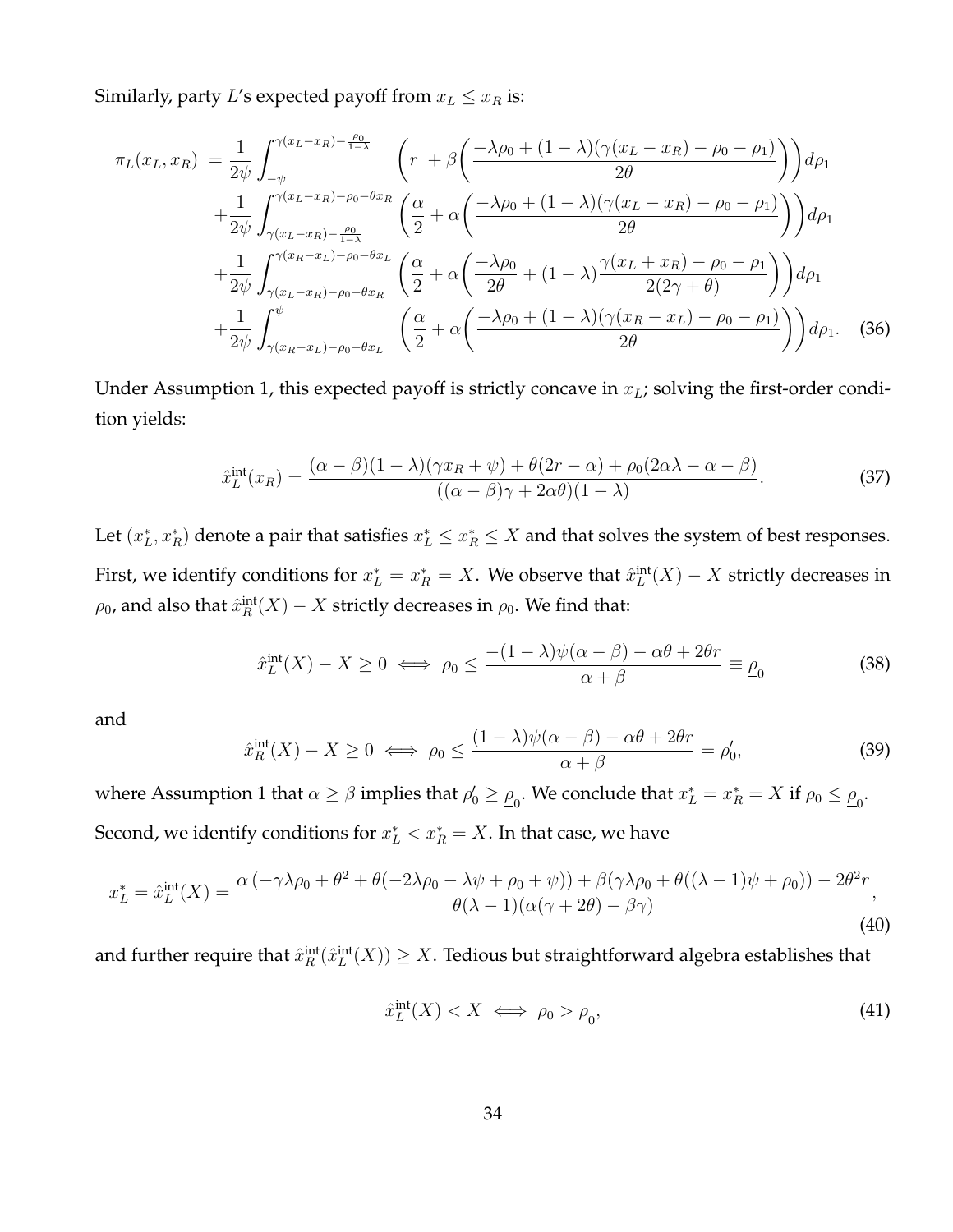and

$$
\hat{x}_R^{\text{int}}(\hat{x}_L^{\text{int}}(X)) \ge X \iff \rho_0 \le \frac{\theta\left(\alpha\left(\frac{(1-\lambda)\psi(\alpha-\beta)}{\alpha(\gamma+\theta)-\beta\gamma} - 1\right) + 2r\right)}{\alpha+\beta} \equiv \overline{\rho}_0. \tag{42}
$$

We conclude that  $x_L^* < x_R^* = X$  if  $\rho \in (\underline{\rho}_0, \overline{\rho}_0]$ .

Third, we identify conditions for  $x^*_L < x^*_R < X$ . In that case, we may solve the system of interior solutions, directly, to obtain:

$$
x_L^* = \frac{(\alpha - \beta)(\gamma\theta(2r - \alpha) - \theta\psi\beta(1 - \lambda)) + \beta\theta^2(2r - \alpha) - \rho_0[(1 - \lambda)\gamma(\alpha^2 - \beta^2) + \beta\theta(\alpha(1 - 2\lambda)) + \beta^2\theta]}{\theta((\alpha^2 - \beta^2)\gamma + 2\alpha\beta\theta)(1 - \lambda)},
$$
  

$$
x_R^* = x_L^* + \frac{(\alpha - \beta)(\alpha(\theta + (\lambda - 1)\psi + \rho_0) + \beta((\lambda - 1)\psi + \rho_0) - 2\theta r)}{(\lambda - 1)(\alpha^2\gamma + 2\alpha\beta\theta - \beta^2\gamma)},
$$
(43)

where it is easily verified that indeed  $x_L^* < x_R^* < X$  for all  $\rho_0 > \overline{\rho}_0$ .

We now verify that for all  $\rho_0 \geq 0$ , the solution  $(x_L^*, x_R^*)$  is an equilibrium. To establish this, it is necessary and sufficient to verify that there are no profitable deviations for party  $L$  to an alternative platform  $x_L > x_R^*$ , and no profitable deviations for party  $R$  to an alternative platform  $x_R < x_L^*$ .

*No profitable deviation by party L to*  $x'_L > x_R^*$ . Consider a deviation by party L to a platform  $x'_{L} \in (x_R^*, X]$ . For any pair  $(x_L, x_R)$  satisfying  $x_R < x_L$ , there are three possible locations for the indifferent voter among the late deciders.

<span id="page-35-0"></span>
$$
\begin{aligned}\n\text{Location 1: } i^1 \le x_R, \text{i.e., } \rho_1 \ge \gamma(x_R - x_L) - \rho_0 - \theta x_R. \\
\gamma(i^1 - x_L) - \gamma(i^1 - x_R) - \rho_0 - \rho_1 - \theta i^1 &= 0 \iff i^1 = \frac{\gamma(x_R - x_L) - \rho_0 - \rho_1}{\theta} \equiv i_i^1. \end{aligned} \tag{44}
$$

*Location* 2:  $i^1 \in (x_R, x_L)$ , i.e.,  $\gamma(x_R - x_L) - \rho_0 - \theta x_R > \rho_1 > \gamma(x_L - x_R) - \rho_0 - \theta x_L$ . This implies:

$$
\gamma(i^{1} - x_{L}) - \gamma(x_{R} - i^{1}) - \theta i^{1} - \rho_{0} - \rho_{1} = 0 \iff i^{1} = \frac{-\gamma(x_{L} + x_{R}) - \rho_{0} - \rho_{1}}{\theta - 2\gamma} \equiv i_{ii}^{1}.
$$
 (45)

*Location 3*:  $i^1 \ge x_L$ , i.e.,  $\rho_1 < \gamma(x_L - x_R) - \rho_0 - \theta x_L$ . This implies:

<span id="page-35-1"></span>
$$
\gamma(x_L - i^1) - \gamma(x_R - i^1) - \theta i^1 - \rho_0 - \rho_1 = 0 \iff i^1 = \frac{\gamma(x_L - x_R) - \rho_0 - \rho_1}{\theta} \equiv i^1_{iii}.
$$
 (46)

If party L locates at a platform  $x_L \in [x_R^*, X]$ , it wins if and only if  $i^1_{ii} \geq X$ , which occurs if and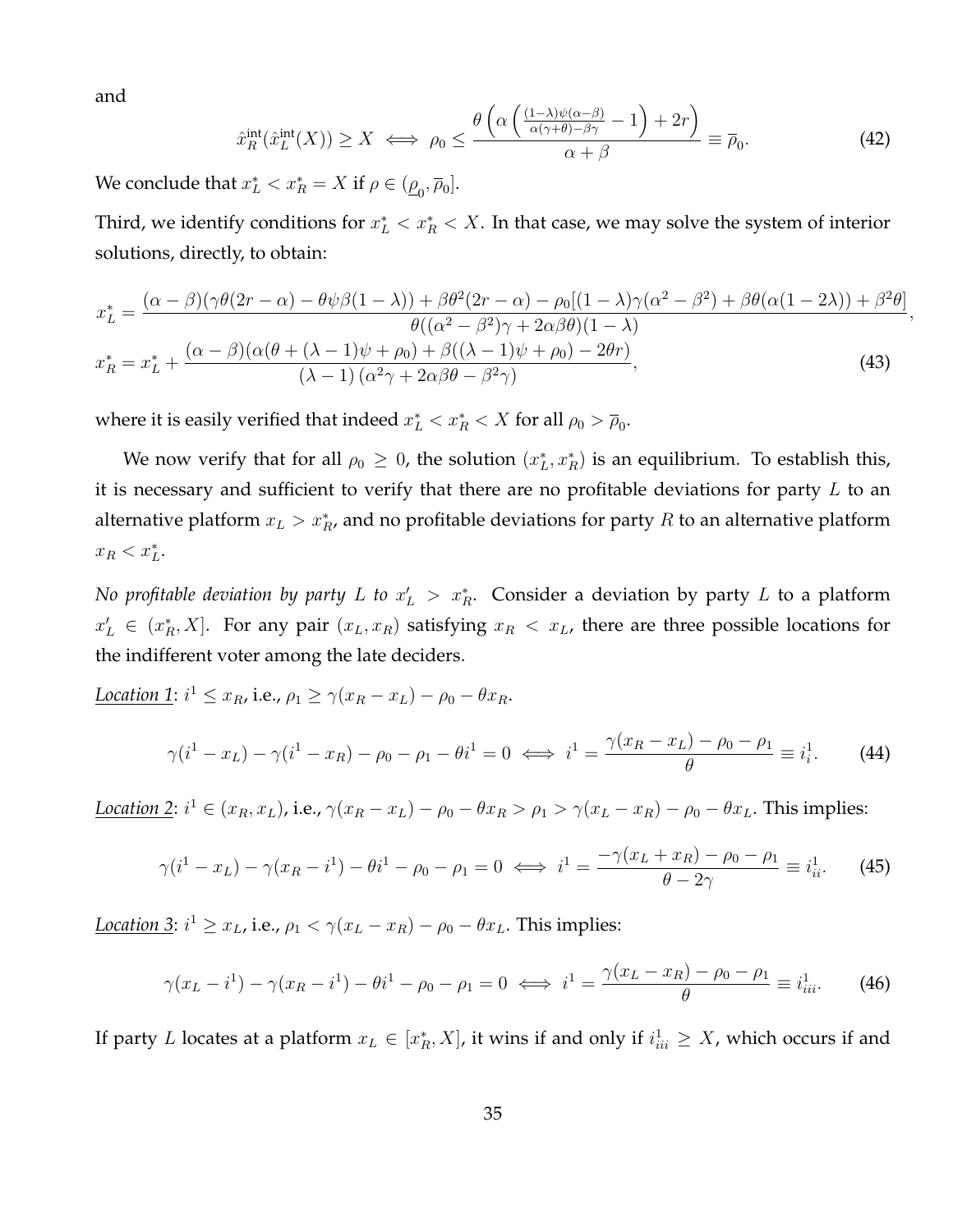only if  $\rho_1 < \gamma (x_L - x_R^*) - \frac{\rho_0}{1 - x_R^*}$  $\frac{\rho_0}{1-\lambda}$ . Party L's expected payoff is then:

$$
\pi_L(x_L, x_R) = \frac{1}{2\psi} \int_{-\psi}^{\gamma(x_L - x_R) - \frac{\rho_0}{(1 - \lambda)}} \left( r + \beta \left( \frac{-\lambda \rho + (1 - \lambda)(\gamma(x_L - x_R) - \rho_0 - \rho_1)}{2\theta} \right) \right) d\rho_1
$$
  
+ 
$$
\frac{1}{2\psi} \int_{\gamma(x_L - x_R) - \frac{\rho_0}{(1 - \lambda)}}^{\gamma(x_L - x_R) - \rho_0 - \theta x_L} \left( \frac{\alpha}{2} + \alpha \left( \frac{-\lambda \rho_0 + (1 - \lambda)(\gamma(x_L - x_R) - \rho_0 - \rho_1)}{2\theta} \right) \right) d\rho_1
$$
  
+ 
$$
\frac{1}{2\psi} \int_{\gamma(x_L - x_R) - \rho_0 - \theta x_L}^{\gamma(x_R - x_L) - \rho_0 - \theta x_R} \left( \frac{\alpha}{2} + \alpha \left( -\lambda \frac{\rho_0}{2\theta} + (1 - \lambda) \frac{-\gamma(x_L + x_R) - \rho_0 - \rho_1}{2(\theta - 2\gamma)} \right) \right) d\rho_1
$$
  
+ 
$$
\frac{1}{2\psi} \int_{\gamma(x_R - x_L) - \rho_0 - \theta x_R}^{\psi} \left( \frac{\alpha}{2} + \alpha \left( \frac{-\lambda \rho_0 + (1 - \lambda)(\gamma(x_R - x_L) - \rho_0 - \rho_1)}{2\theta} \right) \right) d\rho_1.
$$
 (47)

Under Assumption 1, party  $L$ 's expected payoff is strictly concave in  $x_L$ ; solving the first-order condition yields:

$$
x'_L(x_R) = -\frac{\gamma(-2r\theta + x_R(\alpha - \beta)\gamma(-1 + \lambda) + \beta(\rho_0 + (-1 + \lambda)\psi) + \alpha(\theta + \rho_0 - 2\lambda\rho_0 + \psi(1 - \lambda)))}{(-1 + \lambda)(\alpha\theta(-2\gamma + \theta) - ((\alpha - \beta)\gamma^2 + \alpha\theta^2))}.
$$
\n(48)

Inserting  $x_R^* < X$  into this expression, we obtain  $x_L'(x_R^*) < x_R^*$ , which establishes that a deviation to  $x'_L > x_R^*$  is not profitable.

Consider, instead, a deviation by party  $L$  to  $x_L > X$ . The locations of the indifferent voter are given in expressions [\(44\)](#page-35-0) through [\(46\)](#page-35-1). Moreover, party L wins if and only if  $i_{ii}^1 \geq X$ . Party L's expected payoff from  $x_L \geq X$  is:

$$
\pi_L(x_L, x_R) = \frac{1}{2\psi} \int_{-\psi}^{\gamma(x_L - x_R) - \rho_0 - \theta x_L} \left( r + \beta \left( \frac{-\lambda \rho_0 + (1 - \lambda)(\gamma(x_L - x_R) - \rho_0 - \rho_1)}{2\theta} \right) \right) d\rho_1
$$
  
+ 
$$
\frac{1}{2\psi} \int_{\gamma(x_L - x_R) - \rho_0 - \theta x_L}^{\gamma(x_L + x_R) - \rho_0 - \frac{\lambda(\theta - 2\gamma)}{(1 - \lambda)\theta} \rho_0} \left( r + \beta \left( \frac{-\lambda \rho_0}{2\theta} + (1 - \lambda) \frac{(-\gamma(x_L + x_R) - \rho_0 - \rho_1)}{2(\theta - 2\gamma)} \right) \right) d\rho_1
$$
  
+ 
$$
\frac{1}{2\psi} \int_{-\gamma(x_L + x_R) - \rho_0 - \frac{\lambda(\theta - 2\gamma)}{(1 - \lambda)\theta}}^{\gamma(x_R - x_L) - \rho_0 - \theta x_L} \left( \frac{\alpha}{2} + \alpha \left( -\lambda \frac{\rho_0}{2\theta} + (1 - \lambda) \frac{-\gamma(x_L + x_R) - \rho_0 - \rho_1}{2(\theta - 2\gamma)} \right) \right) d\rho_1
$$
  
+ 
$$
\frac{1}{2\psi} \int_{\gamma(x_R - x_L) - \rho_0 - \theta x_R}^{\psi} \left( \frac{\alpha}{2} + \alpha \left( \frac{-\lambda \rho_0 + (1 - \lambda)(\gamma(x_R - x_L) - \rho_0 - \rho_1)}{2\theta} \right) \right) d\rho_1.
$$
  
(49)

Under Assumption 1, party  $L$ 's expected payoff is strictly concave in  $x_L$ ; solving the first-order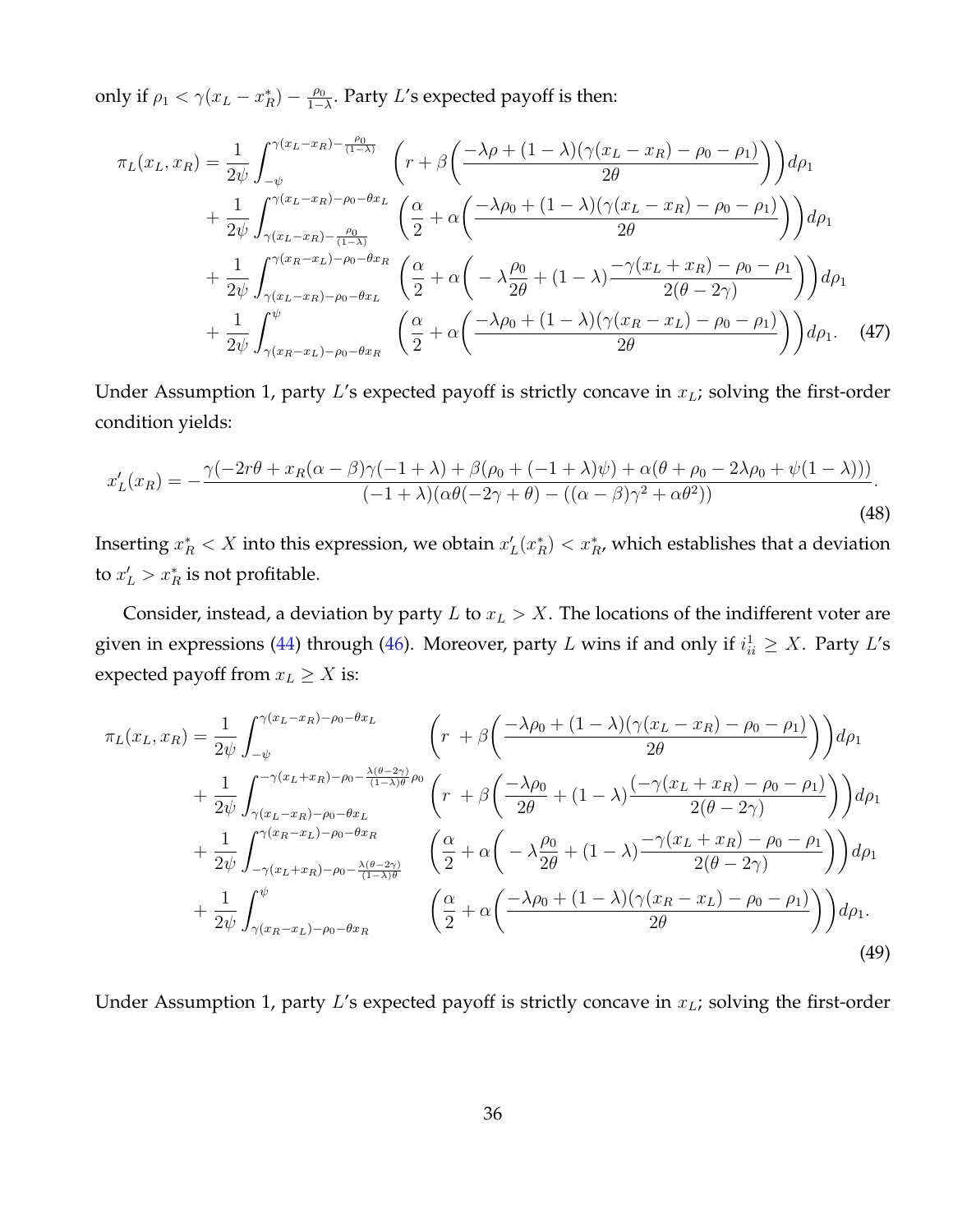condition yields:

$$
x_L'(x_R) = \frac{2r\theta + x_R(\alpha - \beta)\gamma(-1 + \lambda) + \beta(\rho_0 - 2\lambda\rho_0 + (-1 + \lambda)\psi) + \alpha(-\theta + \rho_0 + \psi(1 - \lambda))}{(\gamma(\alpha - \beta) + 2\beta\theta)(-1 + \lambda)},
$$
(50)

which strictly increases in  $x_R$ . Straightforward algebra yields:

$$
x'_L(X) - X = \frac{2r\theta - \alpha\theta + (\alpha - \beta)(1 - \lambda)\psi + \rho_0(\alpha + \beta)}{((\alpha - \beta)\gamma + 2\beta\theta)(-1 + \lambda)} < 0,
$$

which establishes that a deviation by party  $L$  to  $x'_L > X$  is not profitable.

*No profitable deviation by party R to*  $x_R' > X$  *or*  $x_R' < x_L^*$ *. Consider a deviation by party R to a* platform  $x_R < x_L$ . The locations of the indifferent voter are given in expressions [\(44\)](#page-35-0) through [\(46\)](#page-35-1). In this case, party  $R$  wins if and only if  $i^1_{ii} \leq X$ . Party  $R'$ s expected payoff is:

$$
\pi_L(x_L, x_R) = \frac{1}{2\psi} \int_{-\psi}^{\gamma(x_L - x_R) - \frac{\rho_0}{(1 - \lambda)}} \left( \frac{\alpha}{2} + \alpha \left( \frac{-\lambda \rho_0 + (1 - \lambda)(\gamma(x_L - x_R) - \rho_0 - \rho_1)}{2\theta} \right) \right) d\rho_1
$$
  
+ 
$$
\frac{1}{2\psi} \int_{\gamma(x_L - x_R) - \frac{\rho_0}{(1 - \lambda)}}^{\gamma(x_L - x_R) - \rho_0 - \theta x_L} \left( r + \beta \left( \frac{-\lambda \rho_0 + (1 - \lambda)(\gamma(x_L - x_R) - \rho_0 - \rho_1)}{2\theta} \right) \right) d\rho_1
$$
  
+ 
$$
\frac{1}{2\psi} \int_{\gamma(x_L - x_R) - \rho_0 - \theta x_L}^{\gamma(x_R - x_L) - \rho_0 - \theta x_R} \left( r + \beta \left( -\lambda \frac{\rho_0}{2\theta} + (1 - \lambda) \frac{-\gamma(x_L + x_R) - \rho_0 - \rho_1}{2(\theta - 2\gamma)} \right) \right) d\rho_1
$$
  
+ 
$$
\frac{1}{2\psi} \int_{\gamma(x_R - x_L) - \rho_0 - \theta x_R}^{\psi} \left( r + \beta \left( \frac{\lambda \rho_0 - (1 - \lambda)(\gamma(x_R - x_L) - \rho_0 - \rho_1)}{2\theta} \right) \right) d\rho_1.
$$
 (51)

Under Assumption 1, party  $R$ 's expected payoff is strictly concave in  $x_R$ ; solving the first-order condition yields:

$$
\hat{x}'_R(x_L) = \frac{(\alpha - 2r)\theta + x_L(\alpha - \beta)\gamma(-1 + \lambda) + \rho_0(\alpha + \beta - 2\beta\lambda) - (\alpha - \beta)\psi(1 - \lambda)}{(-1 + \lambda)(2\beta + (\alpha - \beta)\gamma)},\tag{52}
$$

which replicates expression [\(35\)](#page-33-0), and thus we must have  $\hat{x}'_R(x^*_L) \geq x_L$ . This establishes that a deviation to  $x_R < x_L^*$  cannot be profitable.

Consider, instead, a deviation by party R to a platform  $x_R > X$ . The locations of the indifferent voter are given in expressions [\(44\)](#page-35-0) through [\(46\)](#page-35-1). In this case, party  $R$  wins if and only if  $i_{ii}^1 \leq X$ .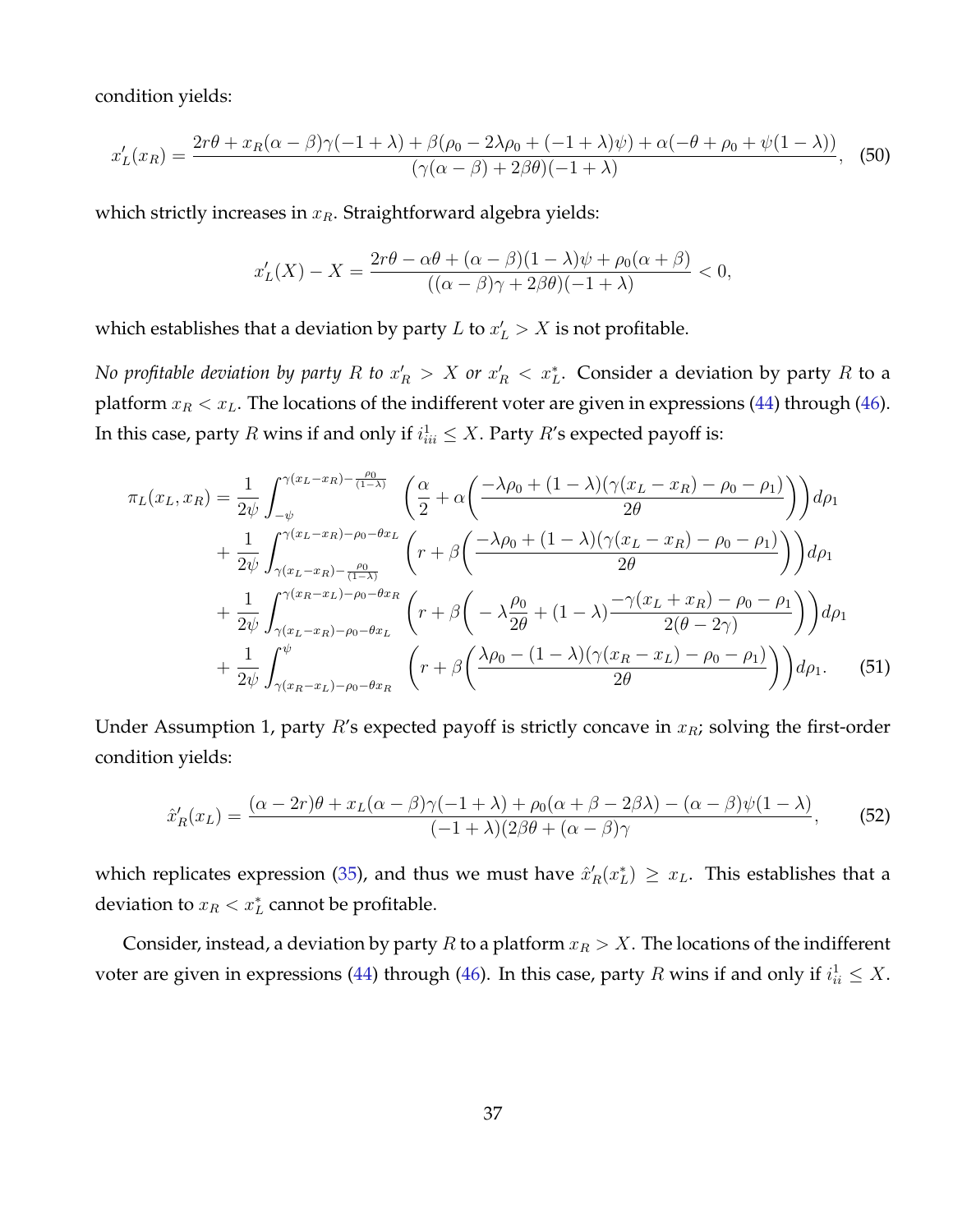Party  $R$ 's expected payoff is:

$$
\pi_R(x_L, x_R) = \frac{1}{2\psi} \int_{-\psi}^{\gamma(x_L - x_R) - \rho_0 - \theta x_R} \left( \frac{\alpha}{2} + \alpha \left( \frac{\lambda \rho_0 - (1 - \lambda)(\gamma(x_L - x_R) - \rho_0 - \rho_1)}{2\theta} \right) \right) d\rho_1
$$
  
+ 
$$
\frac{1}{2\psi} \int_{\gamma(x_L - x_R) - \rho_0 - \theta x_R}^{\gamma(x_L + x_R) - \rho_0 - \frac{\lambda(2\gamma + \theta)}{(1 - \lambda)\theta} \rho_0} \left( \frac{\alpha}{2} - \alpha \left( \frac{\lambda \rho_0}{2\theta} - (1 - \lambda) \frac{(\gamma(x_L + x_R) - \rho_0 - \rho_1)}{2(\theta + 2\gamma)} \right) \right) d\rho_1
$$
  
+ 
$$
\frac{1}{2\psi} \int_{\gamma(x_L + x_R) - \rho_0 - \frac{\lambda(2\gamma + \theta)}{(1 - \lambda)\theta} \rho_0}^{\gamma(x_R - x_L) - \rho_0 - \theta x_L} \left( r + \beta \left( \frac{\lambda \rho_0}{2\theta} - (1 - \lambda) \frac{\gamma(x_L + x_R) - \rho_0 - \rho_1}{2(2\gamma + \theta)} \right) \right) d\rho_1
$$
  
+ 
$$
\frac{1}{2\psi} \int_{\gamma(x_R - x_L) - \rho_0 - \theta x_L}^{\psi} \left( r + \beta \left( \frac{\lambda \rho_0 - (1 - \lambda)(\gamma(x_R - x_L) - \rho_0 - \rho_1)}{2\theta} \right) \right) d\rho_1.
$$
  
(53)

Under Assumption 1, party  $R$ 's expected payoff is strictly concave in  $x_R$ ; solving the first-order condition yields:

$$
\hat{x}'_R(x_L) = \frac{(2r - \alpha)\theta + x_L(\alpha - \beta)\gamma(-1 + \lambda) + \rho_0(\alpha + \beta - 2\beta\lambda) - (\alpha - \beta)\psi(1 - \lambda)}{(-1 + \lambda)(2\alpha\theta + (\alpha - \beta)\gamma)},\tag{54}
$$

which strictly increases in  $x_L \leq X$ . Straightforward algebra establishes:

$$
\hat{x}'_R(X) - X = \frac{(2r - \alpha)\theta - (\alpha - \beta)(1 - \lambda)\psi + (\alpha + \beta)\rho_0}{(-\beta\gamma + \alpha(\gamma + 2\theta))(-1 + \lambda)} < 0,\tag{55}
$$

which establishes that a deviation to  $x_R>X$  is not profitable.  $\Box$ 

**Proof of Corollary [1](#page-15-0).** In this case, we have  $\lambda = 0$  and  $x_R^*(\rho_0) = 0$ , so that

$$
x_L^*(\rho_0) = \frac{\alpha(\theta + \rho_0 + \psi) + \beta(\rho_0 - \psi) - 2\theta r}{\beta\gamma - \alpha(\gamma + 2\theta)}.
$$
\n(56)

We obtain comparative statics for each of the primitives, in turn.

*Higher*  $\rho_0$ *.* We have  $\frac{\partial x^*_L}{\rho_0} = \frac{\alpha+\beta}{\beta\gamma-\alpha(\gamma+2\theta)} < 0$ . We conclude that  $x^*_L$  *decreases* in  $\rho_0$ .

*Higher* θ*.* We have

$$
\frac{\partial x_L^*}{\partial \theta} = \frac{\alpha(-\alpha\gamma + 2\alpha(\rho_0 + \psi) + \beta(\gamma + 2\rho_0 - 2\psi)) + 2\gamma r(\alpha - \beta)}{(\beta\gamma - \alpha(\gamma + 2\theta))^2}.
$$
\n(57)

The numerator of this expression strictly increases in  $\rho_0$ , and is therefore positive if and only if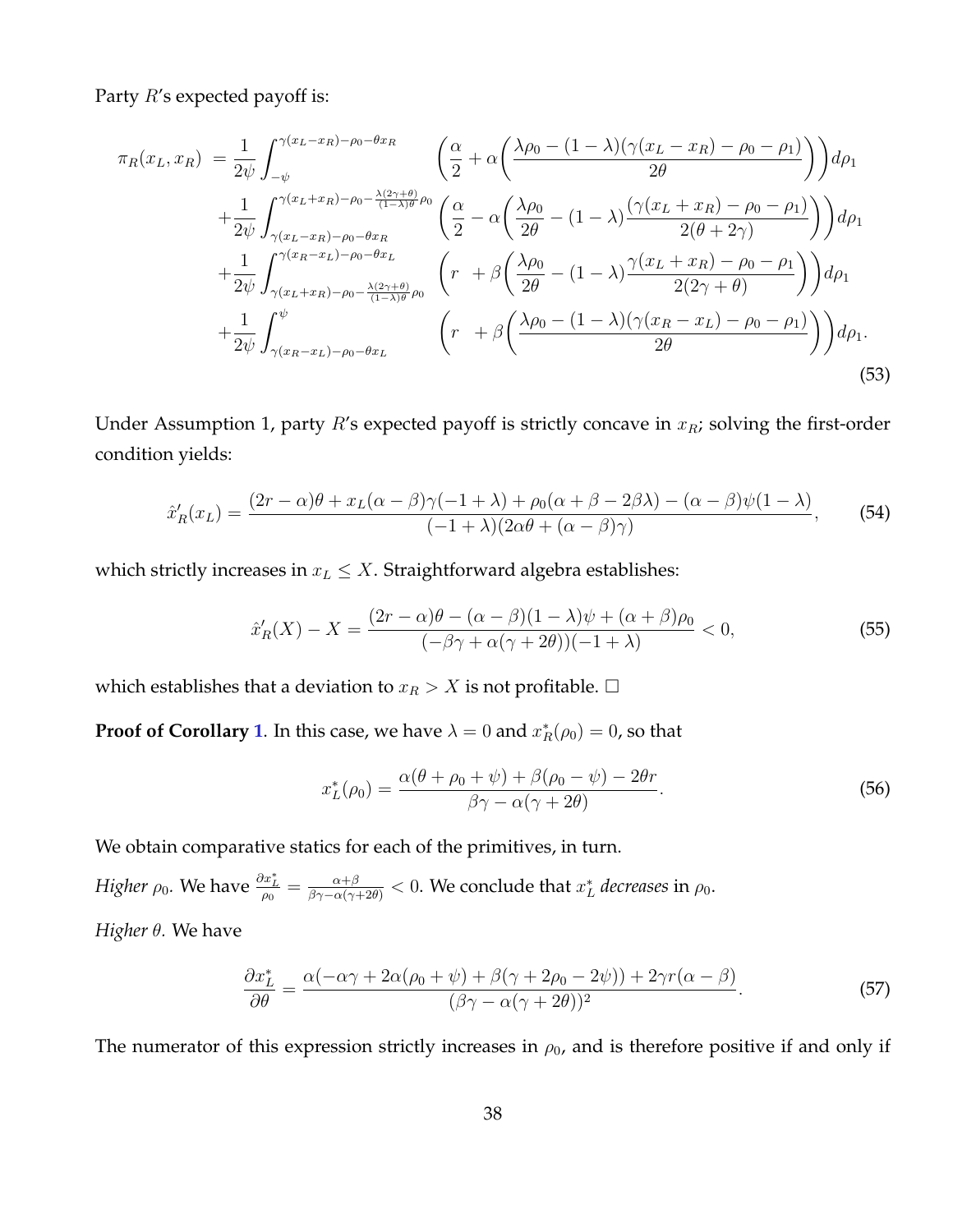$\rho_0 \geq \frac{(\alpha-\beta)(\alpha(\gamma-2\psi)-2\gamma r)}{2\alpha(\alpha+\beta)}$  $\frac{(\alpha(\gamma-2\psi)-2\gamma r)}{2\alpha(\alpha+\beta)}$ . This threshold is strictly negative (and thus vacuously satisfied) if  $r>0$  $\frac{\alpha}{2}-\frac{\alpha\psi}{\gamma}$  $\frac{x\psi}{\gamma}$ , which is true. We conclude that  $x^*_L$  *increases* in  $\theta$ .

*Higher* α*.* We have

$$
\frac{\partial x_L^*}{\partial \alpha} = \frac{\beta \gamma (\theta + 2\rho_0) + 2\beta \theta (\rho_0 - \psi) - 2\theta r (\gamma + 2\theta)}{(\beta \gamma - \alpha (\gamma + 2\theta))^2}.
$$
\n(58)

Calling  $\nu(\rho_0)$ t he numerator of this expression, we find that  $\nu(\rho_0)$  strictly increases in  $\rho_0$ , and that  $\nu(\underline{\rho}_0)=\frac{(\beta\gamma-\alpha(\gamma+2\theta))(\beta(\theta+2\psi)+2\theta r)}{\alpha+\beta}< 0.$  We conclude that  $x^*_L$  strictly *decreases* in  $\alpha.$ 

*Higher* γ*.* We have

$$
\frac{\partial x_L^*}{\partial \gamma} = \frac{(\alpha - \beta)(\alpha(\theta + \rho_0 + \psi) + \beta(\rho_0 - \psi) - 2\theta r)}{(\beta\gamma - \alpha(\gamma + 2\theta))^2}.
$$
\n(59)

The numerator of this expression strictly increases in  $\rho_0$ , and is strictly positive when evaluated at  $\rho_0 = \underline{\rho}_0$ . We conclude that  $x_L^*$  strictly *increases* in  $\gamma$ .

Higher 
$$
\psi
$$
. We have  $\frac{\partial x_L^*}{\partial \psi} = \frac{\beta - \alpha}{\alpha(\gamma + 2\theta) - \beta \gamma} < 0$ .  
Higher  $r$ . We have  $\frac{\partial x_L^*}{\partial r} = -\frac{2\theta}{\beta\gamma - \alpha(\gamma + 2\theta)} > 0$ .  $\square$ 

**Proof of Corollaries [2,](#page-16-2) [3](#page-17-1) and [4](#page-17-0) and [5](#page-18-0).** In this case, we have  $\lambda = 0$ , and:

$$
x_L^*(\rho_0) = \frac{\beta \theta \psi(\beta - \alpha) - (\alpha \gamma + \beta(\theta - \gamma))(\alpha(\theta + \rho_0) + \beta \rho_0 - 2\theta r)}{\theta(\alpha^2 \gamma + 2\alpha \beta \theta - \beta^2 \gamma)}.
$$
  

$$
x_R^*(\rho_0) = x_L^*(\rho_0) + \frac{(\alpha - \beta)((\alpha + \beta)(\psi - \rho_0) + \theta(2r - \alpha))}{\alpha^2 \gamma + 2\alpha \beta \theta - \beta^2 \gamma}.
$$
 (60)

We obtain comparative statics for each of the primitives, in turn.

*Higher*  $\rho_0$ . We find that  $\frac{\partial x^*_L}{\partial \rho_0} = \frac{\beta(\alpha-\beta)}{\alpha^2\gamma + 2\alpha\beta\theta - \beta^2\gamma} - \frac{1}{\theta}$  $\frac{1}{\theta}$ , which is strictly negative if and only if  $\theta > \frac{\beta\gamma - \alpha\gamma}{\beta}$ , which is true. Moreover,  $\frac{\partial [x_L^*-x_R^*]}{\partial \omega_0}$  $\frac{\partial^2 L^{-x_R^*}}{\partial \rho_0} = \frac{\beta^2 - \alpha^2}{\alpha^2 \gamma + 2\alpha \beta \theta}$  $\frac{\beta^2-\alpha^2}{\alpha^2\gamma+2\alpha\beta\theta-\beta^2\gamma} < 0$ , which implies that  $x^*_R$  also decreases in  $\rho_0$ , and faster than  $x_L^*$ .  $\Box$ 

*Higher*  $\alpha$ *. We start with the platform*  $x^*_L$ *. We find that*  $\frac{\partial x^*_L}{\partial \alpha}$  *can be written as a quotient with a* strictly positive denominator, and a numerator that we call  $\nu(r, \psi)$ , which strictly decreases in r. Recalling our Assumption 1  $r > \frac{1}{2} \left( \alpha + \frac{\psi}{\theta} \right)$  $\frac{\psi}{\theta}\left(\alpha-\beta)\right)$ ), we find:

$$
\left. \frac{\partial \nu(r,\psi)}{\partial \psi} \right|_{r=\frac{1}{2}\left(\alpha+\frac{\psi}{\theta}(\alpha-\beta)\right)} = -2\alpha\beta^2\theta - \frac{\gamma^2(\alpha-\beta)^3}{\theta} - \beta\gamma(\alpha-\beta)^2 < 0. \quad \Box \tag{61}
$$